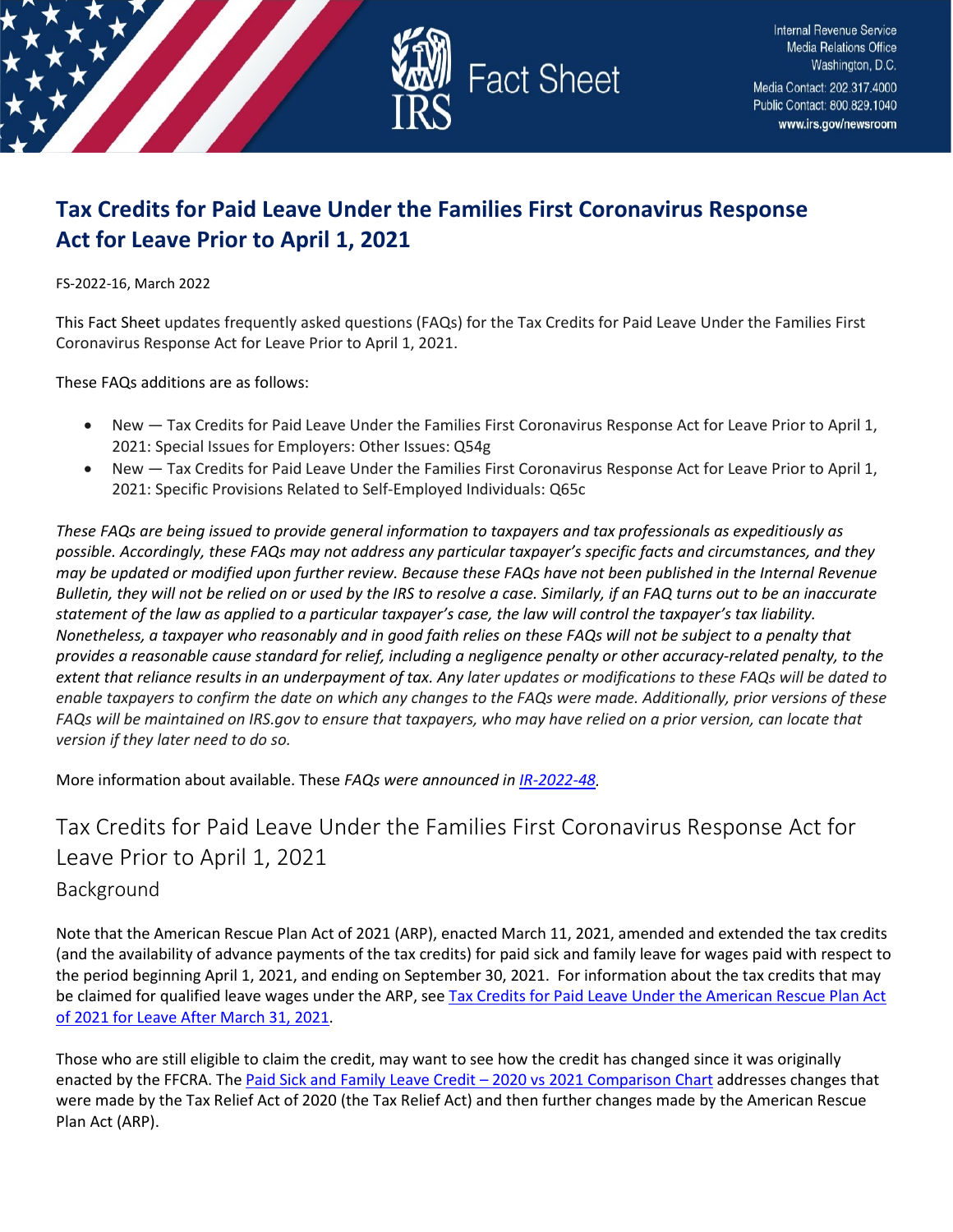

# Frequently Asked Questions

- [General Information](#page-1-0)
- [What is an Eligible Employer](#page-7-0)
- [Determining the Amount of the Tax Credit for Qualified Sick Leave Wages](#page-9-0)
- [Determining the Amount of the Tax Credit for Qualified Family Leave Wages](#page-12-0)
- [Determining the Amount of Allocable Qualified Health Plan Expenses](#page-14-0)
- [How to Claim the Credits](#page-15-0)
- [How Should an Employer Substantiate Eligibility for Tax Credits](#page-21-0) for Qualified Leave Wages?
- [Periods of Time for Which Credits are Available](#page-22-0)
- [Special Issues for Employers: Taxation and Deductibility of Tax Credits](#page-23-0)
- [Special Issues for Employers: Interaction of the FFCRA Tax Credits with Other Tax Credits](#page-25-0)
- Special Issues for [Employers: Use of Third-Party Payers](#page-25-1)
- [Special Issues for Employers: Other Issues](#page-29-0)
- [Special Issues for Employees](#page-33-0)
- [Specific Provisions Related to Self-Employed Individuals](#page-34-0)

# <span id="page-1-0"></span>COVID-19-Related Tax Credits: Basic FAQs

Note that the American Rescue Plan Act of 2021, enacted March 11, 2021, amended and extended the tax credits (and the availability of advance payments of the tax credits) for paid sick and family leave for wages paid with respect to the period beginning April 1, 2021, and ending on September 30, 2021. These FAQs do not currently reflect the changes made by the American Rescue Plan Act; however, please continue to check IRS.gov for any updates related to the change in law.

### **1. What tax credits does the FFCRA provide? (Updated January 28, 2021)**

The FFCRA provides businesses with tax credits to cover certain costs of providing employees with paid sick leave and expanded family and medical leave for reasons related to COVID-19, for periods of leave from April 1, 2020, through March 31, 2021.

**Note**: The COVID-related Tax Relief Act of 2020 extends the tax credits available to Eligible Employers for paid sick and family leave provided under the EPSLA or Expanded FMLA through March 31, 2021. Therefore, any references to these credits expiring on December 31, 2020 have been updated to March 31, 2021.

#### **2. When can employers start claiming the credits? (Updated January 28, 2021)**

Eligible Employers may claim tax credits for qualified leave wages paid to employees on leave due to paid sick leave or expanded family and medical leave for reasons related to COVID-19 taken for periods of leave beginning on April 1, 2020 and ending on March 31, 2021.

Eligible Employers may claim the credits on their federal employment tax returns (e.g., [Form 941, Employer's Quarterly](https://www.irs.gov/pub/irs-pdf/f941.pdf)  [Federal Tax Return](https://www.irs.gov/pub/irs-pdf/f941.pdf) PDF), but they can benefit more quickly from the credits by reducing their federal employment tax deposits. If there are insufficient federal employment taxes to cover the amount of the credits, an Eligible Employer may request an advance payment of the credits from the IRS by submitting a Form 7200, Advance Payment of Employer [Credits Due to COVID-19.](https://www.irs.gov/forms-pubs/about-form-7200)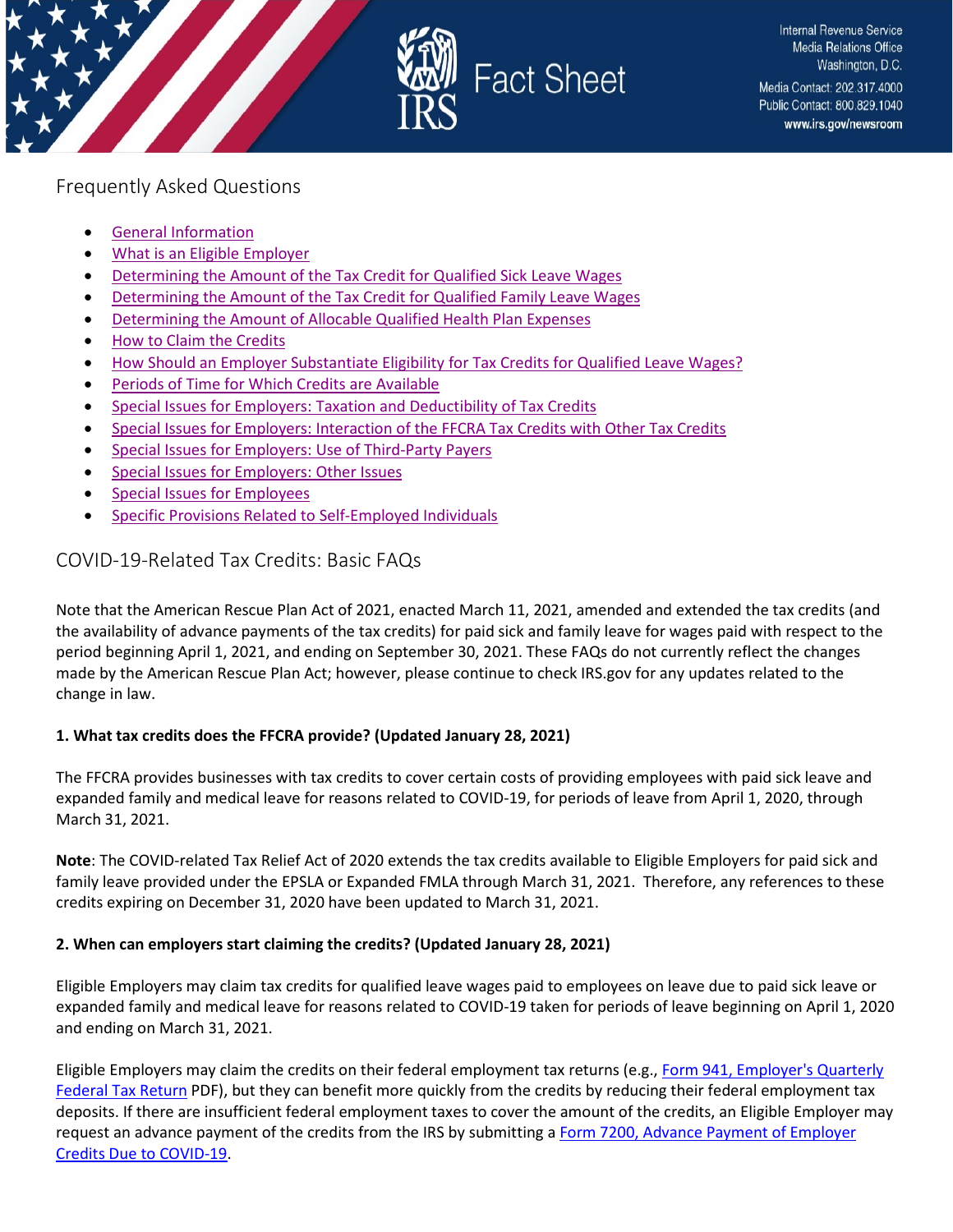

For the circumstances, amounts, and period for which the credits are available, see ["Determining the Amount of the Tax](https://www.irs.gov/newsroom/determining-the-amount-of-the-tax-credit-for-qualified-sick-leave-wages)  [Credit for Qualified Sick Leave Wages"](https://www.irs.gov/newsroom/determining-the-amount-of-the-tax-credit-for-qualified-sick-leave-wages), ["Determining the Amount of the Tax Credit for Qualified Family Leave Wages"](https://www.irs.gov/newsroom/determining-the-amount-of-the-tax-credit-for-qualified-family-leave-wages), and ["Periods of Time for Which Credits are Available.](https://www.irs.gov/newsroom/periods-of-time-for-which-credits-are-available)"

#### **3. When will employers start to receive the credits?**

After qualified leave wage payments have been made, Eligible Employers may receive payment of the credits in accordance with applicable IRS procedures.

For more information, see ["How do Eligible Employers claim the credit?](https://www.irs.gov/newsroom/covid-19-related-tax-credits-basic-faqs#how-do-eligible-employers-claim-credits)"

### **4. What documentation must an Eligible Employer retain to substantiate eligibility to claim the tax credits? (Updated November 25, 2020)**

Eligible Employers claiming the credits for qualified leave wages (and allocable qualified health plan expenses and the Eligible Employer's share of Medicare tax), must retain records and documentation related to and supporting each employee's leave to substantiate the claim for the credits, and retain th[e Forms 941, Employer's Quarterly Federal Tax](https://www.irs.gov/pub/irs-pdf/f941.pdf)  [Return](https://www.irs.gov/pub/irs-pdf/f941.pdf) PDF, and [7200, Advance of Employer Credits Due To COVID-19](https://www.irs.gov/pub/irs-pdf/f7200.pdf) PDF, and any other applicable filings made to the IRS requesting the credit.

For more information, see ["How Should an Employer Substantiate Eligibility for Tax Credits for Qualified Leave Wages?](https://www.irs.gov/newsroom/how-should-an-employer-substantiate-eligibility-for-tax-credits-for-qualified-leave-wages)"

### **5. What employers may claim the tax credits? (Updated January 28, 2021)**

Eligible Employers that are entitled to claim the refundable tax credits are businesses and tax-exempt organizations that: (1) have fewer than 500 employees, and (2) pay "qualified sick leave wages" and/or "qualified family leave wages" under the EPSLA and/or the Expanded FMLA, respectively.

Note that the Federal government, the governments of any state or political subdivision thereof, and any agencies or instrumentalities of those governments are not Eligible Employers and are not entitled to receive tax credits for providing paid leave wages under the FFCRA. Tribal governments that provide paid sick and paid family and medical leave pursuant to the FFCRA are eligible to claim the tax credits for qualified leave wages, assuming they are otherwise Eligible Employers.

For more information, see ["Only businesses that employ fewer than 500 employees are eligible for the](https://www.irs.gov/newsroom/covid-19-related-tax-credits-basic-faqs#16) credit, because [only those businesses are required to provide qualified leave wages. How is the "fewer than 500 employees" threshold](https://www.irs.gov/newsroom/covid-19-related-tax-credits-basic-faqs#16)  [determined?](https://www.irs.gov/newsroom/covid-19-related-tax-credits-basic-faqs#16)", and ["What is an Eligible Employer?](https://www.irs.gov/newsroom/covid-19-related-tax-credits-what-is-an-eligible-employer-faqs)"

### **6. What is the amount of the refundable tax credits available to Eligible Employers? (Updated January 28, 2021)**

The credits cover 100 percent of up to two weeks (up to 80 hours) of the qualified sick leave wages and up to ten weeks of the qualified family leave wages (and any qualified health plan expenses allocable to those wages) that an Eligible Employer paid during a calendar quarter, plus the amount of the Eligible Employer's share of Medicare tax imposed on those wages. Qualified sick leave and qualified family leave under the EPSLA and the Expanded FMLA, respectively, are in addition to employees' preexisting leave entitlements. See the Department of Labor's Families First Coronavirus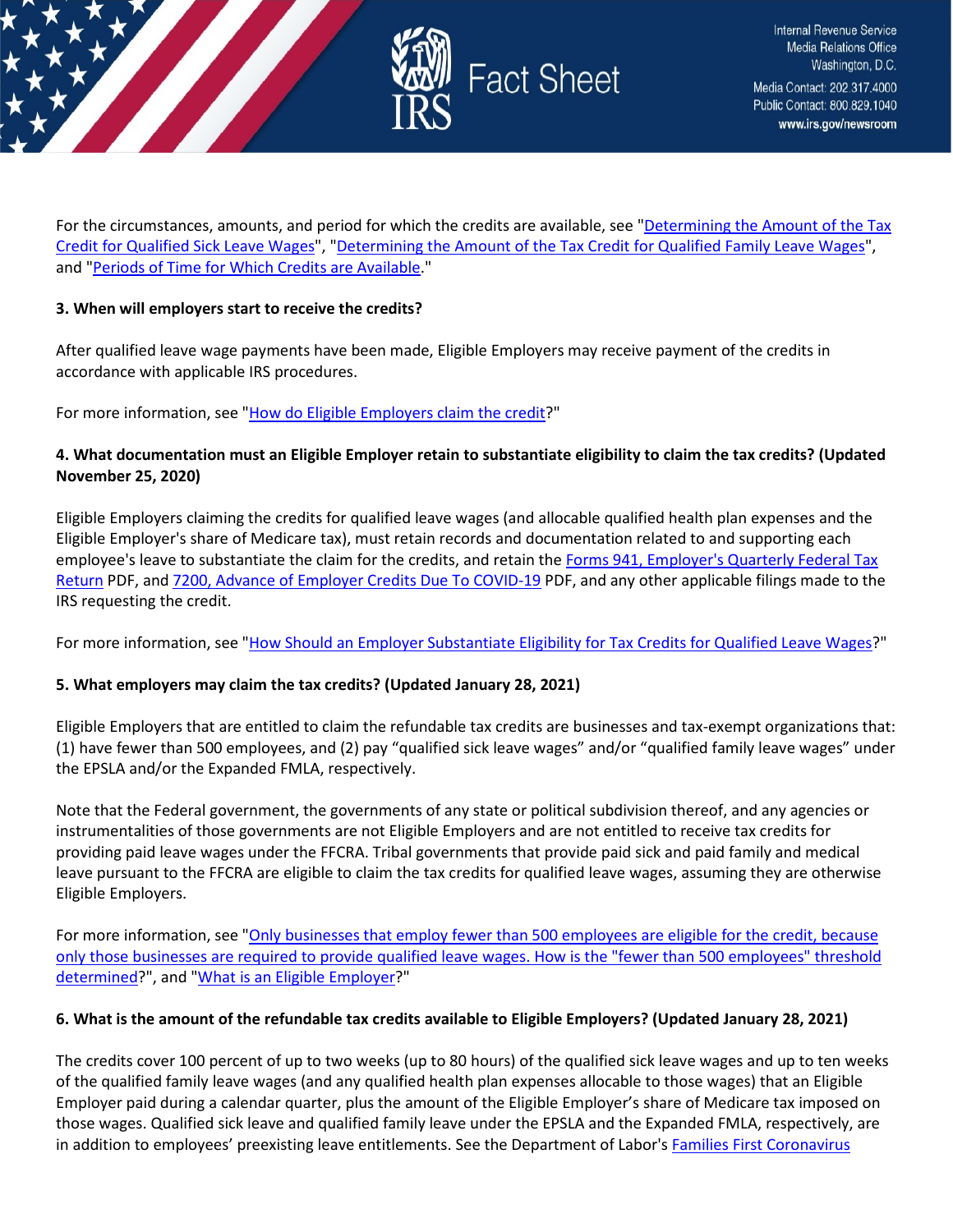

[Response Act: Questions and Answers](https://www.dol.gov/agencies/whd/pandemic/ffcra-questions) for rules regarding the FFCRA paid sick leave and expanded family and medical leave and other leave entitlements. Eligible Employers may only claim a credit for qualified leave wages.

**Example**: An Eligible Employer pays \$10,000 in qualified sick leave wages and qualified family leave wages in Q2 2020. It does not owe the employer's share of social security tax on the \$10,000, but it will owe \$145 for the employer's share of Medicare tax. Its credits equal \$10,145, which include the \$10,000 in qualified leave wages plus \$145 for the Eligible Employer's share of Medicare tax (this example does not include any qualified health plan expenses allocable to the qualified leave wages). This amount may be applied against any federal employment taxes that Eligible Employer is liable for on any wages paid in Q2 2020. Any excess over the federal employment tax liabilities is refunded in accordance with normal procedures. Eligible Employer must still withhold the employee's share of social security and Medicare taxes on the qualified leave wages paid, except to the extent the employer opts to defer the withholding and payment of the employee's share of social security tax in accordance with [Notice 2020-65](https://www.irs.gov/pub/irs-drop/n-20-65.pdf) PDF, as modified by [Notice](https://www.irs.gov/pub/irs-drop/n-21-11.pdf)  [2021-11](https://www.irs.gov/pub/irs-drop/n-21-11.pdf) PDF.

For more information, see ["What is included in "qualified sick leave wages"](https://www.irs.gov/node/77996#what-included-in-qualified-sick-leave-wages)?" and "What is included in "qualified family [leave wages"](https://www.irs.gov/newsroom/determining-the-amount-of-the-tax-credit-for-qualified-family-leave-wages#what-included-in-qualified-family-leave-wages)?"

### **7. What are "qualified sick leave wages"? (Updated January 28, 2021)**

Qualified sick leave wages are wages (as defined in section 3121(a) of the Internal Revenue Code (the "Code"), determined without regard to section 3121(b)(1)-(22) of the Code and section 7005(a) of the FFCRA) and compensation (as defined in section 3231(e) of the Code, determined without regard to the exclusions under section 3231(e)(1) of the Code and without regard to section 7005(a) of the FFCRA) that an employer pays under the EPSLA to an employee who is unable to work or telework because of either the employee's personal health status (that is, the employee is under COVID-19 quarantine or self-quarantine or has COVID-19 symptoms and is seeking a medical diagnosis) or the employee's need to care for others (that is, the employee is caring for someone with COVID-19 or for a child whose school or place of care is closed or child care provider is unavailable).

For more information, see ["What is included in "qualified sick leave wages"](https://www.irs.gov/newsroom/determining-the-amount-of-the-tax-credit-for-qualified-family-leave-wages#what-included-in-qualified-sick-leave-wages)?"

### **8. What are "qualified family leave wages"? (Updated January 28, 2021)**

Qualified family leave wages are wages (as defined in section 3121(a) of the Internal Revenue Code (the "Code"), determined without regard to section 3121(b)(1)-(22) of the Code and section 7005(a) of the FFCRA) and compensation (as defined in section 3231(e) of the Code, determined without regard to the exclusions under section 3231(e)(1) of the Code and without regard to section 7005(a) of the FFCRA) that an employer pays under the Expanded FMLA to an employee who is unable to work or telework because the employee is caring for a child whose school or place of care is closed or child care provider is unavailable for reasons related to COVID-19.

For more information, see ["What is included in "qualified family leave wages"](https://www.irs.gov/newsroom/determining-the-amount-of-the-tax-credit-for-qualified-family-leave-wages#what-included-in-qualified-family-leave-wages)?"

# **8a. Do qualified leave wages include wages paid to an employee who must care for a child because the child's summer camp is closed? (Updated January 28, 2021)**

Yes. Wages or compensation paid to an employee are qualified leave wages if the employee is unable to work or telework due to a need to care for his or her child whose place of care is closed for reasons related to COVID-19. An employee would satisfy these criteria if he or she cannot work or telework in order to care for a child due to the closure of a summer camp, summer enrichment program, or other summer program for reasons related to COVID-19.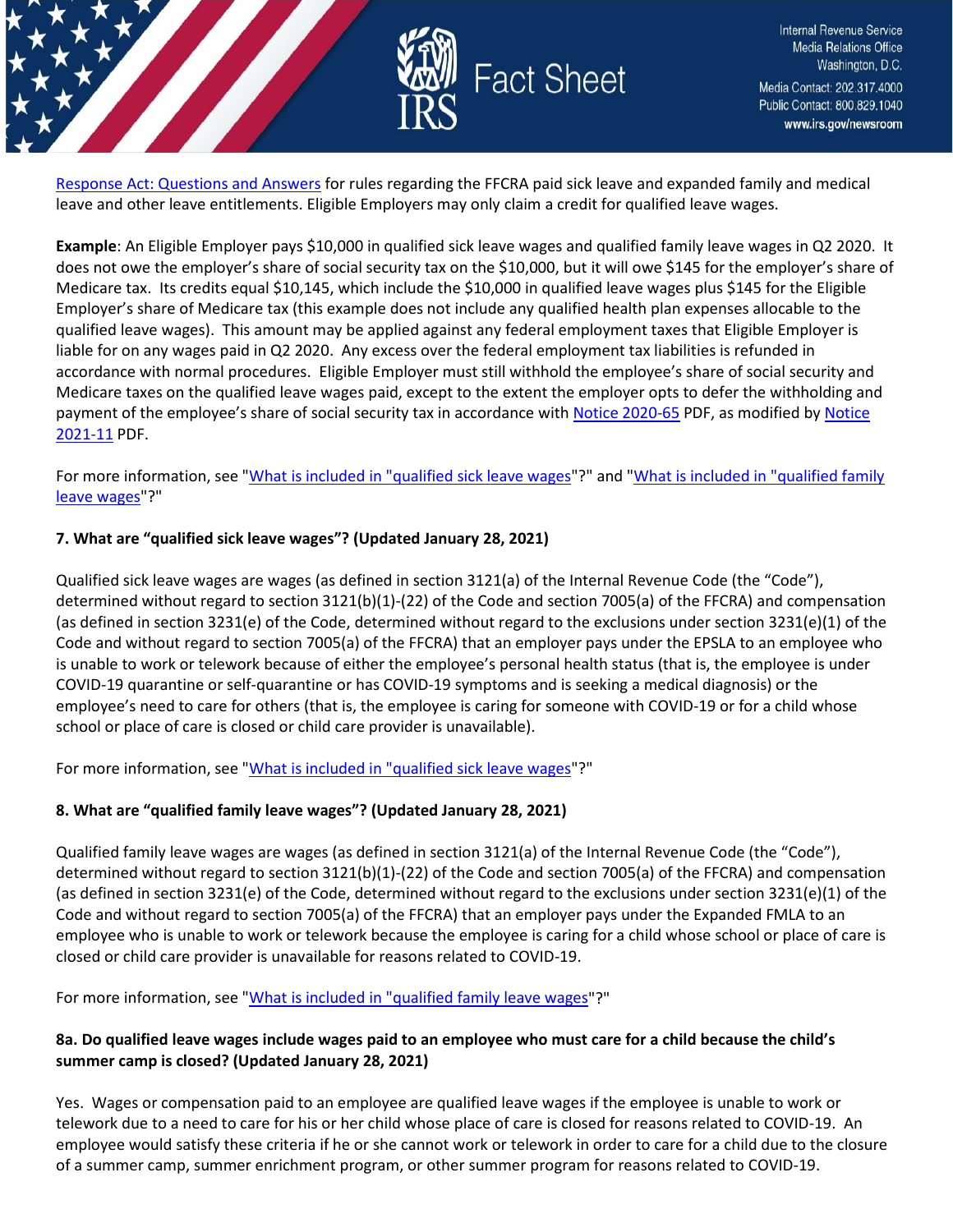

For more information, see the Department of Labor's [Families First Coronavirus Response Act: Questions and Answers.](https://www.dol.gov/agencies/whd/pandemic/ffcra-questions)

#### **9. What are "qualified health plan expenses"?**

Qualified health plan expenses are amounts paid or incurred by an Eligible Employer to provide and maintain a group health plan (as defined in section 5000(b)(1) of the Internal Revenue Code) that are allocable to the employee's qualified leave wages.

For more information, see ["Determining the Amount of Allocable Qualified Health Plan Expenses.](https://www.irs.gov/newsroom/covid-19-related-employee-retention-credits-amount-of-allocable-qualified-health-plan-expenses-faqs#determining-amount-allocable-qualified-health-plan-expenses)"

#### **10. What is the Eligible Employer's share of Medicare tax on qualified leave wages? (Updated January 28, 2021)**

The FFCRA adds to the tax credits the amount of the Hospital Insurance tax, also known as Medicare tax, that Eligible Employers are required to pay on qualified leave wages. The rate for this tax is 1.45 percent of wages.

**Note**: There is no credit for the employer portion of OASDI tax, also known as social security tax, that Eligible Employers are required to pay on the qualified leave wages because the qualified leave wages are not subject to this tax.

### **11. Are any small businesses exempt from the requirements to provide qualified sick or family leave wages? (Updated January 28, 2021)**

The FFCRA permits the Department of Labor to provide rules that a business with fewer than 50 employees may use to claim an exemption from providing paid sick leave and expanded family and medical leave for the purpose of caring for a child whose school or place of care is closed or whose child care provider is unavailable for reasons related to COVID-19 if providing these qualified leave wages would jeopardize the viability of their businesses as a going concern. Any business that claims the exemption is not entitled to tax credits for any qualified leave wages that they are exempt from providing.

The FFCRA also permits employers whose employees are health care providers or emergency responders not to provide qualified sick leave or qualified family leave wages to those employees.

For more information about exemptions from the requirement to provide paid sick leave and expanded family and medical leave under the EPSLA and Expanded FMLA, respectively, see the Department of Labor'[s Families First](https://www.dol.gov/agencies/whd/pandemic/ffcra-questions)  [Coronavirus Response Act: Questions and Answers.](https://www.dol.gov/agencies/whd/pandemic/ffcra-questions)

**Note**: The EPSLA and Expanded FMLA only require employers to provide paid sick and family leave, respectively, to employees unable to work or telework for periods after March 31, 2020, and before January 1, 2021. Under the COVIDrelated Tax Relief Act of 2020, employers are not required to provide paid sick and family leave to employees after December 31, 2020; however, Eligible Employers that voluntarily provide paid sick or family leave that would have met the requirements of the EPSLA or Expanded FMLA to employees may claim the tax credits for providing the qualified leave wages through March 31, 2021.

### **12. How do Eligible Employers claim the credits? (Updated January 28, 2021)**

Eligible Employers report their total qualified leave wages (and allocable qualified health plan expenses and the Eligible Employer's share of Medicare tax on the qualified leave wages) for each quarter on their federal employment tax return,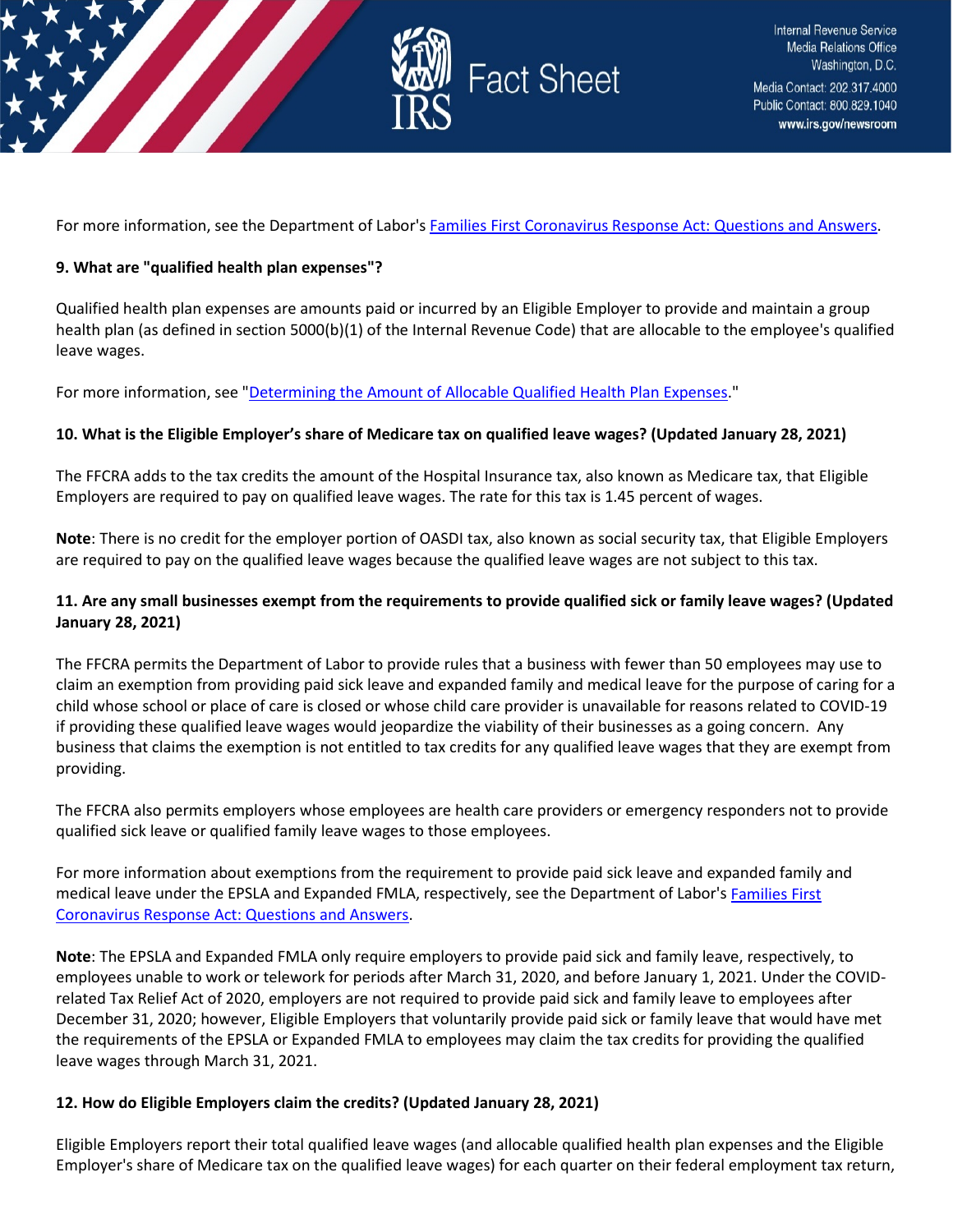

usuall[y Form 941, Employer's Quarterly Federal Tax Return](https://www.irs.gov/pub/irs-pdf/f941.pdf) PDF. Form 941 is used by most Eligible Employers to report income tax and social security and Medicare taxes withheld from employee wages, as well as the Eligible Employer's own share of social security and Medicare taxes.

In anticipation of receiving the credits, Eligible Employers can recover qualified leave wages (and allocable qualified health plan expenses and the Eligible Employer's share of Medicare tax on the qualified leave wages) by accessing federal employment taxes related to wages paid between April 1, 2020, and March 31, 2021, including withheld taxes, that would otherwise be required to be deposited with the IRS. This means that in anticipation of claiming the credits on the Form 941, Eligible Employers can retain the federal employment taxes that they otherwise would have deposited, including federal income tax withheld from employees, the employees' share of social security and Medicare taxes, and the Eligible Employer's share of social security and Medicare taxes with respect to all employees. The Form 941 instructions explain how to reflect the reduced liabilities for the quarter related to the deposit schedule.

Prior to retaining deposits in anticipation of the credit, Eligible Employers are permitted to defer the deposit and payment of the employer's share of social security tax under section 2302 of the CARES Act. For more information, see [Deferral of employment tax deposits and payments through December 31, 2020.](https://www.irs.gov/newsroom/deferral-of-employment-tax-deposits-and-payments-through-december-31-2020) In addition, employers may opt to defer withholding and payment of the employee's share of Social Security tax under [Notice 2020-65](https://www.irs.gov/pub/irs-drop/n-20-65.pdf) PDF, as modified by [Notice 2021-11](https://www.irs.gov/pub/irs-drop/n-21-11.pdf) PDF, on certain wages paid between September 1, 2020 through December 31, 2020.

For more information, see ["How to Claim the Credits.](https://www.irs.gov/newsroom/how-to-claim-the-credits)"

# **13. What if an Eligible Employer does not have enough federal employment taxes set aside for deposit to cover amounts provided as qualified leave wages? (Updated January 28, 2021)**

If an Eligible Employer does not have enough federal employment taxes set aside for deposit to cover amounts provided as qualified leave wages (and allocable qualified health plan expenses and the Eligible Employer's share of Medicare tax on the qualified leave wages), the Eligible Employer may request an advance of the credits by completing Form 7200, [Advance Payment of Employer Credits Due to COVID-19.](https://www.irs.gov/forms-pubs/about-form-7200) The Eligible Employer will account for the amounts received as an advance when it files its Form 941, Employer's Quarterly Federal Tax Return, for the relevant quarter.

For more information about claiming the tax credits for providing qualified leave wages, see ["How to Claim the Credits.](https://www.irs.gov/newsroom/how-to-claim-the-credits)"

### **14. What makes the credits "fully refundable"? (Updated November 25, 2020)**

The credits are fully refundable because the Eligible Employer may get a refund if the amount of the credits is more than certain federal employment taxes the Eligible Employer owes. That is, if for any calendar quarter the amount of the credits the Eligible Employer is entitled to exceeds the employer portion of the social security tax on all wages (or the employer portion of the social security tax and Medicare tax on all compensation for employers subject to RRTA) paid to all employees, then the excess is treated as an overpayment and refunded to the Eligible Employer under section 6402(a) or 6413(b) of the Internal Revenue Code.

### **15. Are similar tax credits available to self-employed individuals? (Updated January 28, 2021)**

Yes. The FFCRA also provides comparable credits for self-employed individuals carrying on any trade or business within the meaning of section 1402 of the Internal Revenue Code if the self-employed individual would be eligible to receive paid leave under the EPSLA or Expanded FMLA if the individual were an employee of an employer (other than him or herself).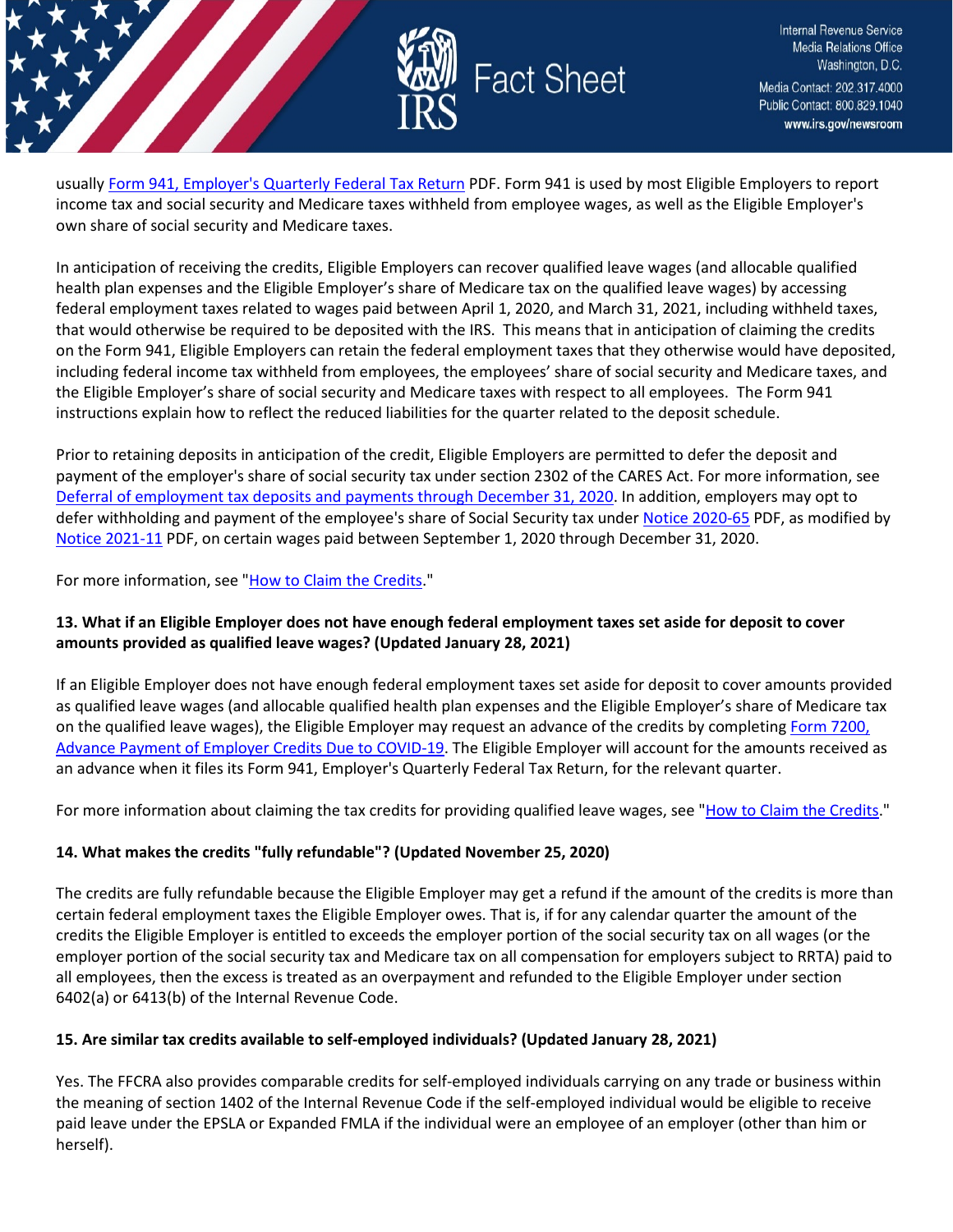

For more information about how the credits apply to self-employed individuals, see ["Specific Provisions Related to Self-](https://www.irs.gov/newsroom/special-issues-for-employees#specific-provisions-related-self-employed-individuals)[Employed Individuals.](https://www.irs.gov/newsroom/special-issues-for-employees#specific-provisions-related-self-employed-individuals)"

# **16. Only businesses that employ fewer than 500 employees are eligible for the credits, because only those businesses provide qualified leave wages. How is the "fewer than 500 employees" threshold determined? (Updated January 28, 2021)**

A business is considered to have fewer than 500 employees if, at the time an employee's leave is to be taken, the business employs fewer than 500 full-time and part-time employees within the United States, which includes any State of the United States, the District of Columbia, or any Territory or possession of the United States. The Department of Labor (DOL) guidance provides a more detailed summary of which workers must be taken into account for purposes of the fewer than 500 employee threshold. DOL guidance also explains when business entities should be treated as separate employers and when they should be aggregated as a single employer for purposes of determining their total number of employees.

For more information, see the Department of Labor's **Families First Coronavirus Response Act: Questions and Answers.** 

# **17. May an Eligible Employer reduce its federal employment tax deposit by the qualified leave wages that it has paid without incurring a failure to deposit penalty? (Updated January 28, 2021)**

Yes. An Eligible Employer that pays qualified leave wages in a calendar quarter will not be subject to a penalty under section 6656 of the Internal Revenue Code (the "Code") for failing to deposit federal employment taxes if:

- 1. the Eligible Employer paid qualified leave wages to its employees in the calendar quarter before the required deposit;
- 2. the total amount of federal employment taxes that the Eligible Employer does not timely deposit (reduced by any amount of the employer's share of social security tax deferred under section 2302 of the CARES Act) is less than or equal to the amount of the Eligible Employer's anticipated tax credit for the qualified leave wages for the calendar quarter as of the time of the required deposit; and
- 3. the Eligible Employer did not seek payment of an advance credit by filing [Form 7200, Advance Payment of](https://www.irs.gov/pub/irs-pdf/f7200.pdf)  [Employer Credits Due to COVID-19](https://www.irs.gov/pub/irs-pdf/f7200.pdf) PDF, with respect to any portion of the anticipated credits it relied upon to reduce its deposits.

For more information about the relief from the penalty for failure to deposit federal employment taxes on account of qualified leave wages, se[e Notice 2020-22](https://www.irs.gov/pub/irs-drop/n-20-22.pdf) PDF and FAQs addressing the deferral of the deposit of all of the employer's share of social security tax under section 2302 of the CARES Act and the reduction in deposits for credits, "Deferral of employment tax deposits and payments through December 31, 2020." In addition, employers may opt to defer withholding and payment of the employee's share of social security tax under [Notice 2020-65](https://www.irs.gov/pub/irs-drop/n-20-65.pdf) PDF, as modified by [Notice 2021-11](https://www.irs.gov/pub/irs-drop/n-21-11.pdf) PDF, on certain wages paid between September 1, 2020 through December 31, 2020.

# **18. May an Eligible Employer receive both the tax credits for qualified leave wages under the FFCRA and the Employee Retention Credit under the Coronavirus Aid, Relief, and Economic Security Act (CARES Act)? (Updated January 28, 2021)**

Yes, if an Eligible Employer also meets the requirements for the employee retention credit, it may receive both credits, but not for the same wage payments.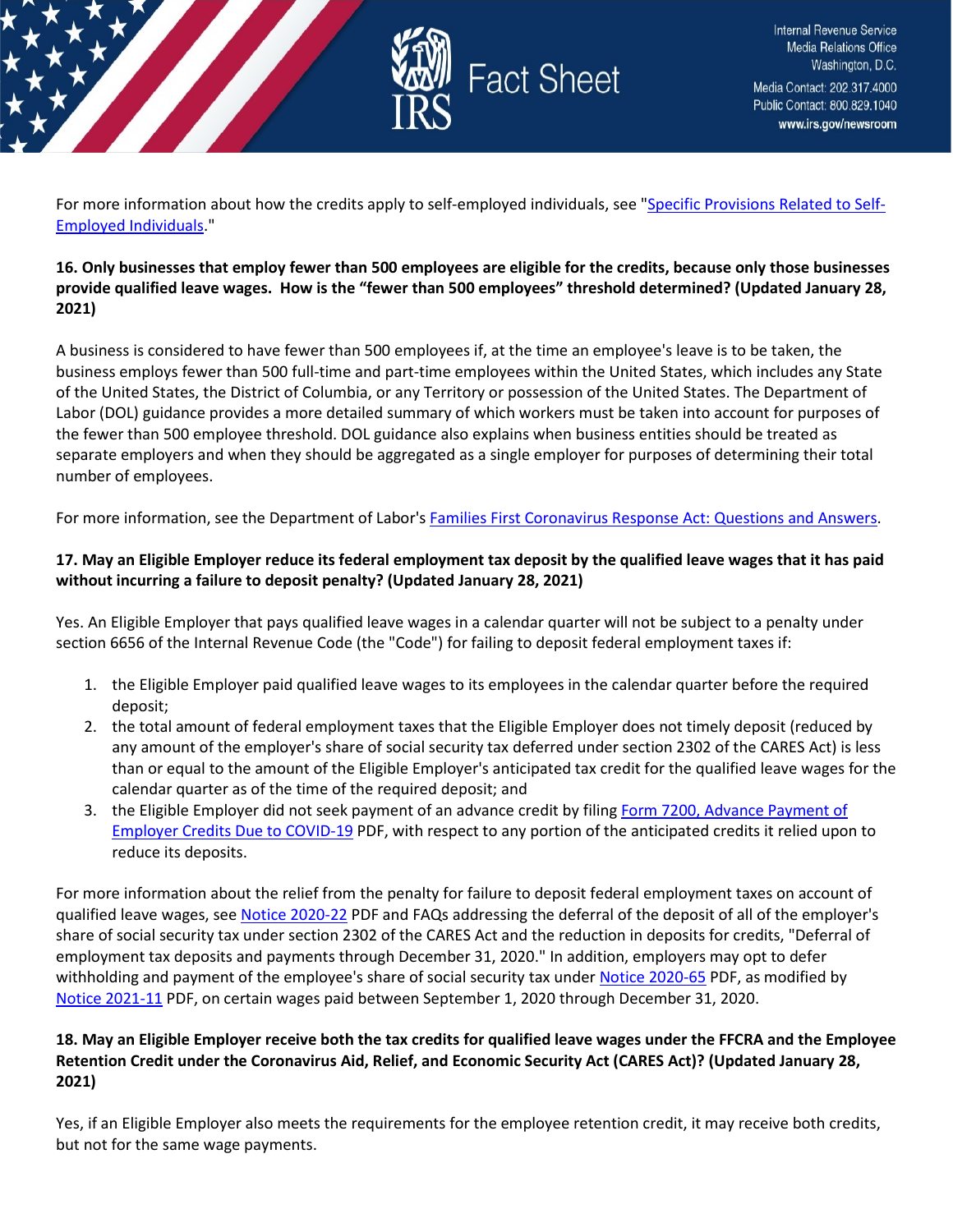

Section 2301 of the CARES Act allows certain employers subject to a full or partial closure order due to COVID-19 or experiencing a significant decline in gross receipts a tax credit for retaining their employees. The qualified wages for the employee retention credit do not include the amount of qualified leave wages for which the employer received tax credits under the FFCRA.

For more information on the Employee Retention Credit, see [FAQs: Employee Retention Credit under the CARES Act.](https://www.irs.gov/newsroom/faqs-employee-retention-credit-under-the-cares-act)

Note that the Taxpayer Certainty and Disaster Tax Relief Act of 2020, enacted December 27, 2020, amended and extended the employee retention credit (and the availability of certain advance payments of the tax credits) under section 2301 of the CARES Act. The FAQs on the Employee Retention Credits under the CARES Act do not currently reflect the changes made by the Taxpayer Certainty and Disaster Tax Relief Act of 2020; however, please continue to check back to the applicable page for any updates related to the change in law.

### **19. May an Eligible Employer receive both the tax credits for qualified leave wages under the FFCRA and a Small Business Interruption Loan (Paycheck Protection Program) under the CARES Act? (Updated November 25, 2020)**

Yes. However, if an Eligible Employer receives tax credits for qualified leave wages, those wages are not eligible as "payroll costs" for purposes of receiving loan forgiveness under section 1106 of the CARES Act. Throughout these FAQs, the use of the word "work," unless otherwise noted, is inclusive of telework.

# <span id="page-7-0"></span>COVID-19 Related Tax Credits: What is an Eligible Employer FAQs

# What is an Eligible Employer?

# **19a. If an Eligible Employer that employs a health care provider or an emergency responder excludes the employee from eligibility for paid sick leave or family leave for one or more reasons but not for other reasons, may the Eligible Employer claim the credit for paid leave it provides to the employee for any "non-excluded" reason? (Updated January 28, 2021)**

Yes. For periods of leave between April 1, 2020 and December 31, 2020, the FFCRA provides that Eligible Employers may exclude employees who are health care providers or emergency responders from the paid sick leave and expanded family and medical leave requirements. (For periods of leave between January 1, 2021 and March 31, 2021, although credit may be claimed for paid leave that would have met the requirements of the EPSLA or Expanded FMLA, there is no requirement to provide paid leave.) Regulations issued by the Department of Labor Wage and Hour Division define which employees are considered health care providers and emergency responders for this purpose. The preamble to the Department of Labor regulations explains that, because an employer is not required to exclude these employees from eligibility, if an employer does not elect to exclude a health care provider or emergency responder from taking paid leave under the EPSLA or Expanded FMLA for a reason related to COVID-19, it is subject to all other requirements of the FFCRA. For example, if an Eligible Employer excludes an employee who is a health care provider from taking paid sick leave to care for an individual family member, but does not exclude the employee from taking paid sick leave for reasons relating to the employee's own health status, the Eligible Employer is required to provide the employee with paid sick leave if the employee has been advised by a health care provider to self-quarantine due to concerns related to COVID-19 or is experiencing symptoms of COVID-19 and is seeking a medical diagnosis. In this case, the Eligible Employer may claim the credit for any such qualified sick leave wages it pays to the employee, as well as the credit for allocable qualified health plan expenses and the Eligible Employer's share of Medicare tax on those qualified sick leave wages.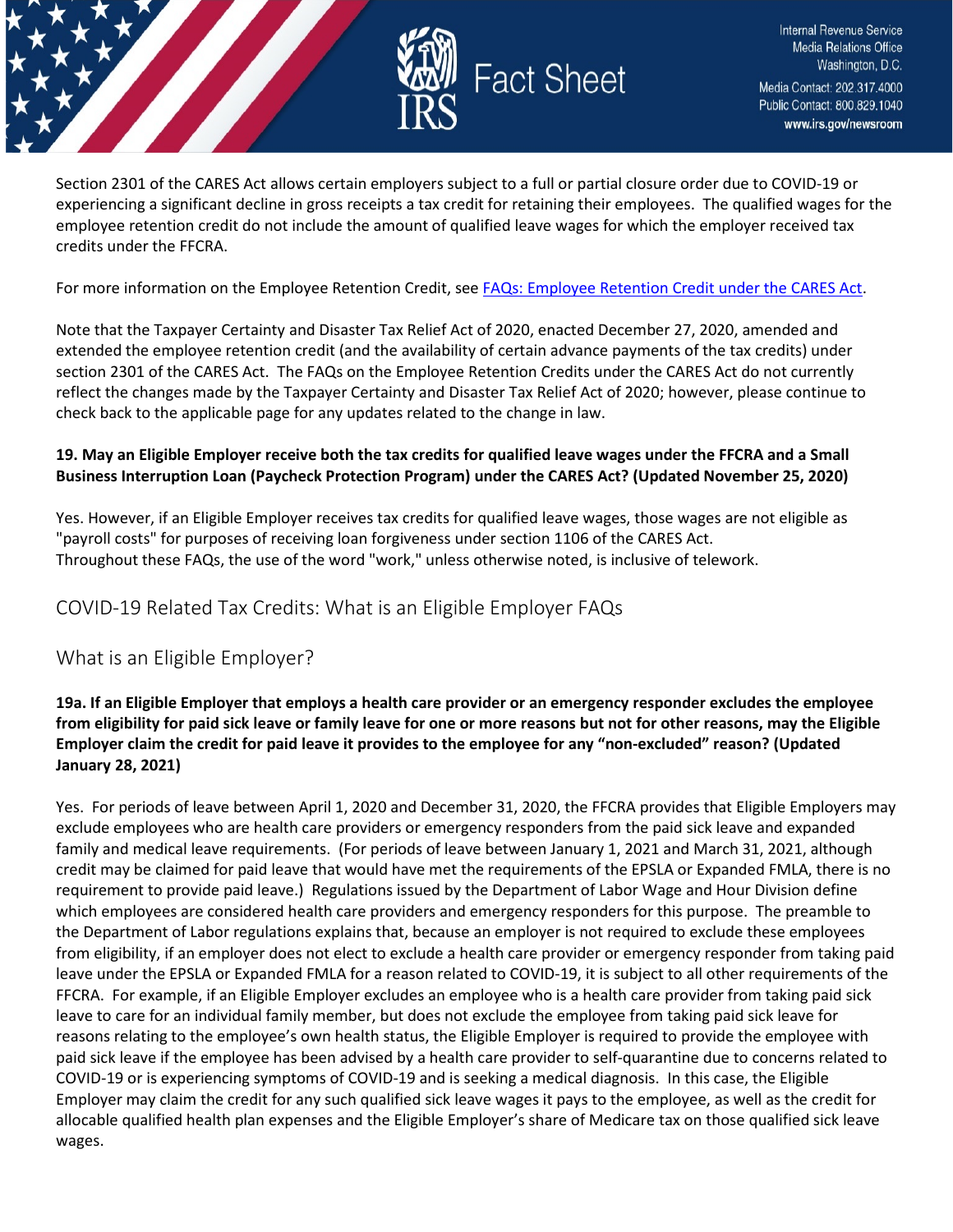

For information on who is a health care provider and emergency responder, see "Who is a 'health care provider' who [may be excluded by their employer from paid sick leave and/or expanded family and medical leave?](https://www.dol.gov/agencies/whd/pandemic/ffcra-questions)", at the Department of Labor's website.

# **19b. Can government employers receive tax credits for providing paid leave wages under the FFCRA? (Updated January 28, 2021)**

No. The Federal government, the governments of any State or political subdivision thereof, and any agencies or instrumentalities of those governments are not Eligible Employers and are not entitled to receive tax credits for providing paid leave wages under the EPSLA or Expanded FMLA.

However, for periods of leave between April 1, 2020 and December 31, 2020, under the Department of Labor (DOL) rules, non-federal public sector employers generally must provide paid sick and family leave wages under the EPSLA and Expanded FMLA, respectively, while federal public sector employers generally must provide paid sick leave wages under the EPSLA. (The requirement to provide paid leave under the EPSLA or Expanded FMLA for periods after December 31, 2020, was not extended by the COVID-related Tax Relief Act of 2020.) For more information on whether and to what extent public sector employers must provide paid leave wages under the EPSLA or Expanded FMLA, Families First [Coronavirus Response Act: Questions and Answers,](https://www.dol.gov/agencies/whd/pandemic/ffcra-questions) available at the DOL's website.

Note: To the extent that public sector employers provide paid leave wages under the EPSLA or Expanded FMLA, under section 7005(a) of the FFCRA, the paid leave wages are not subject to the employer's share of social security tax.

# **19c. What organizations are considered an "instrumentality" of the Federal government, or of a State or local government, for purposes of determining if an employer is not eligible for the FFCRA leave credits? (Added November 25, 2020)**

In general, for employment tax purposes, the IRS considers six factors in determining whether an organization is an instrumentality. The six factors that are used to determine whether an organization is an instrumentality are:

- 1. whether the organization is used for a governmental purpose and performs a governmental function;
- 2. whether performance of the organization's function is on behalf of one or more states or political subdivisions;
- 3. whether there are any private interests involved, or whether the states or political subdivisions involved have the powers and interests of an owner;
- 4. whether control and supervision of the organization is vested in public authority or authorities;
- 5. if express or implied statutory or other authority is necessary for the creation and/or use of such an instrumentality, and whether such authority exists; and
- 6. the degree of financial autonomy and the source of its operating expenses.

See Rev. Rul. 57-128, 1957-1 C.B. 311. No one factor is determinative; instrumentality status is based on all the facts and circumstances. For purposes of determining whether an employer is eligible for the FFCRA leave credits, these same factors apply to identify an instrumentality of the Federal government, or of a State or local government.

### **19d. Are employers in U.S. Territories eligible for the tax credits? (Added November 25, 2020)**

Yes. Employers in U.S. Territories are eligible to claim the tax credits for qualified leave wages, assuming they are otherwise Eligible Employers. Sections 7001(c) and 7003(c) of the FFCRA provide that qualified sick leave wages and qualified family leave wages, respectively, are wages as defined in section 3121(a) of the Internal Revenue Code (the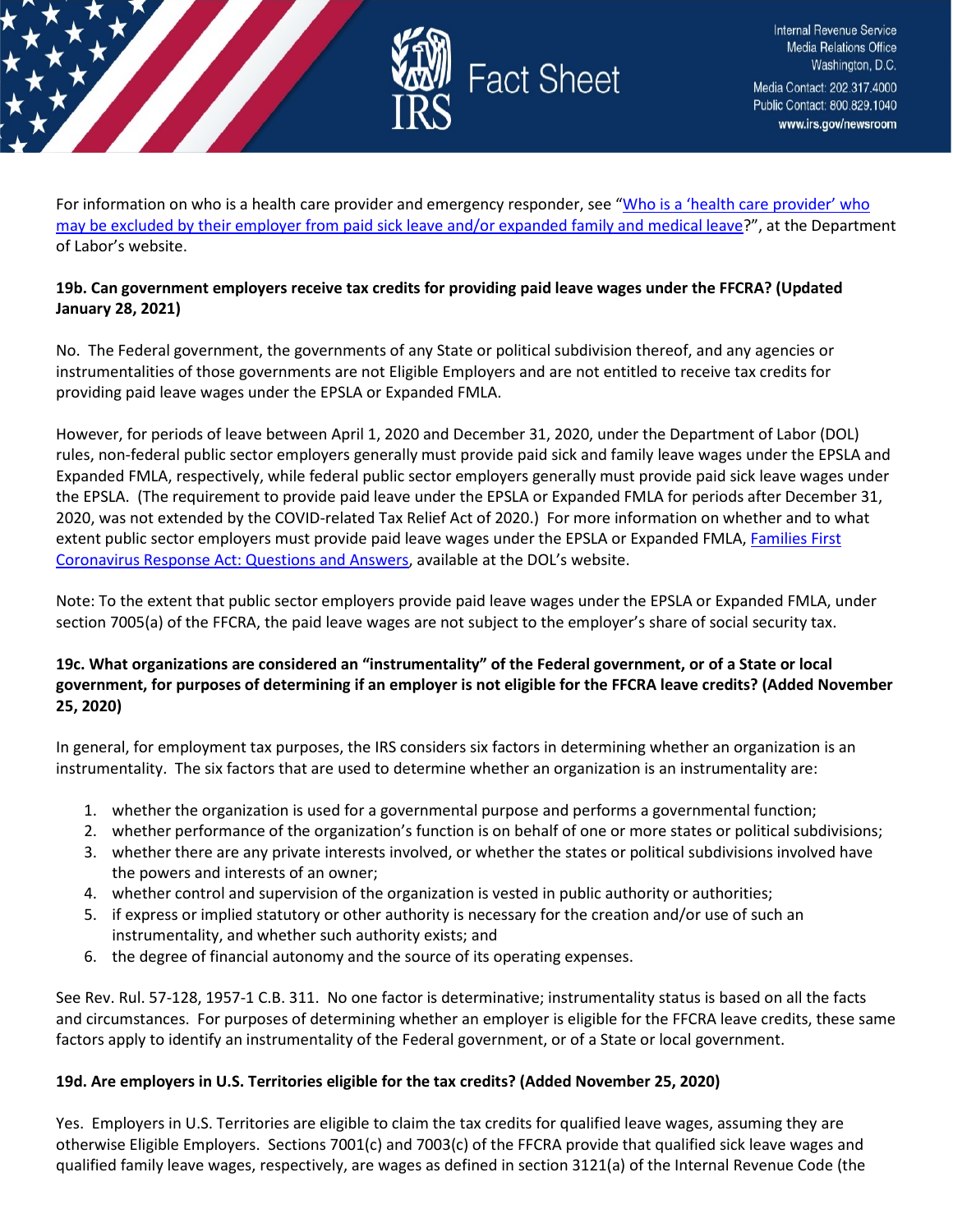

Internal Revenue Code (the "Code")) for purposes of the Federal Insurance Contributions Act ("FICA") tax. Under section 3121(b), payments of wages by employers in U.S. territories are subject to FICA.

For more information on defining an Eligible Employer, see ["What employers may claim the tax credits?](https://www.irs.gov/newsroom/covid-19-related-tax-credits-basic-faqs#what-employers-may-claim-tax-credits)"

### **19e. Are household employers eligible for the tax credits? (Updated January 28, 2021)**

Yes. Assuming a household employer is otherwise an Eligible Employer, the employer may claim tax credits for providing paid leave under the FFCRA if the leave is both (1) paid under the EPSLA or Expanded FMLA, and (2) wages (as defined in section 3121(a) of the Internal Revenue Code (the "Code")) or compensation (as defined in section 3231(e) of the Code).

Whether a household employer provides paid leave to a household worker under the EPSLA or Expanded FMLA depends on whether the household employer is an employer under the Fair Labor Standards Act (FLSA). In general, a household employer is considered to be the employer of the household worker under the FLSA if the household worker is "economically dependent" on the household employer for the opportunity to work. For more information on how the DOL classifies household workers, see FAQ 89 ("I hire workers to perform certain domestic tasks, such as landscaping, cleaning, and child care, at my home. Do I have to provide my domestic service workers paid sick leave or expanded family and medical leave?") of the DOL's [Families First Coronavirus Response Act: Questions and Answers.](https://www.dol.gov/agencies/whd/pandemic/ffcra-questions)

Note: The EPSLA and Expanded FMLA only require employers to provide paid sick and family leave, respectively, to employees unable to work or telework for periods after March 31, 2020, and before January 1, 2021. Under the COVIDrelated Tax Relief Act of 2020, employers are not required to provide paid sick and family leave to employees after December 31, 2020; however, Eligible Employers that voluntarily provide paid sick or family leave that would have met the requirements of the EPSLA or Expanded FMLA to employees may claim the tax credits for providing the qualified leave wages through March 31, 2021.

### **19f. Can employers claim the tax credit for amounts paid to H-2A visa holders? (Updated January 28, 2021)**

Yes. The FFCRA sections 7001(c) and 7003(c) define "qualified leave wages" for purposes of the EPSLA and the Expanded FMLA, respectively, as wages as defined in section 3121(a) of the Internal Revenue Code (the "Code"), determined without regard to section 3121(b)(1)-(22) of the Code (and section 7005(a) of the FFCRA). Therefore, although section 3121(b)(1) of the Code excludes from "employment" services performed by H-2A workers, employers are entitled to tax credits under the FFCRA for qualified leave wages paid to H-2A workers.

### **19g. Are tribal governments eligible for the tax credits? (Added November 25, 2020)**

Yes. Tribal governments that provide paid sick and paid family and medical leave pursuant to the FFCRA are eligible to claim the tax credits for qualified leave wages, assuming they are otherwise Eligible Employers.

# <span id="page-9-0"></span>Determining the Amount of the Tax Credit for Qualified Sick Leave Wages

### **20. What is included in "qualified sick leave wages"? (Updated January 28, 2021)**

Qualified sick leave wages are wages (as defined in section 3121(a) of the Internal Revenue Code (the "Code"), determined without regard to section 3121(b)(1)-(22) of the Code and section 7005(a) of the FFCRA) and compensation (as defined in section 3231(e) of the Code, determined without regard to the exclusions under section 3231(e)(1) of the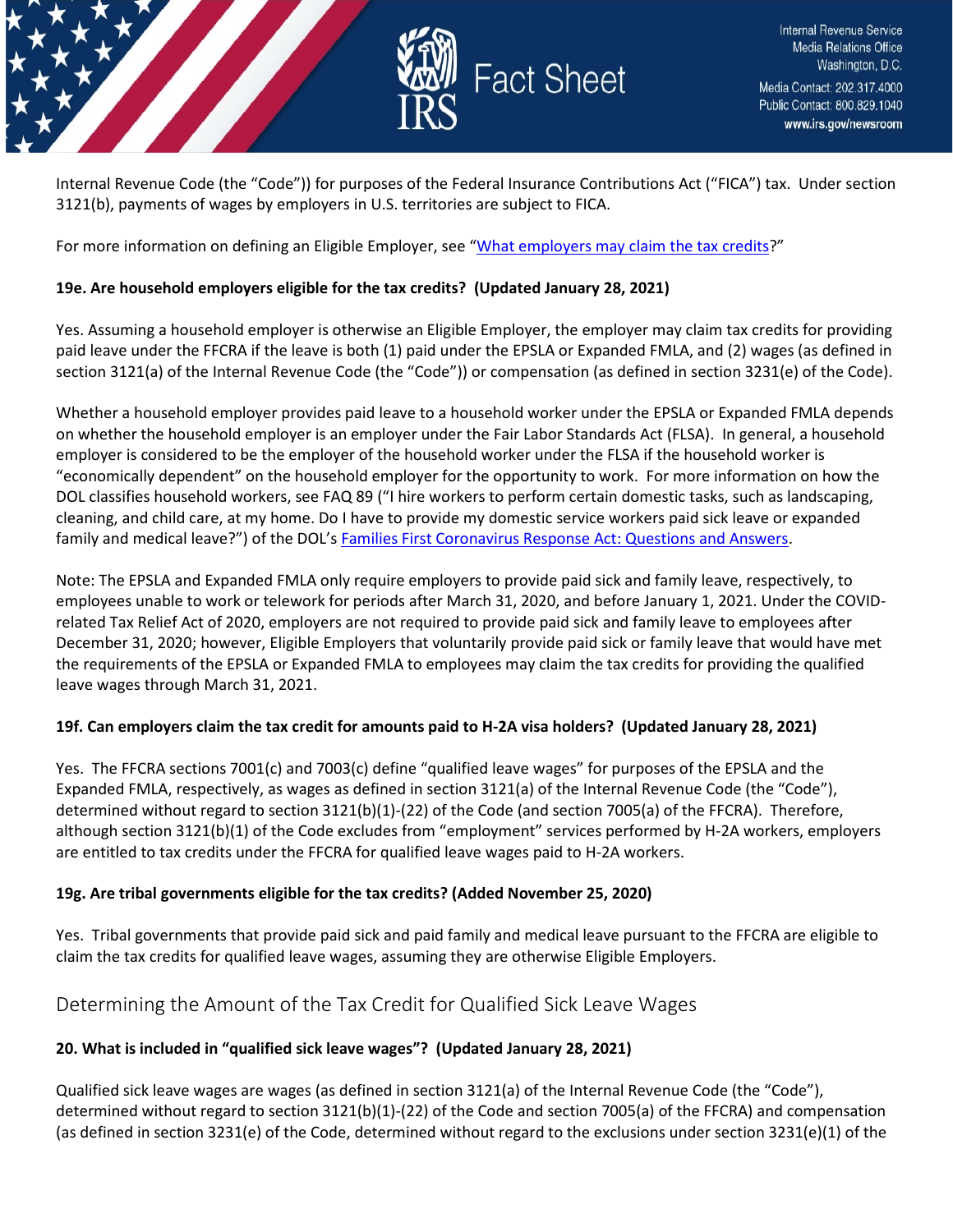

Code, and without regard to section 7005(a) of the FFCRA) that Eligible Employers pay eligible employees for periods of leave during which they are unable to work or telework because the employee:

- 1. is subject to a federal, state, or local quarantine or isolation order related to COVID-19;
- 2. has been advised by a health care provider to self-quarantine due to concerns related to COVID-19;
- 3. is experiencing symptoms of COVID-19 and seeking a medical diagnosis;
- 4. is caring for an individual who is subject to a federal, state, or local quarantine or isolation order related to COVID-19, or has been advised by a health care provider to self-quarantine due to concerns related to COVID-19;
- 5. is caring for a child of such employee if the school or place of care of the child has been closed (including the closure of a summer camp, summer enrichment program, or other summer program), or the child care provider of such child is unavailable due to COVID-19 precautions; or
- 6. is experiencing any other substantially similar condition specified by the Secretary of Health and Human Services in consultation with the Secretary of the Treasury and the Secretary of Labor.

# **20a. Do "qualified sick leave wages" include taxes imposed on or withheld from the wages? (Updated January 28, 2021)**

Qualified sick leave wages for purposes of the credit are calculated without regard to federal taxes imposed on or withheld from the wages, including the employee's share of social security taxes, the employee's and employer's shares of Medicare tax, and federal income taxes required to be withheld.

**Note**: The FFCRA exempts qualified sick leave wages from the Eligible Employer's share of Social Security tax.

# **21. How much credit may an Eligible Employer receive for qualified sick leave wages that it pays?**

An Eligible Employer may claim a fully refundable tax credit equal to 100 percent of the qualified sick leave wages (and allocable qualified health plan expenses and the Eligible Employer's share of Medicare tax on the qualified sick leave wages) it pays.

For more information about how to determine the amount of sick leave wages for which an Eligible Employer may receive credit, see "How does an Eligible Employer determine the amounts of the qualified sick leave wages it pays under the EPSLA?"

# **22. How does an Eligible Employer determine the amounts of the qualified sick leave wages it pays under the EPSLA? (Updated January 28, 2021)**

The amounts that an Eligible Employer pays for qualified sick leave wages vary depending on the reason for which the employee is unable to work or telework, the duration of the employee's absence, the employee's hours, and the employee's regular rate of pay (or, if higher, the federal minimum wage or any applicable State or local minimum wage).

# **22a. What is the rate of pay for qualified sick leave wages if an employee is unable to work or telework due to his or her own health needs? (Updated January 28, 2021)**

If an employee is unable to work or telework because he or she:

1. is subject to a Federal, State, or local quarantine or isolation order related to COVID-19;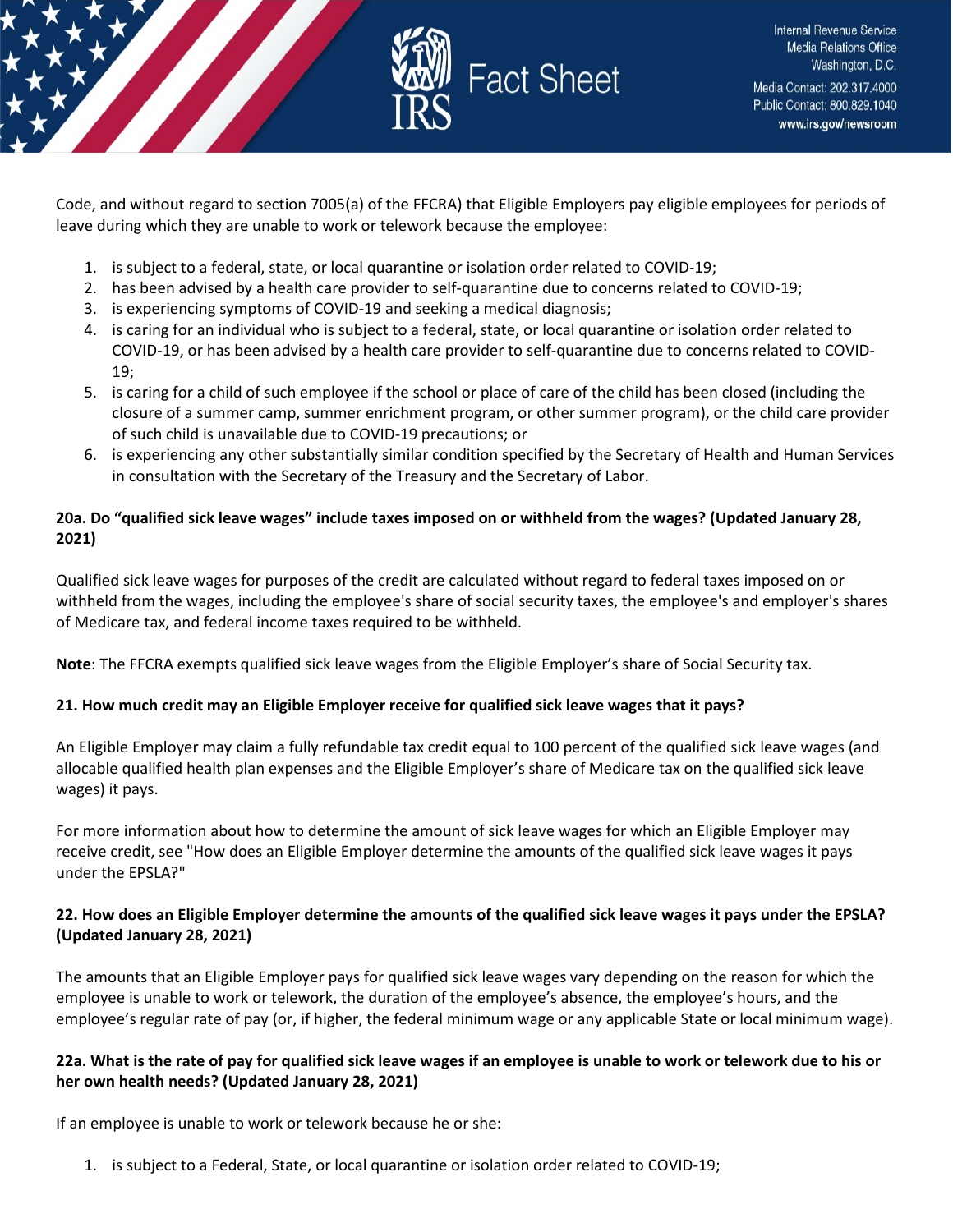

- 2. has been advised by a health care provider to self-quarantine due to concerns related to COVID-19; or
- 3. is experiencing symptoms of COVID-19 and seeking a medical diagnosis;

the Eligible Employer pays qualified sick leave wages for up to two weeks (up to 80 hours) at a rate for each hour of **the greatest of** the following:

- 1. the employee's regular rate of pay (as determined under section 7(e) of the Fair Labor Standards Act of 1938);
- 2. the minimum wage rate in effect under section 6(a)(1) of the Fair Labor Standards Act of 1938; or
- 3. the minimum wage rate in effect for the employee in the applicable State or locality, whichever is greater, in which the employee is employed.

The maximum amount of qualified sick leave wages paid for these reasons is up to \$511 per day and \$5,110 in the aggregate.

For more information, see the Department of Labor's [Families First Coronavirus Response Act: Questions and Answers.](https://www.dol.gov/agencies/whd/pandemic/ffcra-questions)

# **22b. What is the rate of pay for qualified sick leave wages if an employee is unable to work or telework because he or she needs to care for others? (Updated January 28, 2021)**

If an employee is unable to work or telework because he or she:

- 1. is caring for an individual who is subject to a Federal, State, or local quarantine or isolation order related to COVID-19, or has been advised by a health care provider to self-quarantine due to concerns related to COVID-19;
- 2. is caring for a child of such employee if the school or place of care of the child has been closed, or the child care provider of such child is unavailable due to COVID-19 precautions; or
- 3. is experiencing any other substantially similar condition specified by the Secretary of Health and Human Services in consultation with the Secretary of the Treasury and the Secretary of Labor;

the Eligible Employer pays qualified sick leave wages for up to two weeks (up to 80 hours) at a rate for each hour of 2/3 of **the greatest of** the following:

- 1. the employee's regular rate of pay (as determined under section 7(e) of the Fair Labor Standards Act of 1938);
- 2. the minimum wage rate in effect under section 6(a)(1) of the Fair Labor Standards Act of 1938; or
- 3. the minimum wage rate in effect for the employee in the applicable State or locality, whichever is greater, in which the employee is employed.

The maximum amount of qualified sick leave wages paid due to the need to care for others as described above is up to \$200 per day and \$2,000 in the aggregate.

For more information, see the Department of Labor's [Families First Coronavirus Response Act: Questions and Answers.](https://www.dol.gov/agencies/whd/pandemic/ffcra-questions)

# **22c. How are employees' hours determined for purposes of the qualified paid sick leave requirements? (Updated January 28, 2021)**

Full-time employees can receive up to 80 hours of paid sick leave between April 1, 2020, and March 31, 2021. Part-time employees can receive the number of hours of paid sick leave that the employee works, on average, in a two-week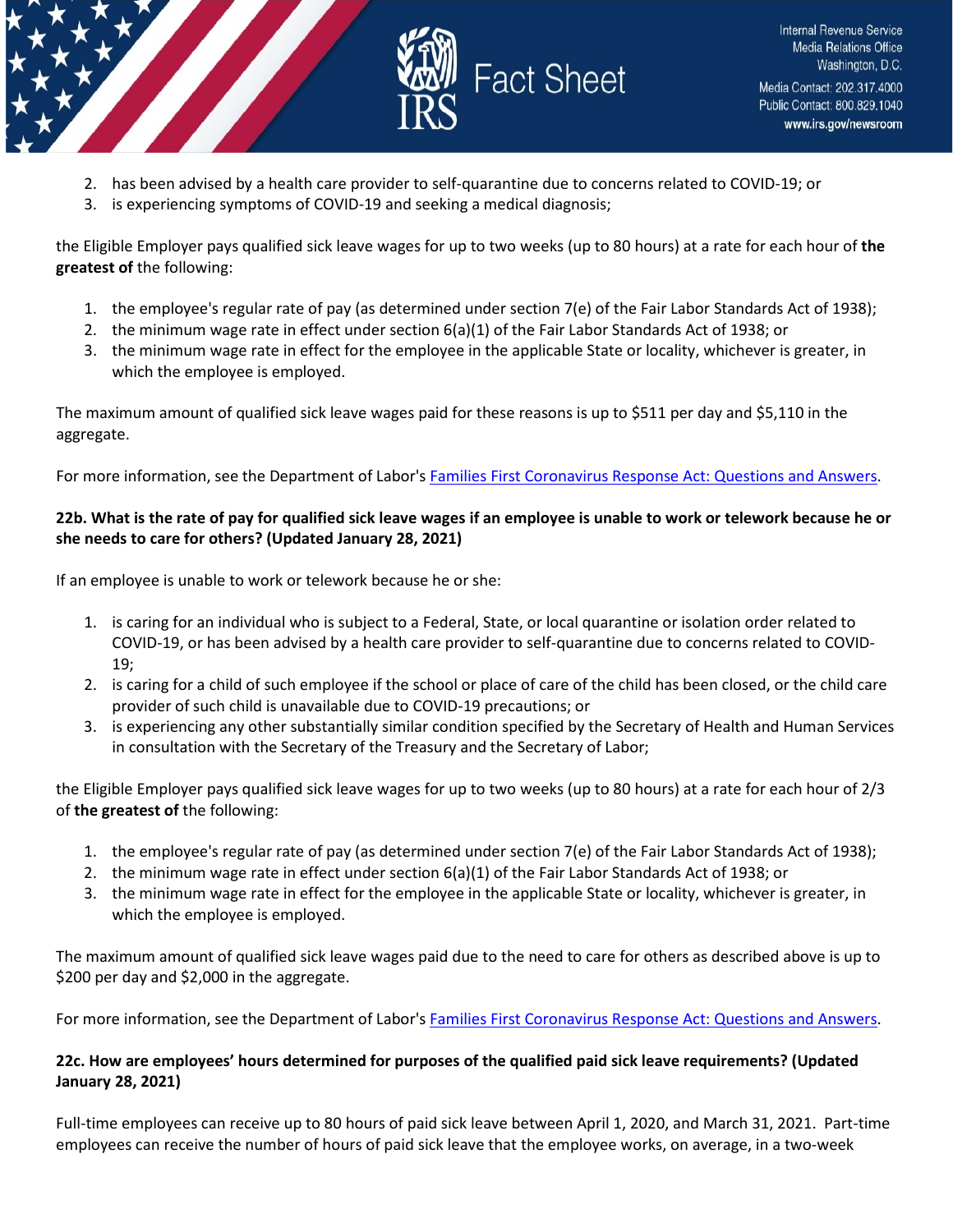

period, or if the employee's normal scheduled hours are unknown or variable, under other alternative determinations, as provided by Department of Labor guidance.

For more information, including how to determine whether an employee is full-time or part-time and how to determine the number of hours to be paid to employees who can receive paid sick leave, see the Department of Labor's Families [First Coronavirus Response Act: Questions and Answers.](https://www.dol.gov/agencies/whd/pandemic/ffcra-questions)

### **23. Are amounts other than qualified sick leave wages included in the tax credit for required sick leave? (Updated January 28, 2021)**

Yes. The credit also includes the amount of allocable qualified health expenses and the amount of the Eligible Employer's share of Medicare tax imposed on the qualified sick leave wages.

Note: The amount of the Eligible Employer's share of Medicare tax is based only on the qualified sick leave wages, not on the any qualified health plan expenses allocable to those wages. Qualified sick leave wages are not subject to the employer's share of social security tax. For more information about the additions to the tax credit for allocable qualified health plan expenses and the Eligible Employer's share of Medicare tax, see "Determining the Amount of Allocable [Qualified Health Plan Expenses,](https://www.irs.gov/newsroom/covid-19-related-employee-retention-credits-amount-of-allocable-qualified-health-plan-expenses-faqs#determining-amount-allocable-qualified-health-plan-expenses)" and ["Determining the Amount of the Increase to](https://www.irs.gov/newsroom/special-issues-for-employers-taxation-and-deductibility-of-tax-credits#what-amount-does-eligible-employer-receiving-tax-credits-qualified-leave-wages) the Credits for the Eligible Employer's [Share of Medicare Tax.](https://www.irs.gov/newsroom/special-issues-for-employers-taxation-and-deductibility-of-tax-credits#what-amount-does-eligible-employer-receiving-tax-credits-qualified-leave-wages)"

### **24. Is a similar tax credit available to self-employed individuals? (Updated January 28, 2021)**

Yes. The FFCRA also provides a comparable credit for self-employed individuals carrying on any trade or business within the meaning of section 1402 of the Internal Revenue Code if the self-employed individual would be eligible to receive paid sick leave under the EPSLA if the individual were an employee of an employer (other than him or herself).

For more information, see ["Specific Provisions Related to Self-Employed Individuals.](https://www.irs.gov/newsroom/special-issues-for-employees#specific-provisions-related-self-employed-individuals)"

# <span id="page-12-0"></span>Determining the Amount of the Tax Credit for Qualified Family Leave Wages

### **25. What is included in "qualified family leave wages"? (Updated January 28, 2021)**

Qualified family leave wages are wages (as defined in section 3121(a) of the Internal Revenue Code (the "Code"), determined without regard to section 3121(b)(1)-(22) of the Code and section 7005(a) of the FFCRA) and compensation (as defined in section 3231(e) of the Code, determined without regard to the exclusions under section 3231(e)(1) of the Code, and without regard to section 7005(a) of the FFCRA) that Eligible Employers pay eligible employees for periods of leave during which they are unable to work or telework due to a need for leave to care for a child of such employee if the child's school or place of care has been closed (including the closure of a summer camp, summer enrichment program, or other summer program), or because the child care provider of the child is unavailable, for reasons related to COVID-19. The first ten days for which an employee takes leave for this reason may be unpaid. However, during that 10-day period, an employee may receive qualified sick leave wages as provided under the EPSLA or may receive other forms of paid leave, such as accrued sick leave, annual leave, or other paid time off under the Eligible Employer's policy. After an employee takes leave for ten days, the Eligible Employer provides the employee with qualified family leave wages for up to ten weeks.

For more information, see the Department of Labor's [Families First Coronavirus Response Act: Questions and Answers.](https://www.dol.gov/agencies/whd/pandemic/ffcra-questions)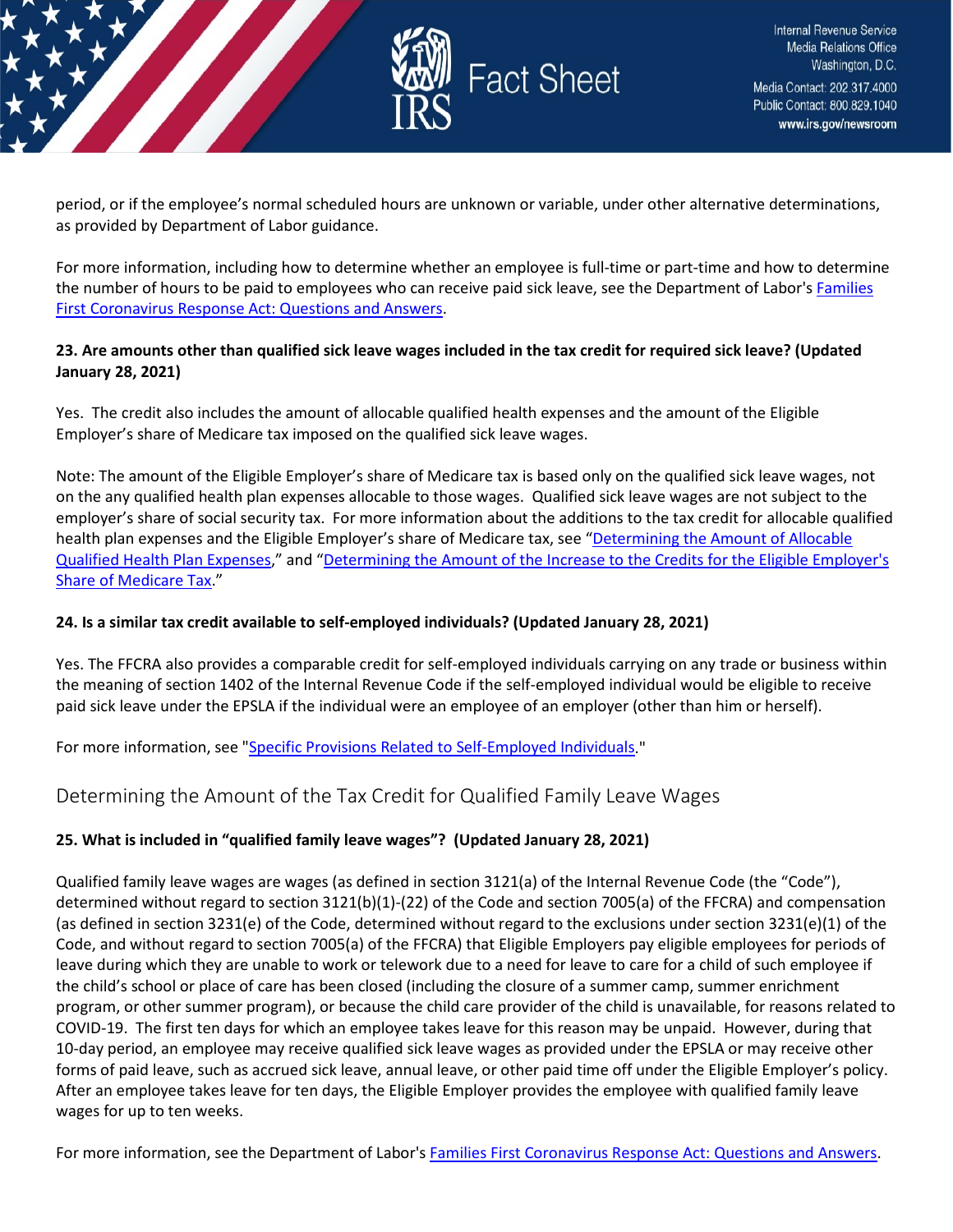

### **25a. Do "qualified family leave wages" include taxes imposed or withheld from the wages? (Updated January 28, 2021)**

Qualified family leave wages for purposes of the credit are calculated without regard to federal taxes imposed on or withheld from the wages, including the employee's share of social security taxes, the employee's and Eligible Employer's shares of Medicare tax, and federal income taxes required to be withheld.

**Note**: The FFCRA exempts qualified family leave wages from the Eligible Employer's share of social security tax.

### **26. How much credit may an Eligible Employer receive for qualified family leave wages?**

An Eligible Employer may claim a fully refundable tax credit equal to 100 percent of the qualified family leave wages (and allocable qualified health plan expenses and the Eligible Employer's share of Medicare tax on the qualified family leave wages) it pays.

For more information about how to determine the amount of family leave wages for which an Eligible Employer may receive credit, see"How does an Eligible Employer determine the amounts of the qualified family leave wages it is [required to pay?](https://www.irs.gov/newsroom/determining-the-amount-of-the-tax-credit-for-qualified-family-leave-wages#how-does-eligible-employer-determine-amounts-qualified-family-leave-wages-it-required-pay)"

### **27. How does an Eligible Employer determine the amounts of the qualified family leave wages to pay? (Updated January 28, 2021)**

Under the Expanded FMLA, the Eligible Employer pays the employee qualified family leave wages in an amount equal to at least two-thirds of the employee's regular rate of pay, multiplied by the number of hours the employee otherwise would have been scheduled to work, not to exceed \$200 per day and \$10,000 in the aggregate for the calendar year.

### **28. What is the rate of pay for qualified family leave wages? (Updated January 28, 2021)**

An Eligible Employer pays qualified family leave wages for up to ten weeks at a rate that is 2/3 of the employee's regular rate of pay (not to exceed \$200 per day) (as determined under section 7(e) of the Fair Labor Standards Act of 1938).

### **29. Are amounts other than qualified family leave wages included in the tax credit for required paid family leave? (Updated January 28, 2021)**

Yes. The credit also includes the allocable qualified health expenses and the amount of the Eligible Employer's share of Medicare tax imposed on the qualified family leave wages.

Note: The amount of the Eligible Employer's share of Medicare tax is based only on the qualified family leave wages, not on the any qualified health plan expenses allocable to those wages. The qualified sick leave wages are not subject to the employer's share of social security tax.

For more information about the additions to the tax credit for allocable qualified health plan expenses, see ["Determining the Amount of Allocable Qualified Health Plan Expenses.](https://www.irs.gov/newsroom/determining-the-amount-of-allocable-qualified-health-plan-expenses)" For more information about determining the Eligible Employer's share of Medicare tax, see "What is the Eligible Employer's share of Medicare tax on qualified leave [wages?](https://www.irs.gov/newsroom/covid-19-related-tax-credits-basic-faqs#what-eligible-employers-share-medicare-tax-qualified-leave-wages)"

**30. Is a similar tax credit available to self-employed individuals? (Updated January 28, 2021)**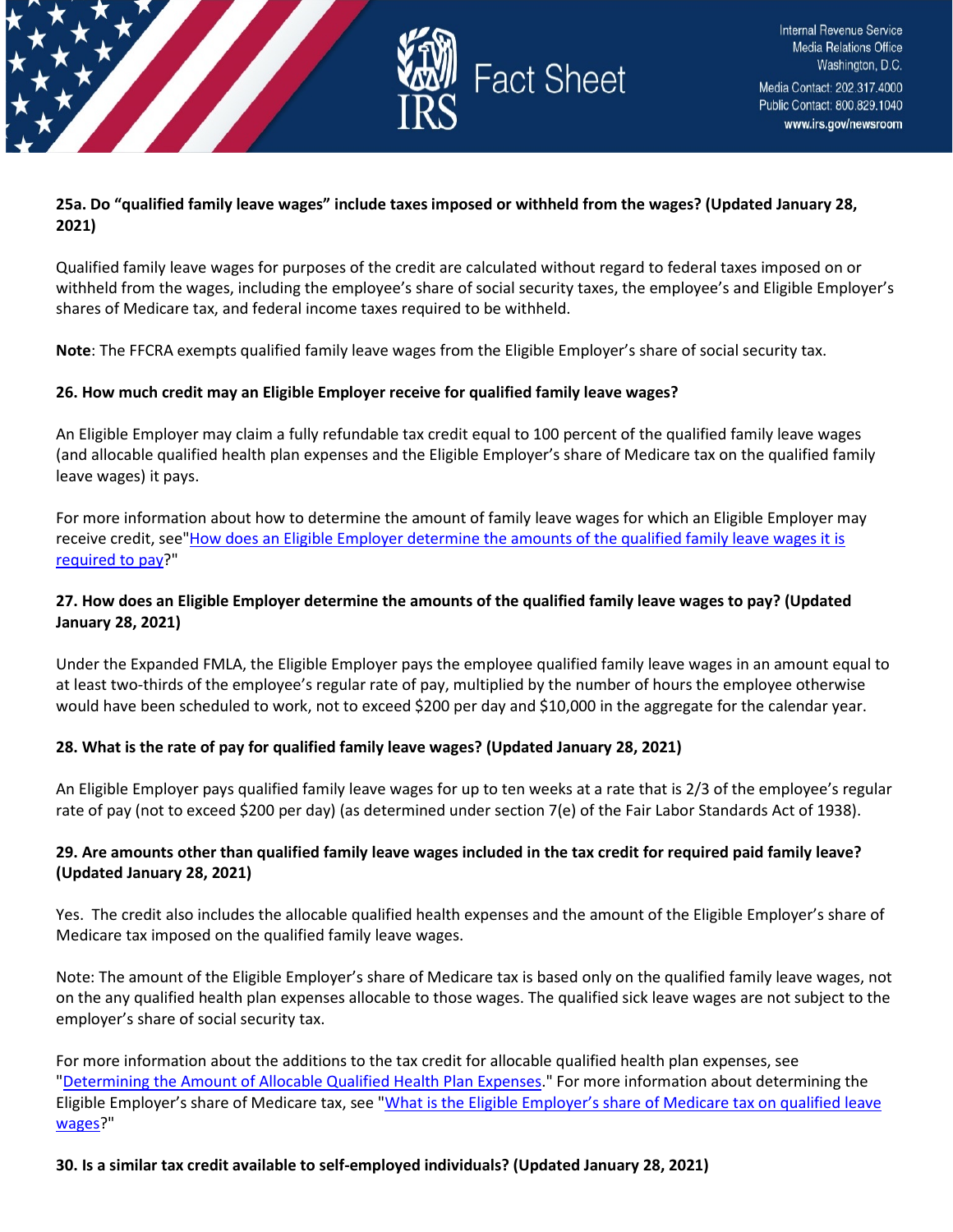

Yes. The FFCRA also provides a comparable credit for self-employed individuals carrying on any trade or business within the meaning of section 1402 of the Internal Revenue Code if the self-employed individual would be eligible to receive paid leave under the Expanded FMLA if the individual were an employee of an employer (other than him or herself).

For more information, ["Specific Provisions Related to Self-Employed Individuals.](https://www.irs.gov/newsroom/special-issues-for-employees#specific-provisions-related-self-employed-individuals)"

# <span id="page-14-0"></span>Determining the Amount of Allocable Qualified Health Plan Expenses

# **31. Does the amount of qualified health plan expenses include both the portion of the cost paid by the Eligible Employer and the portion of the cost paid by the employee? (updated November 25, 2020)**

The amount of qualified health plan expenses taken into account in determining the credits generally includes both the portion of the cost paid by the Eligible Employer and the portion of the cost paid by the employee with pre-tax salary reduction contributions. However, the qualified health plan expenses should not include amounts that the employee paid for with after-tax contributions.

# **32. For an Eligible Employer that sponsors more than one plan for its employees (for example, both a group health plan and a health flexible spending arrangement (health FSA)), or more than one plan covering different employees, how are the qualified health plan expenses for each employee determined? (updated November 25, 2020)**

The qualified health plan expenses are determined separately for each plan. Therefore, for each plan, those expenses are allocated to the employees who participate in that plan. In the case of an employee who participates in more than one plan, the allocated expenses of each plan in which the employee participates are aggregated for that employee.

# **33. For an Eligible Employer that sponsors a fully-insured group health plan, how are the qualified health plan expenses of that plan allocated to the qualified sick or family leave wages on a pro rata basis? (updated November 25, 2020)**

An Eligible Employer who sponsors a fully-insured group health plan may use any reasonable method to determine and allocate the plan expenses, including (1) the COBRA applicable premium for the employee typically available from the insurer, (2) one average premium rate for all employees, or (3) a substantially similar method that takes into account the average premium rate determined separately for employees with self-only and other than self-only coverage.

If an Eligible Employer chooses to use one average premium rate for all employees, the allocable amount for each day an employee covered by the insured group health plan is entitled to qualified leave wages could be determined using the following steps:

- 1. The Eligible Employer's overall annual premium for the employees covered by the policy is divided by the number of employees covered by the policy to determine the average annual premium per employee .
- 2. The average annual premium per employee is divided by the average number of work days during the year by all covered employees (treating days of paid leave as a work day and a work day as including any day on which work is performed) to determine the average daily premium per employee. For example, a full-year employee working five days per week may be treated as working 52 weeks x 5 days or 260 days. Calculations for part-time and seasonal employees who participate in the plan should be adjusted as appropriate. Eligible Employers may use any reasonable method for calculating part-time employee work days.
- 3. The resulting premium should be adjusted to reflect any portion that employees contribute after-tax.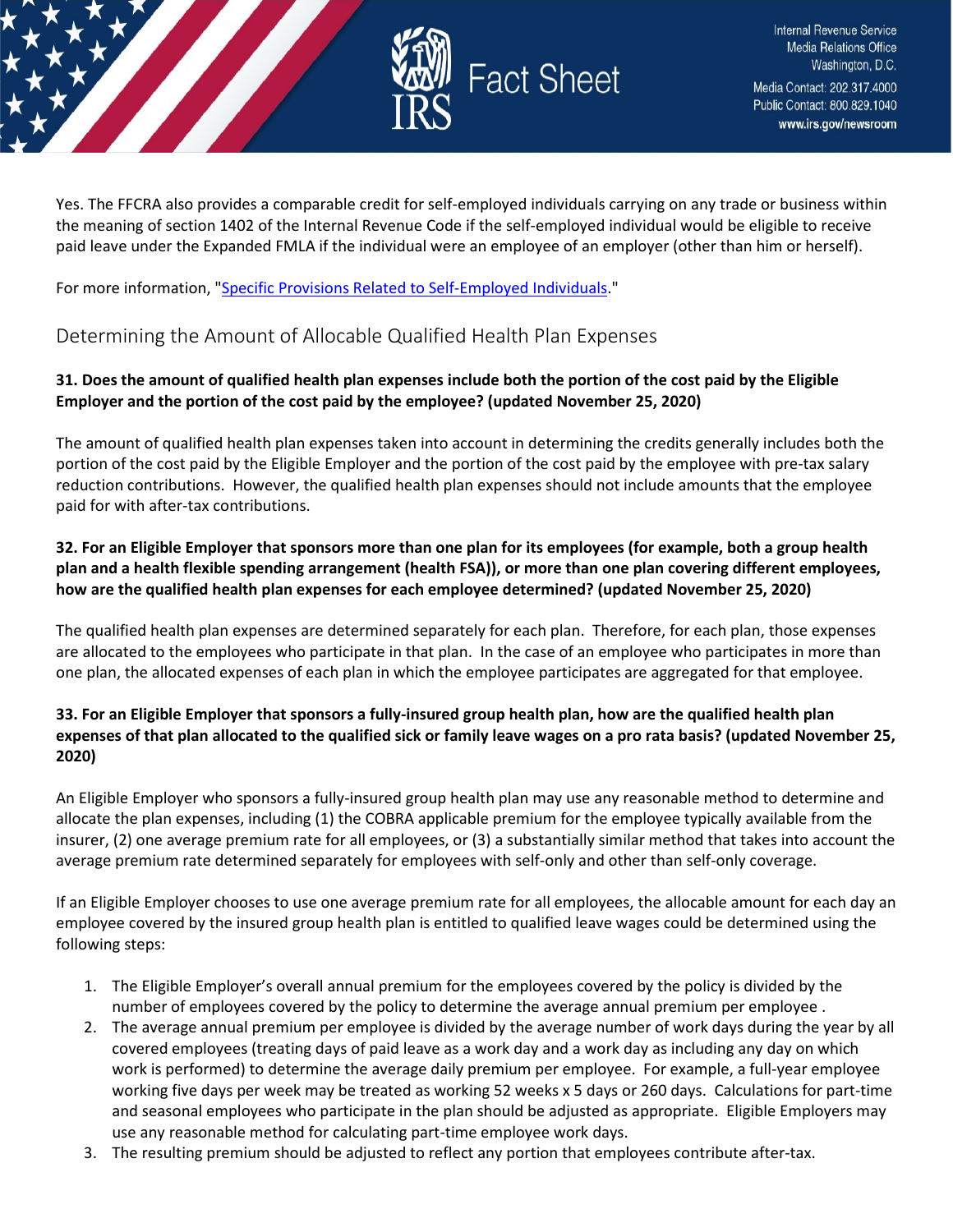

4. The resulting amount is the amount allocated to each day of qualified sick or family leave wages.

**Example**: An Eligible Employer sponsors an insured group health plan that covers 400 employees, some with self-only coverage and some with family coverage. Each employee is expected to have 260 work days a year. (Five days a week for 52 weeks.) The employees contribute a portion of their premium by pre-tax salary reduction, with different amounts for self-only and family. The total annual premium for the 400 employees is \$5.2 million. (This includes both the amount paid by the Eligible Employer and the amounts paid by employees through salary reduction.)

For an Eligible Employer using one average premium rate for all employees, the average annual premium rate is \$5.2 million divided by 400, or \$13,000. For each employee expected to have 260 work days a year, this results in a daily average premium rate equal to \$13,000 divided by 260, or \$50. That \$50 is the amount of qualified health expenses allocated to each day of paid sick or family leave per employee.

### **34. For an Eligible Employer who sponsors a self-insured group health plan, how are the qualified health plan expenses of that plan allocated to the qualified leave wages on a pro rata basis? (updated November 25, 2020)**

An Eligible Employer who sponsors a self-insured group health plan may use any reasonable method to determine and allocate the qualified health plan expenses, including (1) the COBRA applicable premium for the employee typically available from the administrator, or (2) any reasonable actuarial method to determine the estimated annual expenses of the plan.

If the Eligible Employer uses a reasonable actuarial method to determine the estimated annual expenses of the plan, then rules similar to the rules for insured plans are used to determine the amount of expenses allocated to an employee. That is, the estimated annual expense is divided by the number of employees covered by the plan, and that amount is divided by the average number of work days during the year by the employees (treating days of paid leave as work days and any day on which an employee performs any work as work days). The resulting amount is the amount allocated to each day of qualified sick or family leave wages.

### **35. For an Eligible Employer who sponsors a health savings account (HSA), or Archer Medical Saving Account (Archer MSA) and a high deductible health plan (HDHP), are contributions to the HSA or Archer MSA included in the qualified health plan expenses? (updated November 25, 2020)**

The amount of qualified health plan expenses does not include Eligible Employer contributions to HSAs or Archer MSAs. Eligible Employers who sponsor an HDHP should calculate the amount of qualified health plan expenses in the same manner as an insured group health plan, or a self-insured plan, as applicable.

### **36. For an Eligible Employer who sponsors a health reimbursement arrangement (HRA), a health flexible spending arrangement (health FSA), or a qualified small employer health reimbursement arrangement (QSEHRA), are contributions to the HRA, health FSA, or QSEHRA included in the qualified health plan expenses? (updated November 25, 2020)**

The amount of qualified health plan expenses may include contributions to an HRA (including an individual coverage HRA), or a health FSA, but does not include contributions to a QSEHRA. To allocate contributions to an HRA or a health FSA, Eligible Employers should use the amount of contributions made on behalf of the particular employee.

<span id="page-15-0"></span>How to Claim the Credits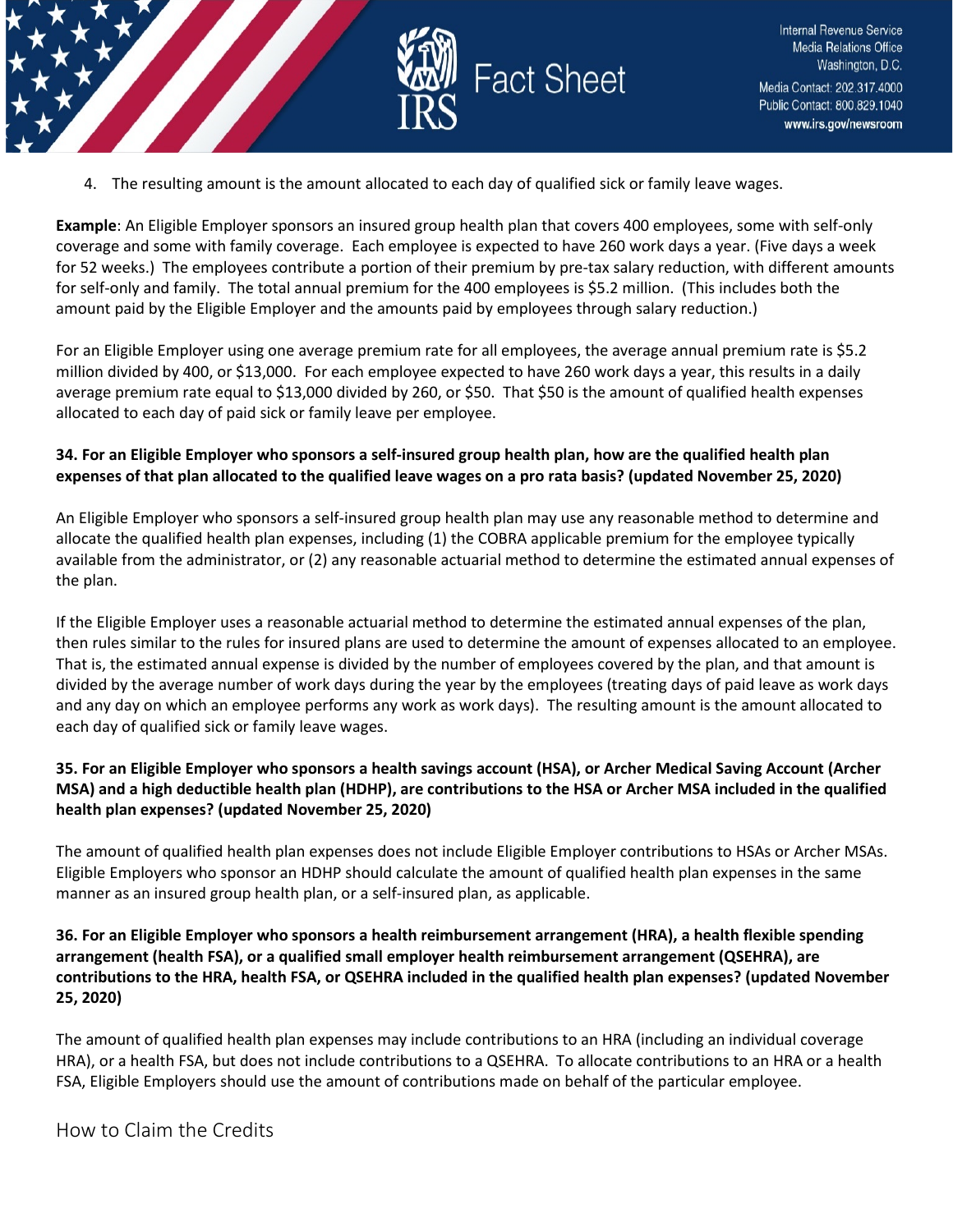

**37. How does an Eligible Employer claim the refundable tax credits for qualified leave wages (plus any allocable qualified health plan expenses and the amount of the Eligible Employer's share of Medicare tax)? (Updated January 28, 2021)**

Eligible Employers report their total qualified leave wages for each calendar quarter on their federal employment tax returns, usuall[y Form 941, Employer's Quarterly Federal Tax Return](https://www.irs.gov/pub/irs-pdf/f941.pdf) PDF. Employers also report any qualified wages for which they are entitled to an Employee Retention Credit under the CARES Act on Form 941. The Form 941 is used to report income and social security and Medicare taxes withheld by the employer from employee wages, as well as the Eligible Employer's share of Social Security and Medicare taxes.

In anticipation of receiving the credit, Eligible Employers can cover the amount of qualified leave wages by (1) accessing federal employment taxes, including withheld taxes that would otherwise be required to be deposited with the IRS, and (2) requesting an advance of the credit from the IRS for the amount of the credit that is not covered by accessing the federal employment tax deposits, by filin[g Form 7200, Advance Payment of Employer Credits Due to COVID-19](https://www.irs.gov/pub/irs-pdf/f7200.pdf) PDF.

Prior to retaining deposits in anticipation of the credit, Eligible Employers are permitted to defer the deposit and payment of the employer's share of social security tax under section 2302 of the CARES Act. For more information, see [Deferral of employment tax deposits and payments through December 31, 2020.](https://www.irs.gov/newsroom/deferral-of-employment-tax-deposits-and-payments-through-december-31-2020) In addition, employers may opt to defer withholding and payment of the employee's share of social security tax unde[r Notice 2020-65](https://www.irs.gov/pub/irs-drop/n-20-65.pdf) PDF, as modified by [Notice 2021-11](https://www.irs.gov/pub/irs-drop/n-21-11.pdf) PDF, on certain wages paid between September 1, 2020 through December 31, 2020.

# **38. Can an Eligible Employer that pays qualified leave wages cover these payments before receiving the credits by reducing its federal employment tax deposits? (Updated January 28, 2021)**

An Eligible Employer may cover the qualified leave wages (and allocable qualified health plan expenses and the Eligible Employer's share of Medicare tax on the qualified leave wages) by accessing federal employment taxes, including those that the Eligible Employer already withheld, that are set aside for deposit with the IRS (reduced by any amount of the employer's share of social security tax deferred under section 2302 of the CARES Act or any amount of the employee's share of social security tax that the employer opted to defer under [Notice 2020-65](https://www.irs.gov/pub/irs-drop/n-20-65.pdf) PDF, as modified by [Notice 2021-11](https://www.irs.gov/pub/irs-drop/n-21-11.pdf) PDF), for all wage payments made during the same quarter as the qualified leave wages.

That is, an Eligible Employer that pays qualified leave wages to its employees in a calendar quarter before it is required to deposit federal employment taxes with the IRS for that quarter may, after deferring the employer's and employee's share of social security tax under section 2302 of the CARES Act and Notice 2020-65, as modified by [Notice 2021-11](https://www.irs.gov/pub/irs-drop/n-21-11.pdf) PDF, respectively, reduce the amount of federal employment taxes it deposits for that quarter by the amount of the qualified leave wages (and allocable qualified health plan expenses and the Eligible Employer's share of Medicare tax on the qualified leave wages) paid in that calendar quarter. The Eligible Employer must account for the reduction in deposits on the [Form 941, Employer's Quarterly Federal Tax Return](https://www.irs.gov/pub/irs-pdf/f941.pdf) PDF, for the quarter.

**Example**: In the second quarter of 2020, an Eligible Employer that did not claim the Employee Retention Credit paid \$5,000 in qualified sick leave wages and qualified family leave wages (and allocable health plan expenses and the Eligible Employer's share of Medicare tax on the qualified leave wages) and is otherwise required to deposit \$10,000 in federal employment taxes, including taxes withheld from all of its employees, for wage payments made during the same quarter as the \$5,000 in qualified leave wages was paid. The Eligible Employer defers \$2,000 for its share of social security tax under section 2302 of the CARES Act. The Eligible Employer may keep up to \$5,000 of the remaining \$8,000 of taxes the Eligible Employer was going to deposit, and it will not owe a penalty for keeping the \$5,000. The Eligible Employer is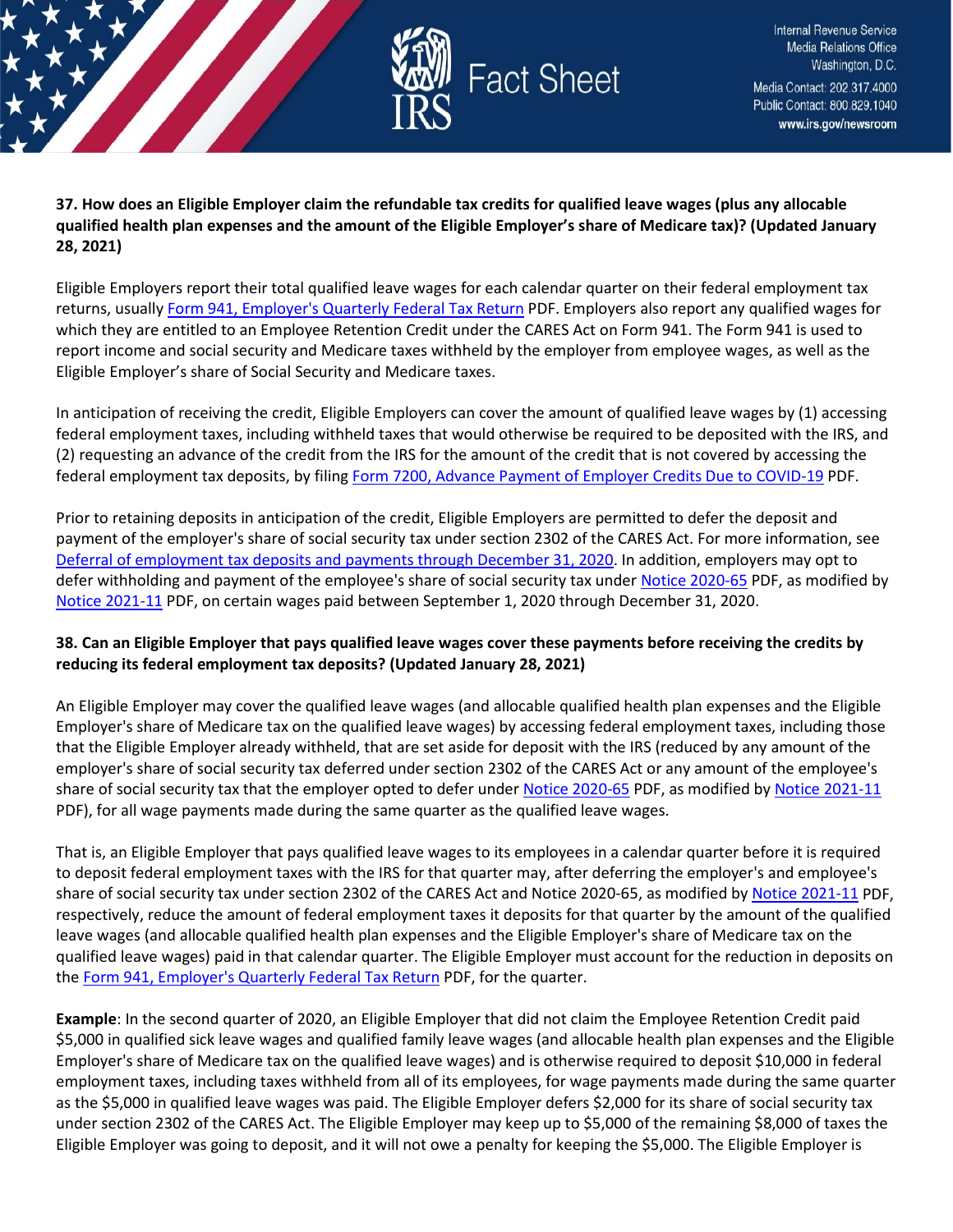

then only required to deposit the remaining \$3,000 on its required deposit date. The Eligible Employer will later account for the \$5,000 it retained when it files [Form 941, Employer's Quarterly Federal Tax Return](https://www.irs.gov/pub/irs-pdf/f941.pdf) PDF, for the quarter.

For more information about relief under the FFCRA from failure to deposit penalties for failure to timely deposit certain federal employment taxes, see [Notice 2020-22](https://www.irs.gov/pub/irs-drop/n-20-22.pdf) PDF and ["May an Eligible Employer reduce its federal employment tax](https://www.irs.gov/newsroom/covid-19-related-tax-credits-basic-faqs#may-eligible-employer-reduce-its-federal-employment-tax-deposit-by-qualified-leave-wages-that-it-has)  [deposit by the qualified leave wages that it has paid without incurring a failure to deposit penalty?](https://www.irs.gov/newsroom/covid-19-related-tax-credits-basic-faqs#may-eligible-employer-reduce-its-federal-employment-tax-deposit-by-qualified-leave-wages-that-it-has)"

#### **39. May an Eligible Employer reduce its federal employment tax deposits to cover qualified leave wages that it has paid without incurring a penalty for failing to deposit federal employment taxes? (Updated January 28, 2021)**

Yes. An Eligible Employer that pays qualified leave wages in a calendar quarter will not be subject to a penalty under section 6656 of the Internal Revenue Code (the "Code") for failing to deposit federal employment taxes if:

- 1. the Eligible Employer paid qualified leave wages to its employees in the calendar quarter before the required deposit,
- 2. the total amount of federal employment taxes that the Eligible Employer does not timely deposit (reduced by any amount of the employer's and employee's share of social security tax deferred under section 2302 of the CARES Act and Notice 2020-65, as modified by Notice 2021-11, respectively) is less than or equal to the amount of the Eligible Employer's anticipated credit for the qualified leave wages for the calendar quarter as of the time of the required deposit, and
- 3. the Eligible Employer did not seek payment of an advance credit by filing Form 7200, Advance Payment of Employer Credits Due to COVID-19, with respect to any portion of the anticipated credits it relied upon to reduce its deposits.

For more information, about the relief from the penalty for failure to deposit federal employment taxes on account of qualified wages, se[e Notice 2020-22](https://www.irs.gov/pub/irs-drop/n-20-22.pdf) PDF, FAQs addressing the deferral of the deposit of all of the employer's share of social security tax under section 2302 of the CARES Act and the reduction in deposits for credits, "Deferral of [employment tax deposits and payments through December 31, 2020.](https://www.irs.gov/newsroom/deferral-of-employment-tax-deposits-and-payments-through-december-31-2020)" In addition, employers may opt to defer withholding and payment of the employee's share of social security tax under [Notice 2020-65](https://www.irs.gov/pub/irs-drop/n-20-65.pdf) PDF, as modified by [Notice 2021-11](https://www.irs.gov/pub/irs-drop/n-21-11.pdf) PDF, on certain wages paid between September 1, 2020 through December 31, 2020.

**Example**: In its first payroll period of the second quarter of 2020, Employer F pays \$10,000 in qualified wages for purposes of the Employee Retention Credit and \$3,500 in qualified sick and family leave wages under the FFCRA, among other wages for the payroll period. Employer F has a federal employment tax deposit obligation of \$9,000 for the first payroll period of the second quarter of 2020 (of which \$1,500 relates to the employer's share of social security tax) prior to (1) any deferral of the deposit of the employer's share of social security tax under section 2302 of the CARES Act and (2) any amount of federal employment taxes not deposited in anticipation of credits for qualified sick and family leave wages under the FFCRA. Employer F reasonably anticipates a \$5,000 Employee Retention Credit (50 percent of qualified wages) and a \$3,500 credit for paid sick and family leave (100 percent of qualified sick and family leave wages) thus far for the second quarter.

Employer F first defers deposit of the \$1,500 employer's share of social security tax under section 2302 of the CARES Act. This preliminarily results in a remaining federal employment tax deposit obligation of \$7,500. Employer F then reduces this federal employment tax deposit obligation by the \$3,500 anticipated credit for qualified sick and family leave wages, leaving a federal employment tax deposit obligation of \$4,000. Finally, Employer F further reduces the deposit of all remaining federal employment taxes by \$4,000 for the \$5,000 anticipated Employee Retention Credit for qualified wages.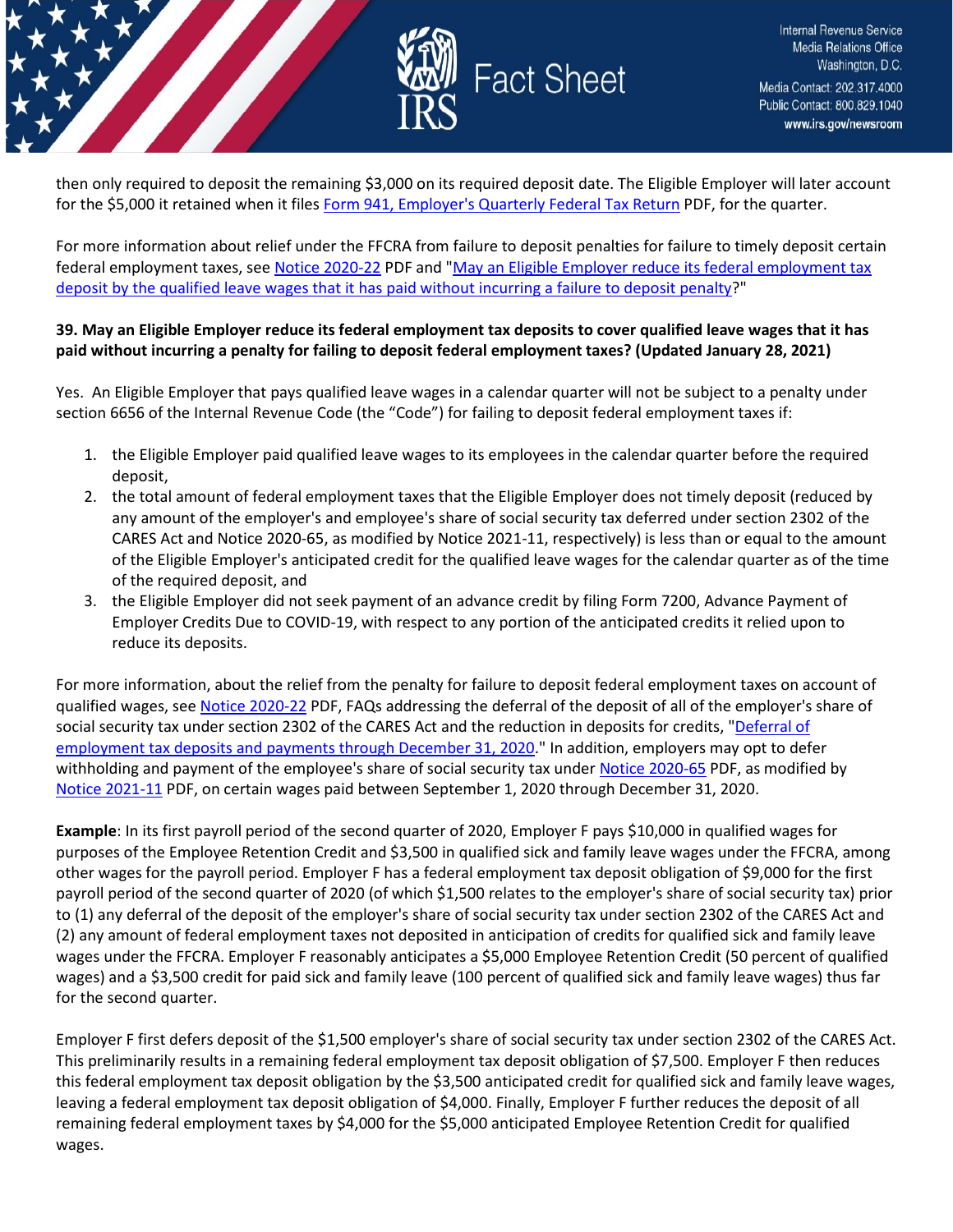

Employer F will not incur a failure to deposit penalty under section 6656 of the Code for reducing its federal employment tax deposit for the first payroll period of the second quarter to \$0.

The amount of the excess \$1,000 in Employee Retention Credit available is refundable as an overpayment. Employer F may file [a Form 7200](https://www.irs.gov/pub/irs-pdf/f7200.pdf) PDF to request an advance payment of the remaining Employee Retention Credit (but not for any amount of the Employee Retention Credit that was already used to reduce the deposit obligation). If Employer F does not request an advance payment of the credit, it may request that the \$1,000 overpayment be credited or refunded when it files its second quarter Form 941, Employer's Quarterly Federal Tax Return. Regardless of whether Employer F requests an advance payment of the credit, Employer F must report all qualified wages, the credit for qualified sick and family leave wages, the Employee Retention Credit, and any advance credit received from Forms 7200 filed for the quarter on the Form 941 for the quarter.

Employer F may defer payment of the \$1,500 employer's share of social security tax (along with any other employer social security tax imposed under section 3111(a) for the quarter) on its Form 941 for the second quarter of 2020. Employer F will not be required to pay any portion of the deferred amount until December 31, 2021, at which time 50 percent is due (\$750), with the remaining amount (\$750) due December 31, 2022.

# **40. How can an Eligible Employer that pays qualified leave wages cover the payment of these wages if the Eligible Employer does not have sufficient federal employment taxes set aside for deposit to cover those payments? Can the employer get an advance payment of the credits? (Updated February 4, 2021)**

Because quarterly employment tax returns are not filed until after qualified wages are paid, some Eligible Employers may not have sufficient federal employment taxes set aside for deposit to the IRS to cover their qualified leave wages through reduction of the amount to be deposited, particularly after taking into account the permitted deferral of the employer's share of social security tax under section 2302 of the CARES Act and the permitted deferral of the employee's share of social security tax under [Notice 2020-65](https://www.irs.gov/pub/irs-drop/n-20-65.pdf) PDF, as modified b[y Notice 2021-11](https://www.irs.gov/pub/irs-drop/n-21-11.pdf) PDF. Accordingly, the IRS has a procedure for obtaining an advance payment of the refundable credits.

The Eligible Employer is permitted to defer the deposit and payment of the employer's share of social security tax under section 2302 of the CARES Act and may do so prior to reducing any deposits in anticipation of the credit. See "Deferral of employment tax deposits and payments through December 31, 2020." The Eligible Employer may also opt to defer the withholding and payment of the employee's share of social security tax in accordance with [Notice 2020-65,](https://www.irs.gov/pub/irs-drop/n-20-65.pdf) PDF as modified by [Notice 2021-11](https://www.irs.gov/pub/irs-drop/n-21-11.pdf) PDF. If the remaining employment tax deposits set aside, after taking into account any deferral of the employer's share of social security tax or any amount of the employee's share of social security tax that the employer opted to defer under Notice 2020-65, as modified by Notice 2021-11, are less than the qualified leave wages, the Eligible Employer can file [a Form 7200, Advance Payment of Employer Credits Due to COVID-19](https://www.irs.gov/pub/irs-pdf/f7200.pdf) PDF, to request an advance payment of the credit for the remaining qualified leave wages it has paid for which it did not have sufficient federal employment tax deposits.

If an Eligible Employer fully reduces its required deposits of federal employment taxes otherwise due on wages paid in the same calendar quarter to its employees in anticipation of receiving the credits, and it has not paid qualified leave wages in excess of this amount, it should not file a Form 7200. If it files a Form 7200, it will need to reconcile this advance payment of the credit and its deposits with the qualified wages on Form 941, Employer's Quarterly Federal Tax Return (or other applicable federal employment tax return such a[s Form 944](https://www.irs.gov/pub/irs-pdf/f944.pdf) PDF or [Form CT-1](https://www.irs.gov/pub/irs-pdf/fct1.pdf) PDF), beginning with the Form 941 for the second quarter of 2020, and it may have an underpayment of federal employment taxes for the quarter.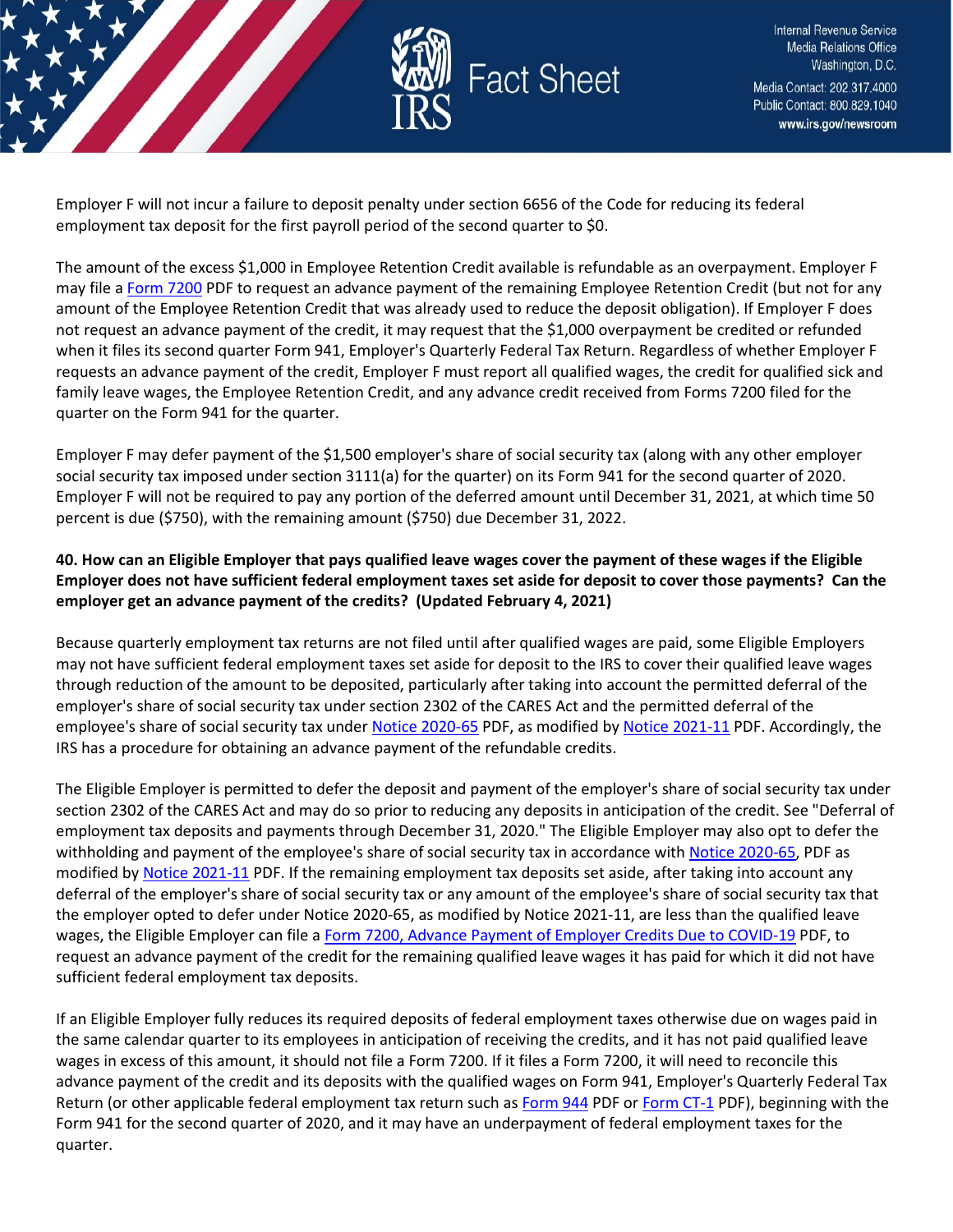

**Example**: During the second quarter of 2020, Employer G paid \$10,000 in qualified leave wages and is otherwise required to deposit \$8,000 in federal employment taxes on all wages paid, after deferring its employer's share of social security tax under section 2302 of the CARES Act. Employer G has not claimed the Employee Retention Credit for any wages under the CARES Act. Employer G can keep the entire \$8,000 of taxes that Employer G was otherwise required to deposit without penalty as a portion of the credits it is otherwise entitled to claim on the [Form 941](https://www.irs.gov/pub/irs-pdf/f941.pdf) PDF. Employer G may file a request for an advance payment for the remaining \$2,000 by completing [Form 7200](https://www.irs.gov/pub/irs-pdf/f7200.pdf) PDF.

### **41. If the qualified leave wages (and any allocable qualified health plan expenses and the Eligible Employer's share of Medicare tax on the qualified leave wages) exceed the Eligible Employer's share of social security tax owed for a quarter, how does the Eligible Employer get a refund of the excess credits? Does this affect what the Eligible Employer puts on its Form 941? (Updated January 28, 2021)**

The amount of qualified leave wages (and any allocable qualified health plan expenses and the Eligible Employer's share of the Medicare tax on the qualified leave wages) in excess of the Social Security tax the Eligible Employer owes for the quarter is refundable. If the amount of the credits exceeds the Eligible Employer's share of social security tax, then the excess is treated as an overpayment and refunded to the employer under sections 6402(a) or 6413(b) of the Internal Revenue Code. Consistent with its treatment as an overpayment, the excess will be applied to offset any remaining tax liability on the [Form 941, Employer's Quarterly Federal Tax Return](https://www.irs.gov/pub/irs-pdf/f941.pdf) PDF, and the amount of any remaining excess will be reflected as an overpayment on the Form 941. Like other overpayments of federal taxes, the overpayment will be subject to offset under section 6402(a) of the Code prior to being refunded to the employer.

# **42. How does an Eligible Employer obtain Form 7200 and where should it send its completed form to receive the advance credit? Is there a minimum advance amount that can be claimed on a Form 7200? (updated July 2, 2020)?**

An Eligible Employer may obtain the [Form 7200, Advance Payment of Employer Credits Due to COVID-19](https://www.irs.gov/pub/irs-pdf/f7200.pdf) PDF online and may fax its completed form to 855-248-0552. After July 2, 2020, the minimum advance amount that can be claimed on a Form 7200 is \$25. A Form 7200 requesting an advance payment of less than \$25 will not be processed. Taxpayers can claim credits of less than \$25 on the [Form 941](https://www.irs.gov/pub/irs-pdf/f941.pdf) PDF.

# **42a. Who can sign a Form 7200? Should a taxpayer submit additional documents to confirm that a person is authorized to sign a Form 7200? (Updated January 28, 2021)**

The instructions fo[r Form 7200, Advance Payment of Employer Credits Due to COVID-19](https://www.irs.gov/pub/irs-pdf/i7200.pdf) PDF, provide information on who may properly sign a [Form 7200](https://www.irs.gov/pub/irs-pdf/f7200.pdf) PDF for each type of entity. For corporations, the instructions provide that the president, vice president, or other principal officer who is duly authorized may sign a Form 7200. For partnerships (including an LLC treated as a partnership) or unincorporated organizations, a responsible and duly authorized partner, member, or officer having knowledge of the entity's affairs may sign a Form 7200. For a single-member LLC treated as a disregarded entity for federal income tax purposes, the instructions provide that the owner or a principal officer who is duly authorized may sign the Form. For trusts or estates, the instructions provide that the fiduciary may sign the Form 7200. Additionally, the instructions provide that a Form 7200 may be signed by a duly authorized agent of the taxpayer if a valid power of attorney has been filed.

In many circumstances, whether the person signing the Form 7200 is duly authorized or has knowledge of the partnership's or unincorporated organization's affairs is not apparent on the Form 7200. To help expedite and ensure proper processing of Forms 7200, if a taxpayer has duly authorized an officer, partner, or member to sign Form 7200 (and that person is not otherwise explicitly permitted to sign the Form 7200 by nature of their job title), the taxpayer should submit a copy of the [Form 2848, Power of Attorney and Declaration of Representative](https://www.irs.gov/pub/irs-pdf/f2848.pdf) PDF, authorizing the person to sign the Form 7200 with the Form 7200.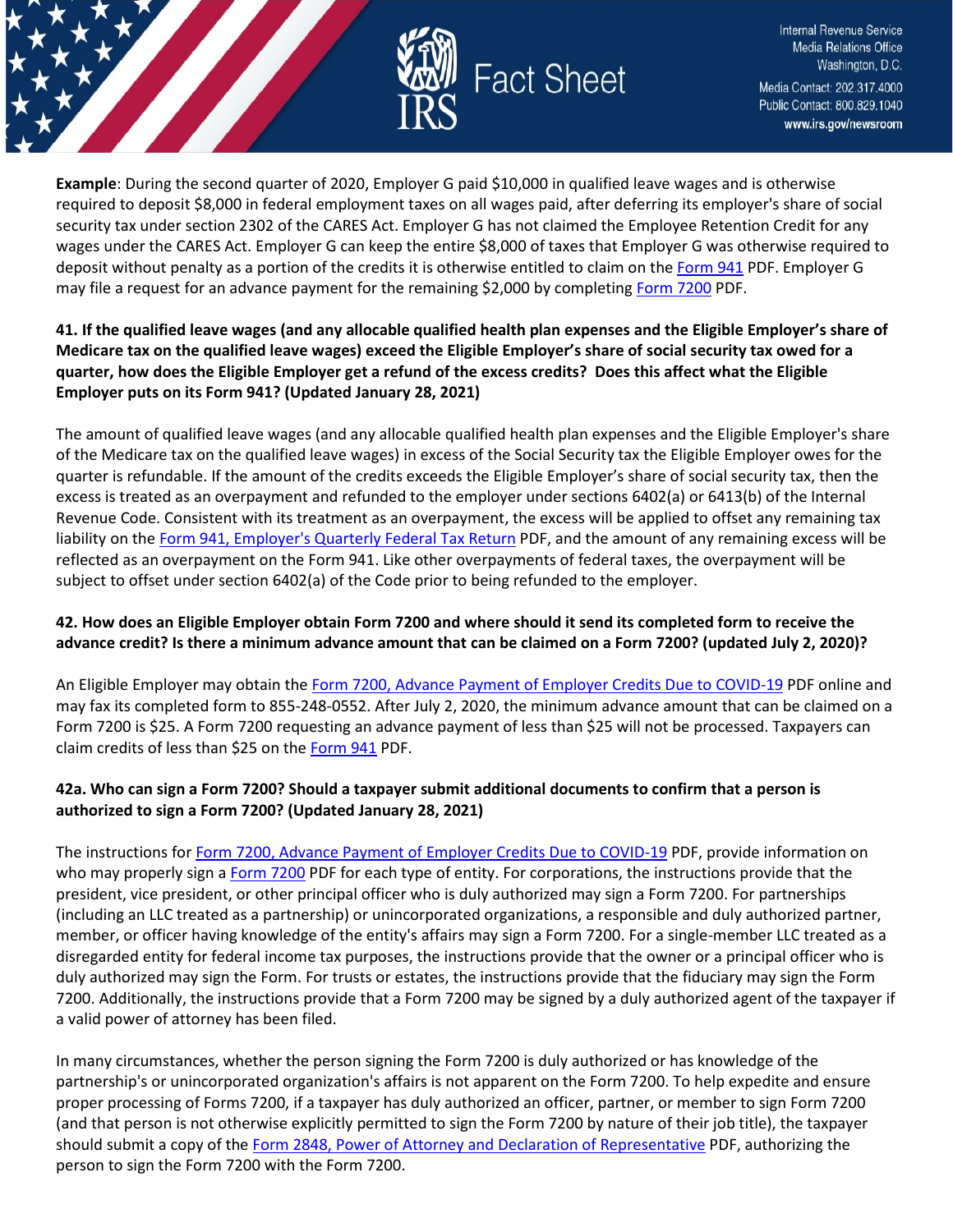

#### **42b. When should the name and EIN of a third-party payer be included on Form 7200? (Updated November 25 2020)**

Employers who fil[e Form 7200, Advance Payment of Employer Credits Due to COVID-19](https://www.irs.gov/pub/irs-pdf/f7200.pdf) PDF to claim an advance payment of credits are required to include on the form the name and EIN of the third-party payer they use to file their federal employment tax returns (such as the Form 941) if the third-party payer uses its own EIN on the federal employment tax returns. This will ensure advance payment of the credits received by the common law employer is properly reconciled to the federal employment tax return filed by the third-party payer for the calendar quarter for which the advance payment of the credits is received.

To help expedite and ensure proper processing of Form 7200 and reconciliation of advance payment of the credits to the federal employment tax return for the calendar quarter, only those third-party payers who will file a federal employment tax return on behalf of an employer using the third-party payer's name and EIN should be listed on the Form 7200. Typically, CPEOs, PEOs, and other section 3504 agents fall into this category of third-party payers.

If a third-party payer will file the federal employment tax return on an employer's behalf using the employer's name and EIN and not the name and EIN of the third-party payer, the employer should not include the name and EIN of the thirdparty payer on the Form 7200. Typically, reporting agents and payroll service providers fall into this category of thirdparty payers.

# **42c. If a common law employer uses a third-party payer for only a portion of its workforce, should the employer list the third-party payer on the Form 7200? (Updated November 25, 2020)**

In some cases, a common law employer may use the services of a third-party payer (such as a CPEO, PEO, or other section 3504 agent) to pay wages for only a portion of its workforce. In those circumstances, the third-party payer files an employment tax return (such as the [Form 941](https://www.irs.gov/pub/irs-pdf/f941.pdf) PDF) for wages it paid to employees under its name and EIN, and the common law employer files an employment tax return for wages it paid directly to employees under its own name and EIN.

If the common law employer is claiming advance payments of credits for both wages paid directly to employees that will be reported on its own employment tax return and wages paid to other employees by a third-party payer that will be reported on the third-party payer's employment tax return, two separate [Forms 7200, Advance Payment of Employer](https://www.irs.gov/pub/irs-pdf/f7200.pdf)  [Credits Due to COVID-19](https://www.irs.gov/pub/irs-pdf/f7200.pdf) PDF, should be filed: one for the wages paid by the common law employer with the name and EIN of the employer, and one for the wages paid by the third-party payer with the name and EIN of both the common law employer and the third-party payer.

To help expedite and ensure proper processing of [Form 7200](https://www.irs.gov/pub/irs-pdf/f7200.pdf) PDF and reconciliation of advance payment of the credits to the employment tax return when an employer uses a third-party payer such as a CPEO, PEO, or other section 3504 agent for only a portion of its workforce, a common law employer should include the name and EIN of the third-party payer only on the Form 7200 for advance payment of the credits for wages paid by the third-party payer and reported on the third-party payer's employment tax return. The common law employer should not include the name and EIN of the third-party payer on the Form 7200 for advance payments of the credits claimed for wages paid by the common law employer and reported on the common law employer's employment tax return.

**42d. What is the last day taxpayers may submit a Form 7200, Advance Payment of Employer Credits Due to Covid-19, requesting an advance payment of credits? (Updated February 4, 2021)**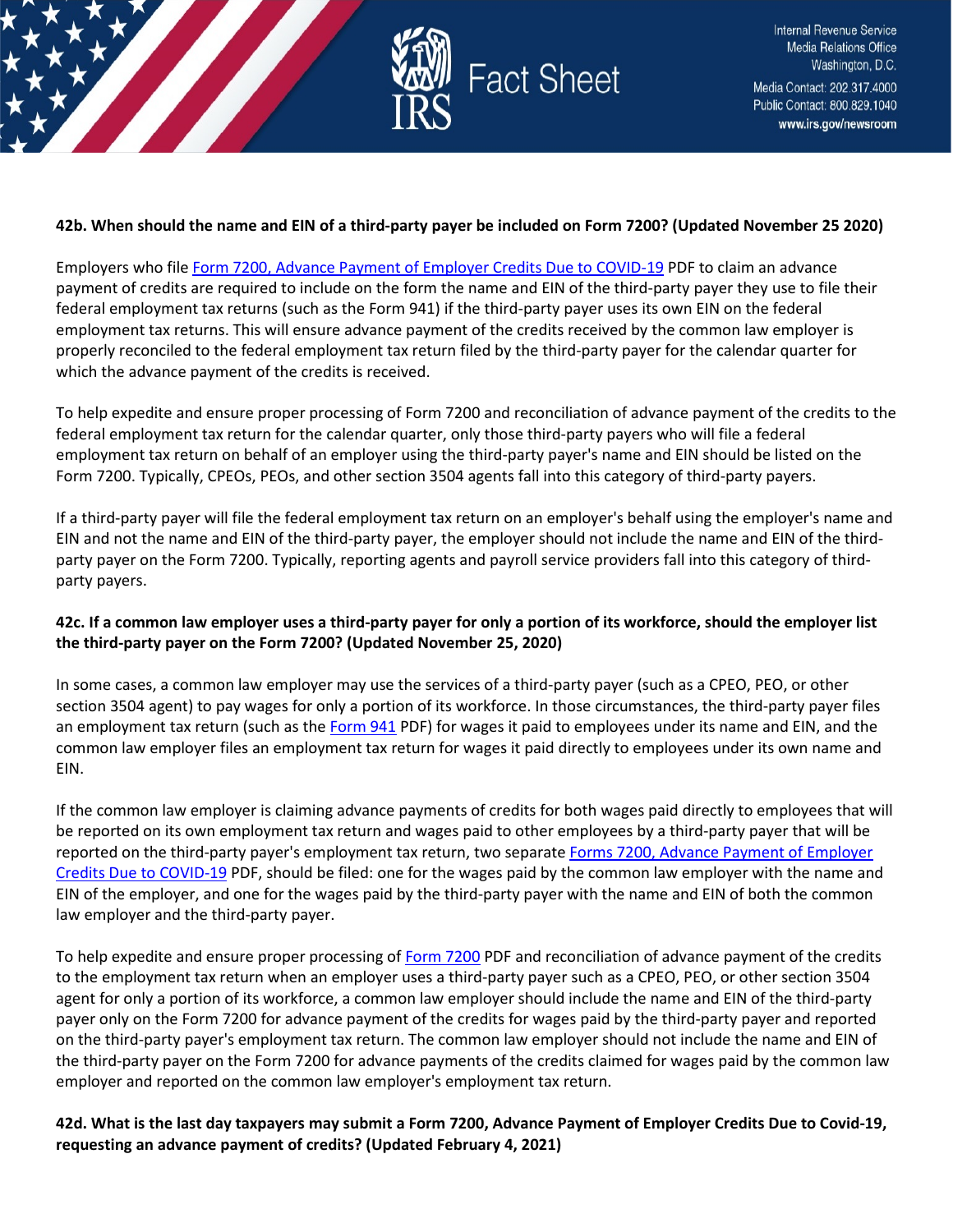

Taxpayers filing a Form [941, Employer's QUARTERLY Federal Tax Return](https://www.irs.gov/pub/irs-pdf/f941.pdf) PDF, may submit a 202[1 Form 7200, Advance](https://www.irs.gov/pub/irs-pdf/f7200.pdf)  [Payment of Employer Credits Due to COVID-19](https://www.irs.gov/pub/irs-pdf/f7200.pdf) PDF, up to the earlier of April 30, 2021 or the date they file the Form 941 for the first quarter of 2021. Taxpayers filing a Form 943, Employer's Annual Federal Tax Return for Agricultural [Employees](https://www.irs.gov/pub/irs-pdf/f943.pdf) PDF[, Form 944, Employer's ANNUAL Federal Tax Return](https://www.irs.gov/pub/irs-pdf/f944.pdf) PDF, or [Form CT-1, Employer's Annual Railroad](https://www.irs.gov/pub/irs-pdf/fct1.pdf)  [Retirement Tax Return](https://www.irs.gov/pub/irs-pdf/fct1.pdf) PDF, may submit a 2021 Form 7200 up to April 30, 2021. Note that you may not file Form 7200 for any quarter after the earlier of the date you file Form 941 for the quarter, or the due date for the return for that quarter.

### **43. What if an Eligible Employer does not initially pay an employee qualified leave wages when the employee is eligible for those wages, but pays those wages at a later date? (Updated January 28, 2021)**

An Eligible Employer can claim the credits once it has paid the employee for the period of paid sick leave or expanded family and medical leave, as long as the qualified leave wages relate to leave taken during the period beginning on April 1, 2020, and ending on March 31, 2021.

# <span id="page-21-0"></span>How Should an Employer Substantiate Eligibility for Tax Credits for Qualified Leave Wages?

# **44. What information should an Eligible Employer receive from an employee and maintain to substantiate eligibility for the sick leave or family leave credits? (Updated January 28, 2021)**

An Eligible Employer will substantiate eligibility for the sick leave or family leave credits if the employer receives a written request for such leave from the employee in which the employee provides:

- 1. The employee's name;
- 2. The date or dates for which leave is requested;
- 3. A statement of the COVID-19 related reason the employee is requesting leave and written support for such reason; and
- 4. A statement that the employee is unable to work, including by means of telework, for such reason.

In the case of a leave request based on a quarantine order or self-quarantine advice, the statement from the employee should include the name of the governmental entity ordering quarantine or the name of the health care professional advising self-quarantine, and, if the person subject to quarantine or advised to self-quarantine is not the employee, that person's name and relation to the employee.

In the case of a leave request based on a school closing or child care provider unavailability, the statement from the employee should include the name and age of the child (or children) to be cared for, the name of the school (or summer camp, summer enrichment program, or other summer program) that has closed or place of care that is unavailable, and a representation that no other person will be providing care for the child during the period for which the employee is receiving family medical leave and, with respect to the employee's inability to work or telework because of a need to provide care for a child older than fourteen during daylight hours, a statement that special circumstances exist requiring the employee to provide care.

**Example**: A state government directive specifies that employees quarantining either because they have COVID-19 symptoms or have been directly exposed to COVID-19 are not required to provide their employer with a COVID-19 test result or a healthcare provider's note to validate their illness or exposure and need for leave. A written request from an employee providing the name of the government entity and briefly describing the directive would satisfy the applicable substantiation requirements.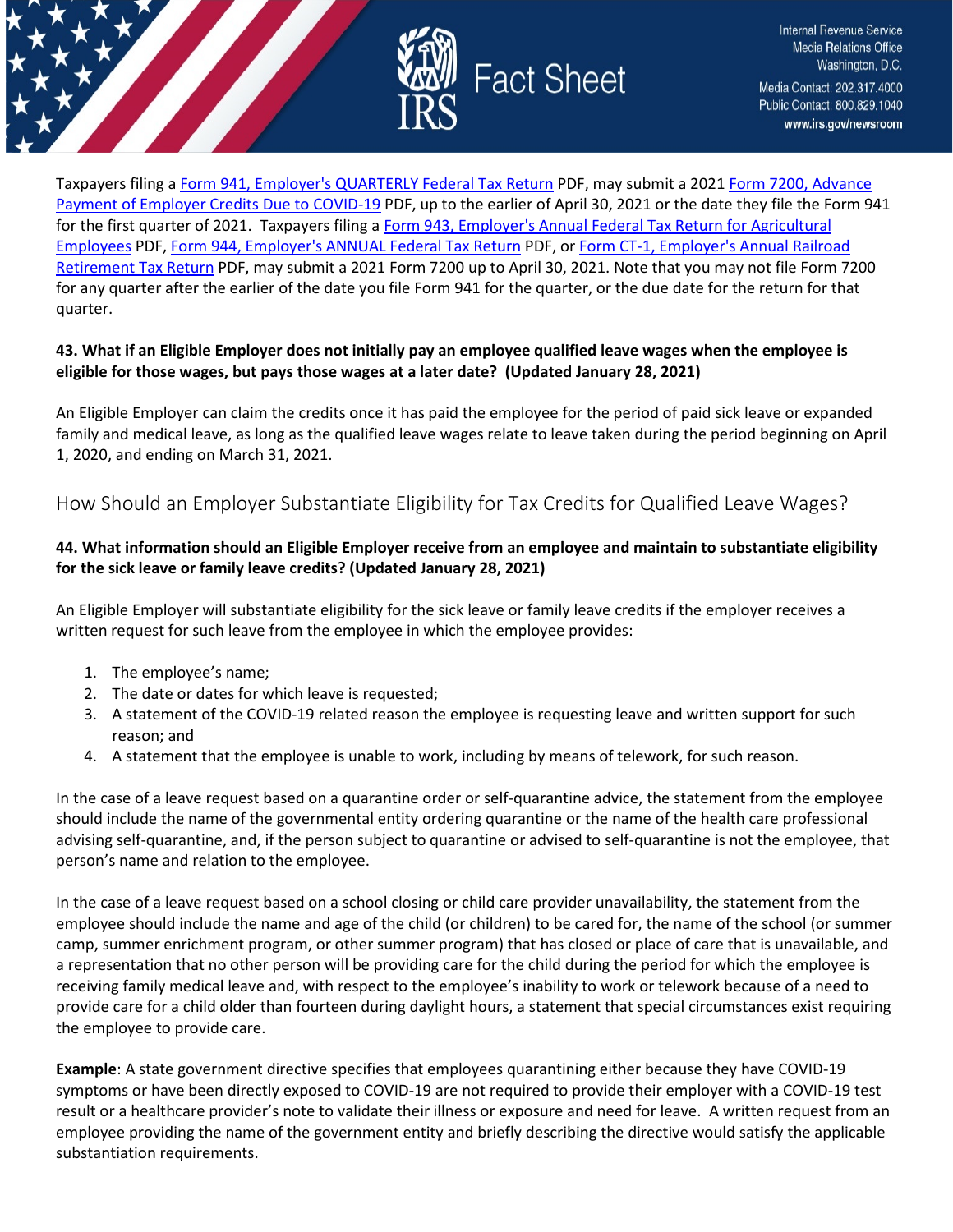

### **45. What additional records should an Eligible Employer maintain to substantiate eligibility for the sick leave or family leave credit? (Updated November 25, 2020)**

An Eligible Employer will substantiate eligibility for the sick leave or family leave credits if, in addition to the information set forth in FAQ 44 ("**What information should an Eligible Employer receive from an employee and maintain to substantiate eligibility for the sick leave or family leave credits**?"), the employer creates and maintains records that include the following information:

- 1. Documentation to show how the employer determined the amount of qualified sick and family leave wages paid to employees that are eligible for the credit, including records of work, telework and qualified sick leave and qualified family leave.
- 2. Documentation to show how the employer determined the amount of qualified health plan expenses that the employer allocated to wages. See FAQ 31 ("Determining the Amount of Allocable Qualified Health Plan [Expenses"](https://www.irs.gov/newsroom/determining-the-amount-of-allocable-qualified-health-plan-expenses#does-amount-qualified-health-plan-expenses-include-both-portion-cost-paid-by-eligible-employer-and-portion)) for methods to compute this allocation.
- 3. Copies of any completed [Forms 7200, Advance of Employer Credits Due To COVID-19](https://www.irs.gov/pub/irs-pdf/f7200.pdf) PDF, that the employer submitted to the IRS.
- 4. Copies of the complete[d Forms 941, Employer's Quarterly Federal Tax Return](https://www.irs.gov/pub/irs-pdf/f941.pdf) PDF, that the employer submitted to the IRS (or, for employers that use third party payers to meet their employment tax obligations, records of information provided to the third party payer regarding the employer's entitlement to the credit claimed on Form 941).

### **46. How long should an Eligible Employer maintain records to substantiate eligibility for the sick leave or family leave credit? (Added November 25, 2020)**

An Eligible Employer should keep all records of employment taxes for at least 4 years after the date the tax becomes due or is paid, whichever comes later. These should be available for IRS review.

### **46a. May an employer choose to require information from employees in addition to that described in these FAQs? (Added November 25, 2020)**

Yes. An employer may choose to require additional information from the employee.

# <span id="page-22-0"></span>Periods of Time for Which Credits are Available

**47. How long are the refundable tax credits for qualified leave wages available? (Updated January 28, 2021) The credits for Eligible Employers for qualified leave wages apply to wages paid with respect to the period of April 1, 2020, through March 31, 2021.**

For more information on requirements and eligibility related to paid sick leave and expanded family and medical leave, see the Department of Labor's [Families First Coronavirus Response Act: Questions and Answers.](https://www.dol.gov/agencies/whd/pandemic/ffcra-questions)

### **48. Are wage payments for qualified leave wages made after March 31, 2021 but for periods of leave taken before March 31, 2021, eligible for the credits? (Updated January 28, 2021)**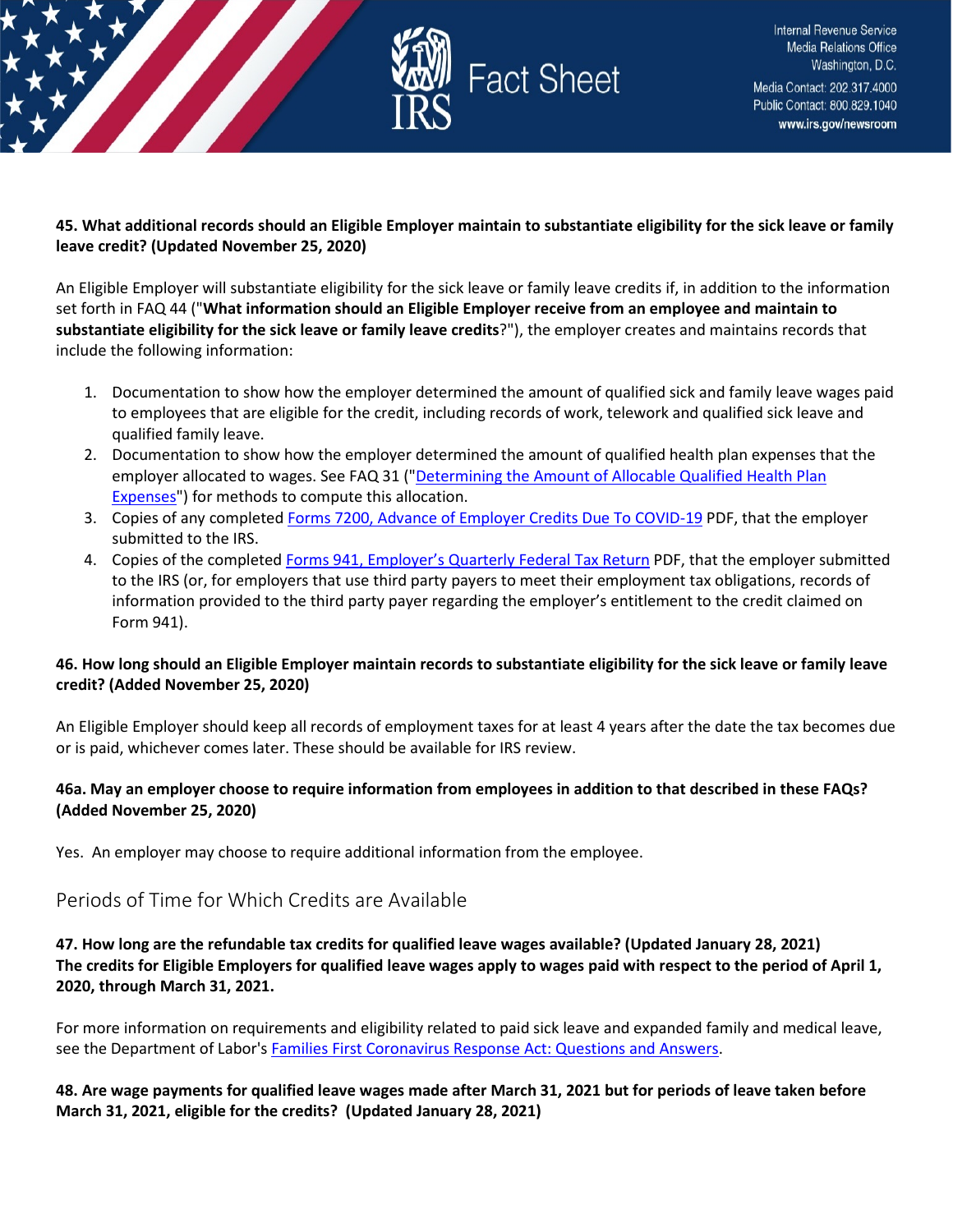

Yes. While only wages for periods of leave between April 1, 2020, and March 31, 2021, can be qualified wages, the payment of the qualified leave wages can be made after the end of this period and be eligible for the credits as long as the wages are for leave that an employee took between April 1, 2020, and March 31, 2021.

For more information, se[e Notice 2020-21](https://www.irs.gov/pub/irs-drop/n-20-21.pdf) PDF.

**Note**: The COVID-related Tax Relief Act of 2020 extends the tax credits available to Eligible Employers for paid sick and family leave provided under the EPSLA and Expanded FMLA through March 31, 2021. Therefore, any references to these credits expiring on December 31, 2020 have been updated to March 31, 2021.

# <span id="page-23-0"></span>Special Issues for Employers: Taxation and Deductibility of Tax Credits

**49. What amount does an Eligible Employer receiving tax credits for qualified leave wages (and allocable qualified health plan expenses and the Eligible Employer's share of Medicare tax on the qualified leave wages) need to include in income? (Updated January 28, 2021)**

An Eligible Employer must include the full amount of the credits for qualified leave wages (and any allocable qualified health plan expenses and the Eligible Employer's share of the Medicare tax on the qualified leave wages) in gross income.

### **50. May an Eligible Employer deduct as a business expense an amount paid to an employee for qualified leave wages (and allocable qualified health plan expenses and the Eligible Employer's share of Medicare tax on the qualified leave wages) for which it expects to claim the tax credits? (Updated January 28, 2021)**

Generally, an Eligible Employer's payments of qualified leave wages (and any allocable qualified health plan expenses and the Eligible Employer's share of the Medicare tax on the qualified wages) are deductible by the Eligible Employer as ordinary and necessary business expenses in the taxable year that these wages are paid or incurred. An Eligible Employer may deduct as a business expense the amounts paid to an employee for qualified leave wages (and any allocable qualified health plan expenses and the Eligible Employer's share of Medicare tax on the qualified leave wages) for which the Eligible Employer expects to claim the tax credits under sections 7001 or 7003 of the FFCRA, if the Eligible Employer is otherwise eligible to take the deduction.

# **50a. What are the tax consequences of claiming the tax credits for a tax-exempt Eligible Employer?(Updated January 28, 2021 )**

An Eligible Employer that is exempt from federal income taxation under section 501(a) of the Internal Revenue Code (the "Code") must allocate the credits for qualified leave wages (and any allocable qualified health plan expenses and the Eligible Employer's share of Medicare tax on the qualified leave wages) ("tax credits") between activities substantially related to its exempt purposes and any unrelated trade or business activities, using the same allocation it uses in allocating the qualified leave wages (and any allocable qualified health plan expenses and the Eligible Employer's share of Medicare tax on the qualified leave wages) for purposes of calculating its unrelated business taxable income for the year.

The portion (if any) of the tax credits that is allocable to an unrelated trade or business must be included in gross income from that unrelated trade or business for purposes of the tax imposed by section 511 of the Code. The portion (if any) of the tax credits that is allocable to the tax-exempt Eligible Employer's exempt activities is exempt from federal income taxation under section 501(a) of the Code.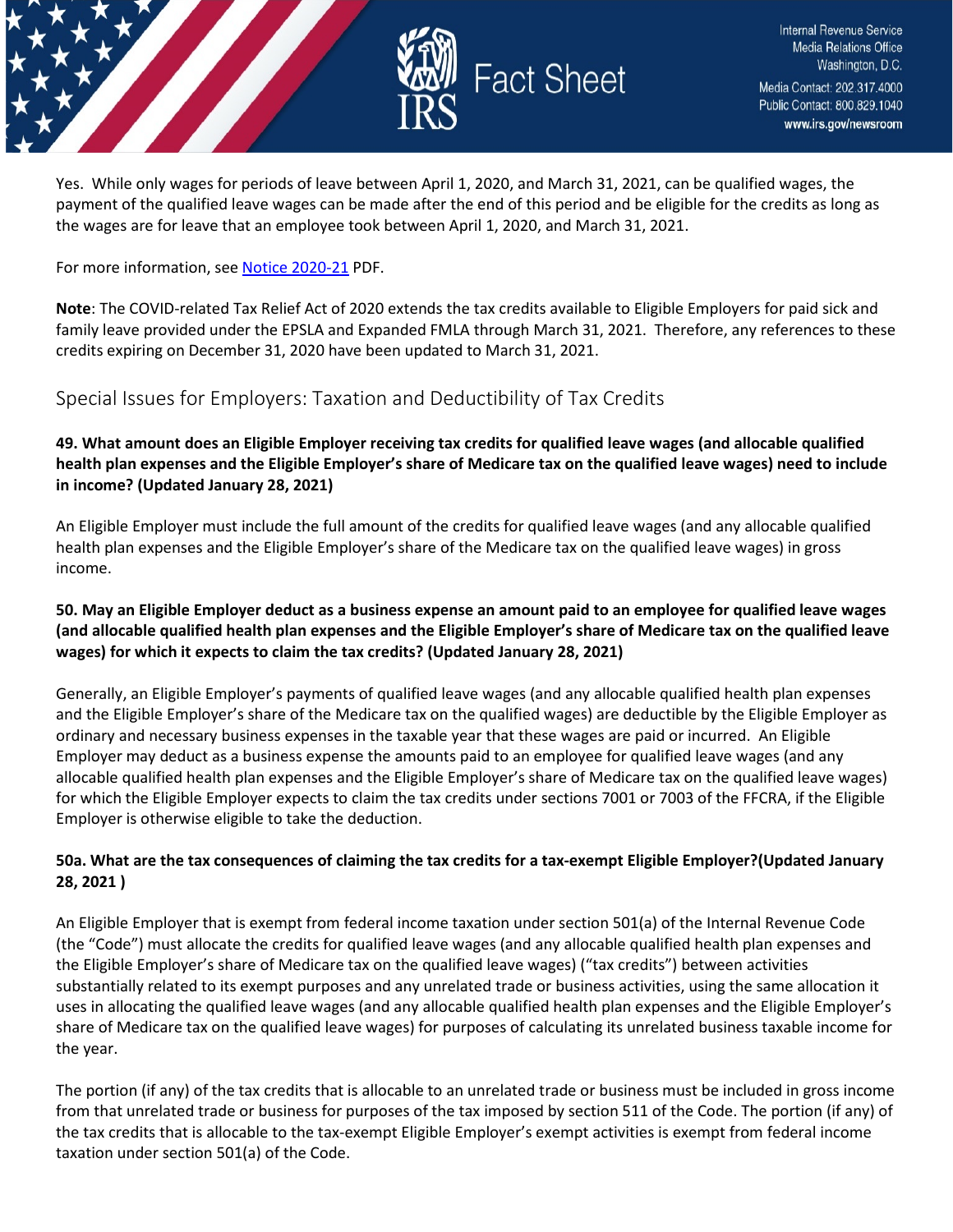

A tax-exempt Eligible Employer may deduct from gross income from an unrelated trade or business the amounts paid to an employee for qualified leave wages (and allocable qualified health plan expenses and the Eligible Employer's share of Medicare tax on the qualified leave wages) that are directly connected with carrying on that unrelated trade or business.

**Note**: The Federal government, the governments of any State or political subdivision thereof, and any agencies or instrumentalities of those governments are not Eligible Employers and are not entitled to receive tax credits for providing paid leave wages under the EPSLA or Expanded FMLA. Tribal governments that provide paid sick and paid family and medical leave pursuant to the EPSLA or Expanded FMLA are eligible to claim the tax credits for qualified leave wages, assuming they are otherwise Eligible Employers.

For more information, see ["What is an Eligible Employer?](https://www.irs.gov/newsroom/covid-19-related-tax-credits-what-is-an-eligible-employer-faqs#what-eligible-employer)"

**Example**. X, a tax-exempt Eligible Employer, derives gross income from the conduct of an unrelated trade or business. X employs Y who devotes 90% of her time to X's exempt activities and 10% of her time to X's unrelated business activity. X receives \$2,000 in tax credits for qualified leave wages paid to Y.

X allocates \$200 (10% of \$2,000) of the tax credits to gross income from its unrelated trade or business. X may deduct \$200 (10% of \$2,000), the portion of Y's qualified leave wages that is allocable to X's unrelated business activity, from its gross income from the unrelated trade or business.

# **51. Do the tax credits under sections 7001 and 7003 of the FFCRA reduce the amount deductible as federal employment taxes on an Eligible Employer's income tax return? (Updated January 28, 2021)**

Generally, an employer's payment of certain federal employment taxes is deductible by the employer as an ordinary and necessary business expense in the taxable year that these taxes are paid or incurred, and the amount deductible is generally reduced by credits allowed. Although the tax credits under sections 7001 and 7003 of the FFCRA are allowed against the Eligible Employer's portion of the social security tax, the credits are treated as government payments to the employer that must be included in the Eligible Employer's gross income. If the employer is otherwise eligible to deduct its portion of the social security tax on all wages, the proper amount deductible by the employer is the amount of federal employment taxes before reduction by the tax credits.

# **51a. Does a government employer that provides paid leave wages under the EPSLA or Expanded FMLA have to pay the employer's share of social security tax on the paid leave wages? (Updated January 28, 2021)**

No. Section 7005(a) of the FFCRA states that paid leave wages are not considered wages under section 3111(a) of the Internal Revenue Code (the "Code"), which covers the employer portion of the Old-Age, Survivors, and Disability Insurance tax (social security tax), or compensation under so much of section 3221(a) of the Code as is attributable to the rate in effect under section 3111(b) of the Code, which covers the Railroad Retirement Tax Act Tier 1 rate.

# **51b. Does a government employer receive a credit for the employer's share of Medicare tax on paid leave wages it provides under the FFCRA? (Updated January 28, 2021)**

No. Governmental employers are not Eligible Employers and are not entitled to receive tax credits for providing paid leave wages under the EPSLA or Expanded FMLA.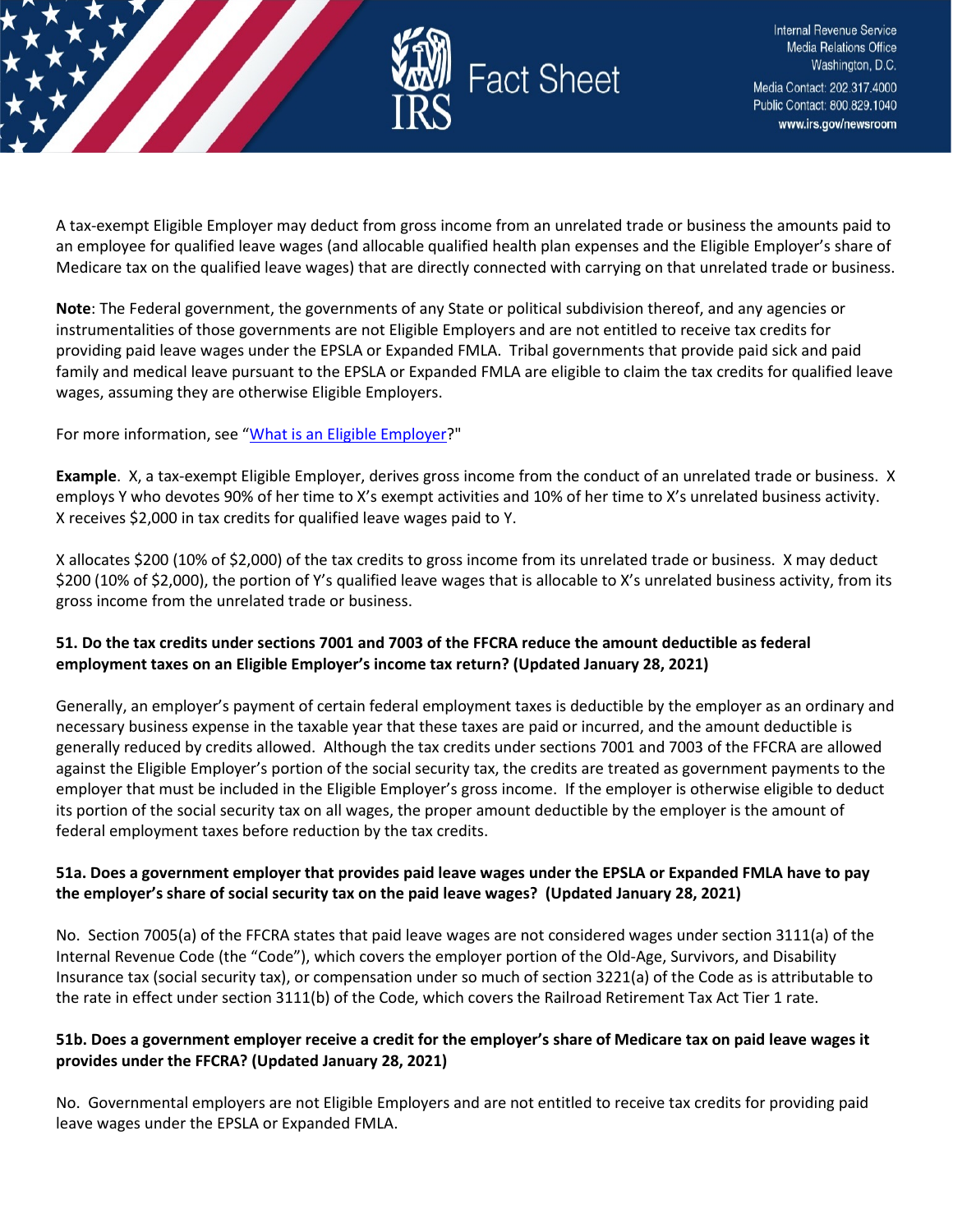

Note that Tribal governments that provide paid sick and paid family and medical leave pursuant to the FFCRA are eligible to claim the tax credits for qualified leave wages, including for the Eligible Employer's share of Medicare tax on the qualified leave wages, assuming they are otherwise Eligible Employers.

For more information, see ["What is an Eligible Employer?](https://www.irs.gov/newsroom/covid-19-related-tax-credits-what-is-an-eligible-employer-faqs#what-eligible-employer)"

#### **51c. Does a governmental employer receive a credit for the health care expenses allocable to the qualified leave wages? (Updated Janaury 28, 2021)**

No. Governmental employers are not Eligible Employers and are not entitled to receive tax credits for any health care expenses allocable to paid leave they provide under the EPSLA or Expanded FMLA.

Note that Tribal governments that provide paid sick and paid family and medical leave pursuant to the FFCRA are eligible to claim the tax credits for qualified leave wages, including for any qualified health care expenses allocable to the qualified leave wages, assuming they are otherwise Eligible Employers.

For more information, see ["What is an Eligible Employer?](https://www.irs.gov/newsroom/covid-19-related-tax-credits-what-is-an-eligible-employer-faqs#what-eligible-employer)"

# <span id="page-25-0"></span>Special Issues for Employers: Interaction of the FFCRA Tax Credits with Other Tax Credits

### **52. May Eligible Employers receive credits under both section 45S of the Internal Revenue Code and tax credits for qualified leave wages under the FFCRA? (Updated January 28, 2021)**

No. There is no double benefit allowed. Under sections 7001(e)(1) and 7003(e)(1) of the FFCRA, any qualified leave wages taken into account for the tax credits may not be taken into account for purposes of determining a credit under section 45S of the Internal Revenue Code. Thus, an Eligible Employer may not claim a credit under section 45S with respect to the qualified sick leave wages or qualified family leave wages for which it receives a tax credit under the FFCRA, but may be able to take a credit under section 45S with respect to any additional wages paid, provided the requirements of section 45S are met with respect to the additional wages.

### **52a. Can an employer receive both the Paycheck Protection Program Loan ("PPP loan") and the leave credit during the same period? (Updated January 28, 2021)**

Yes. Receiving credits for qualified leave wages does not disqualify an eligible recipient from receiving the PPP loan to which it is otherwise entitled under section 1102 of the CARES Act. However, the amount of the PPP loan is reduced by the amount of the qualified leave wages for which an employer is allowed tax credits, and those wages are not eligible as "payroll costs" for purposes of receiving loan forgiveness under section 1106 of the CARES Act.

For more information on the PPP loan, se[e Paycheck Protection Program.](https://www.sba.gov/funding-programs/loans/coronavirus-relief-options/paycheck-protection-program)

# <span id="page-25-1"></span>Special Issues for Employers: Use of Third-Party Payers

# **53. Can an eligible common law employer that uses a third-party to report and pay employment taxes to the IRS get the sick and family leave credits? (updated November 25, 2020)**

Yes. If a common law employer is otherwise eligible to claim the sick and family leave credits, it is entitled to the credit, regardless of whether it uses a third-party payer (such as a reporting agent, payroll service provider, professional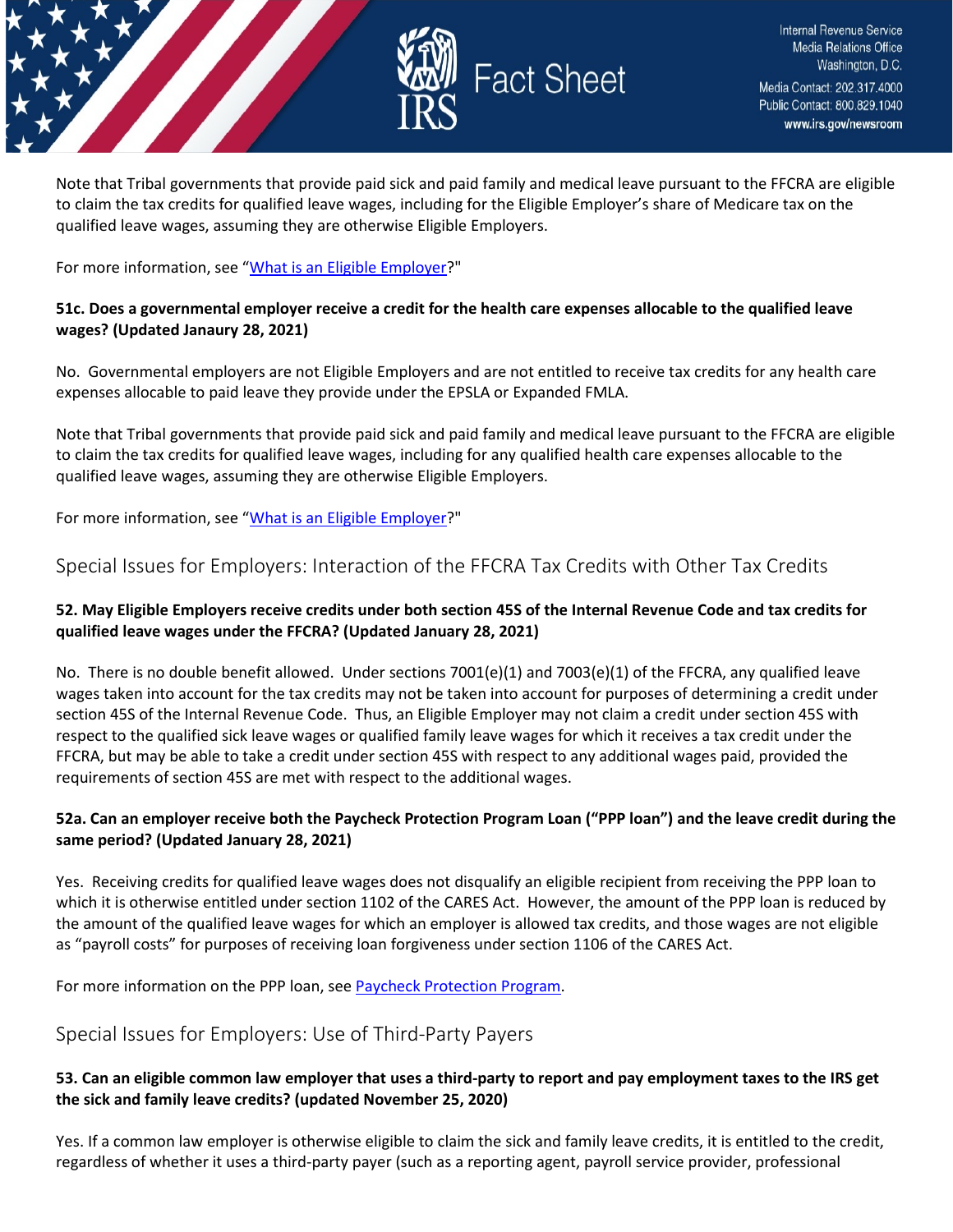

employer organization (PEO), certified professional employer organization (CPEO), or section 3504 agent) to report and pay its federal employment taxes. The third-party payer is not entitled to the tax credits with respect to the wages it remits on the common law employer's behalf (regardless of whether the third-party is considered an "employer" for other purposes of the Internal Revenue Code). If a common law employer uses a third-party to file, report, and pay employment taxes, different rules will apply depending on the type of third-party payer the common law employer uses for claiming/reporting the sick and family leave credits.

If an eligible common law employer uses a reporting agent to file its federal employment tax returns the reporting agent will need to reflect the tax credits for qualified leave wages on the federal employment tax returns it files on the common law employer's behalf.

If an eligible common law employer uses a CPEO or a section 3504 agent that received its designation as an agent by submittin[g Form 2678, Employer/Payer Appointment of Agent](https://www.irs.gov/pub/irs-pdf/f2678.pdf) PDF, to report its federal employment taxes on an aggregate [Form 941](https://www.irs.gov/pub/irs-pdf/f941.pdf) PDF, the CPEO or section 3504 agent will report the tax credits for qualified leave wages on its aggregate [Form 941](https://www.irs.gov/pub/irs-pdf/f941.pdf) PDF an[d Schedule R, Allocation Schedule for Aggregate Form 941 Filers](https://www.irs.gov/pub/irs-pdf/f941sr.pdf) PDF, that it already files. An eligible common law employer can submit its own [Form 7200](https://www.irs.gov/pub/irs-pdf/f7200.pdf) PDF to claim the advance credit. The eligible common law employer will need to provide a copy of the [Form 7200](https://www.irs.gov/pub/irs-pdf/f7200.pdf) PDF to the CPEO or section 3504 agent so the CPEO or section 3504 agent can properly report the sick and family leave credits on the [Form 941](https://www.irs.gov/pub/irs-pdf/f941.pdf) PDF.

If an eligible common law employer uses a non-certified PEO or other third-party payer (other than a CPEO or section 3504 agent that submitted [Form 2678](https://www.irs.gov/pub/irs-pdf/f2678.pdf) PDF) that reports and pays the common law employer's federal employment taxes under the third-party's Employer Identification Number (EIN), the PEO or other third-party payer will need to report the tax credits for qualified leave wages on an aggregat[e Form 941](https://www.irs.gov/pub/irs-pdf/f941.pdf) PDF and separately report the tax credits for qualified leave wages allocable to the common law employers for which it is filing the aggregate [Form 941](https://www.irs.gov/pub/irs-pdf/f941.pdf) PDF on an accompanying Schedule R PDF. The PEO or other third-party payer does not have to complete [Schedule R](https://www.irs.gov/pub/irs-pdf/f941sr.pdf) with respect any common law employer for which it is not claiming tax credits for qualified leave wages. The eligible common law employer will need to provide a copy of any [Form 7200](https://www.irs.gov/pub/irs-pdf/f7200.pdf) PDF that it submitted for an advance payment of the credit to the PEO or other third-party payer so the PEO or other third-party payer can properly report the tax credits for qualified leave wages on the [Form 941](https://www.irs.gov/pub/irs-pdf/f941.pdf) PDF. These rules are similar to the rules that apply with respect to the payroll tax election available under section 41(h) of the Code for the credit for certain research and development expenses.

# **53a. May a payroll reporting agent sign and submit Form 7200 on behalf of a client employer? (added November 25, 2020)**

A payroll reporting agent may sign [Form 7200](https://www.irs.gov/pub/irs-pdf/f7200.pdf) PDF for a client employer for which it has the authority, via Form 8655, [Reporting Agent Authorization](https://www.irs.gov/pub/irs-pdf/f8655.pdf) PDF, to sign and file the federal employment tax return. The signatory must be the Principal or Responsible Official listed on the RA's e-file application. The signatory may sign with ink on paper or may use the alternative signature method (rubber stamp, mechanical device, or computer software program; for details and required documentation, se[e Rev. Proc. 2005-39](https://www.irs.gov/pub/irs-irbs/irb05-39.pdf) PDF, 2005-28 I.R.B. 82). Consistent with [Rev. Proc. 2005-39](https://www.irs.gov/pub/irs-irbs/irb05-39.pdf) PDF, an alternative signature must be in the form of a facsimile signature.

The reporting agent must obtain written authorization from the client employer (paper, fax, or e-mail) to perform these actions regarding the Form 7200. The reporting agent need not submit that authorization to the IRS but should retain it in its files so that the reporting agent can furnish it to the IRS upon request. For a client employer for which a third-party does not have a Reporting Agent Authorization, it may complete and print the form, or it may provide the client employer a means to complete and print the form, but the client employer will have to sign it.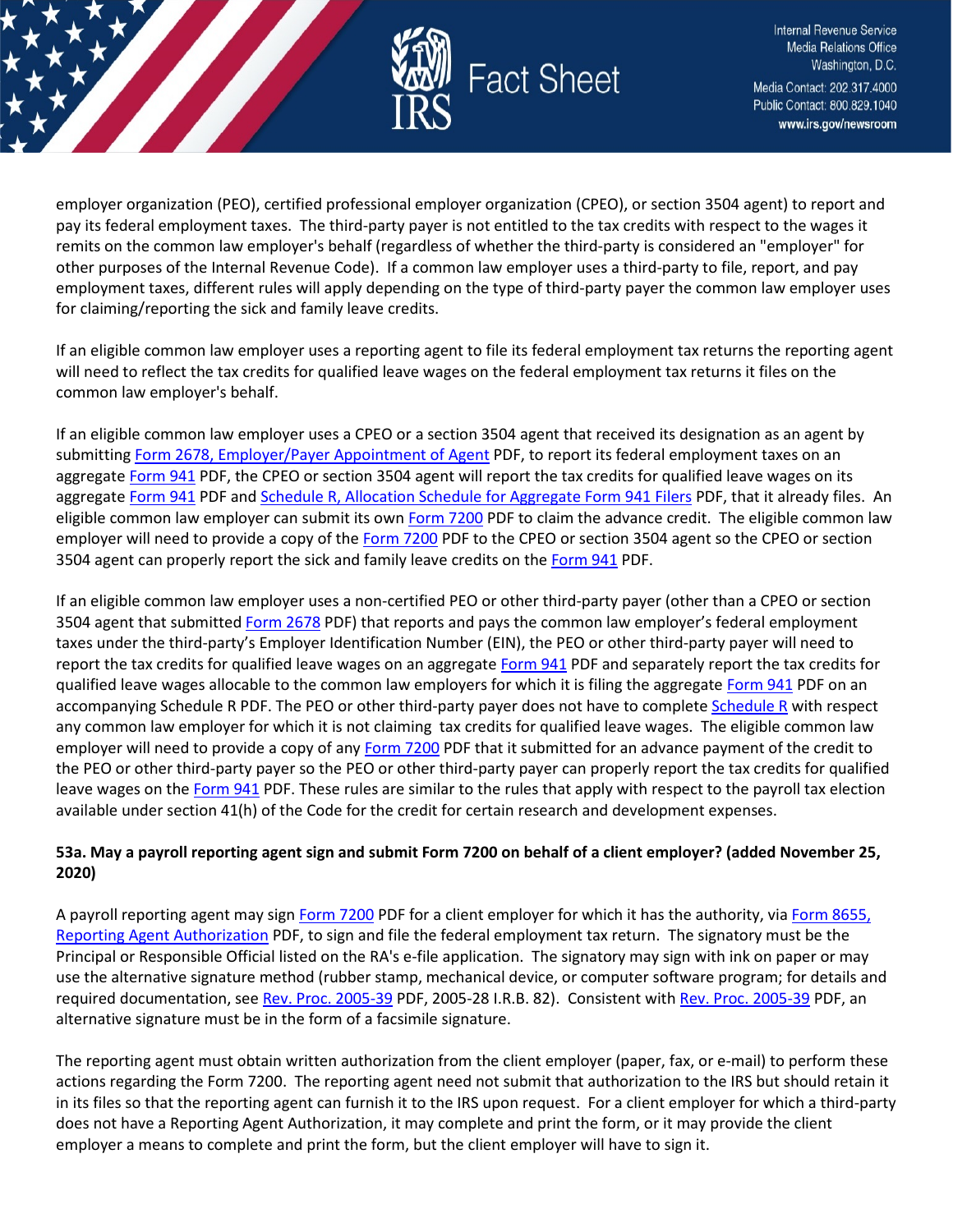

The signatory for the reporting agent must sign, date, and print his or her name in the relevant boxes on [Form 7200](https://www.irs.gov/pub/irs-pdf/f7200.pdf) PDF. In the box, "Printed Title," the signatory must include the reporting agent company name or name of business as it appeared on line 9 of the [Form 8655](https://www.irs.gov/pub/irs-pdf/f8655.pdf) PDF. If the reporting agent company name or name of business from the Form [8655 PDF](https://www.irs.gov/pub/irs-pdf/f8655.pdf) is missing, the [Form 7200](https://www.irs.gov/pub/irs-pdf/f7200.pdf) PDF cannot be processed.

### **53b. What information must third-party payers obtain from their client employers to claim the sick leave and family leave credits on their client employer's behalf? (added November 25, 2020)**

If a third-party payer (CPEO, PEO, or section 3504 agent) is claiming the sick leave and family leave credits on behalf of the client employer, it must collect from the client employer any information necessary to accurately claim the credit on its client employer's behalf. This includes obtaining information with respect to the client employer's claims for credits under section 45S of the Internal Revenue Code and the employee retention credit.

### **53c. When should the name and EIN of a third-party payer be included on Form 7200? (added November 25, 2020)**

Common law employers who file [Form 7200](https://www.irs.gov/pub/irs-pdf/f7200.pdf) PDF to claim an advance payment of credits are required to include on the form the name and EIN of the third-party payer they use to file their federal employment tax returns (such as the Form [941](https://www.irs.gov/pub/irs-pdf/f941.pdf) PDF) if the third-party payer uses its own EIN on the federal employment tax returns. This will ensure advance payment of the credits received by the common law employer is properly reconciled to the federal employment tax return filed by the third-party payer for the calendar quarter for which the advance payment of the credits is received.

To help expedite and ensure proper processing of [Form 7200](https://www.irs.gov/pub/irs-pdf/f7200.pdf) PDF and reconciliation of advance payment of the credits to the federal employment tax return for the calendar quarter, only those third-party payers who will file a federal employment tax return on behalf of a common law employer using the third-party payer's name and EIN should be listed on the [Form 7200](https://www.irs.gov/pub/irs-pdf/f7200.pdf) PDF. Typically, CPEOs, PEOs, and other section 3504 agents fall into this category of third-party payers.

If a third-party payer will file the federal employment tax return on a common law employer's behalf using the common law employer's name and EIN and not the name and EIN of the third-party payer, the common law employer should not include the name and EIN of the third-party payer on the Form 7200. Typically, reporting agents and payroll service providers fall into this category of third-party payers.

# **53d. If a common law employer uses a third-party payer for only a portion of their workforce, should they list the third-party payer on the Form 7200? (added November 25, 2020)**

In some cases, a common law employer may use the services of a third-party payer (such as a CPEO, PEO, or other section 3504 agent) to pay wages for only a portion of its workforce. In those circumstances, the third-party payer files a federal employment tax return for the wages it paid to the common law employer's employees under its name and EIN , and the common law employer files a federal employment tax return for wages it paid directly to employees under its own name and EIN.

If the common law employer is claiming advance payments of credits for both wages paid directly to employees that will be reported on its own federal employment tax return and wages paid to other employees by a third-party payer that will be reported on the third-party payer's federal employment tax return, two separate [Forms 7200](https://www.irs.gov/pub/irs-pdf/f7200.pdf) PDF should be filed: one for the wages paid by the common law employer with the name and EIN of the common law employer, and one for the wages paid by the third-party payer with the name and EIN of both the common law employer and the third-party payer.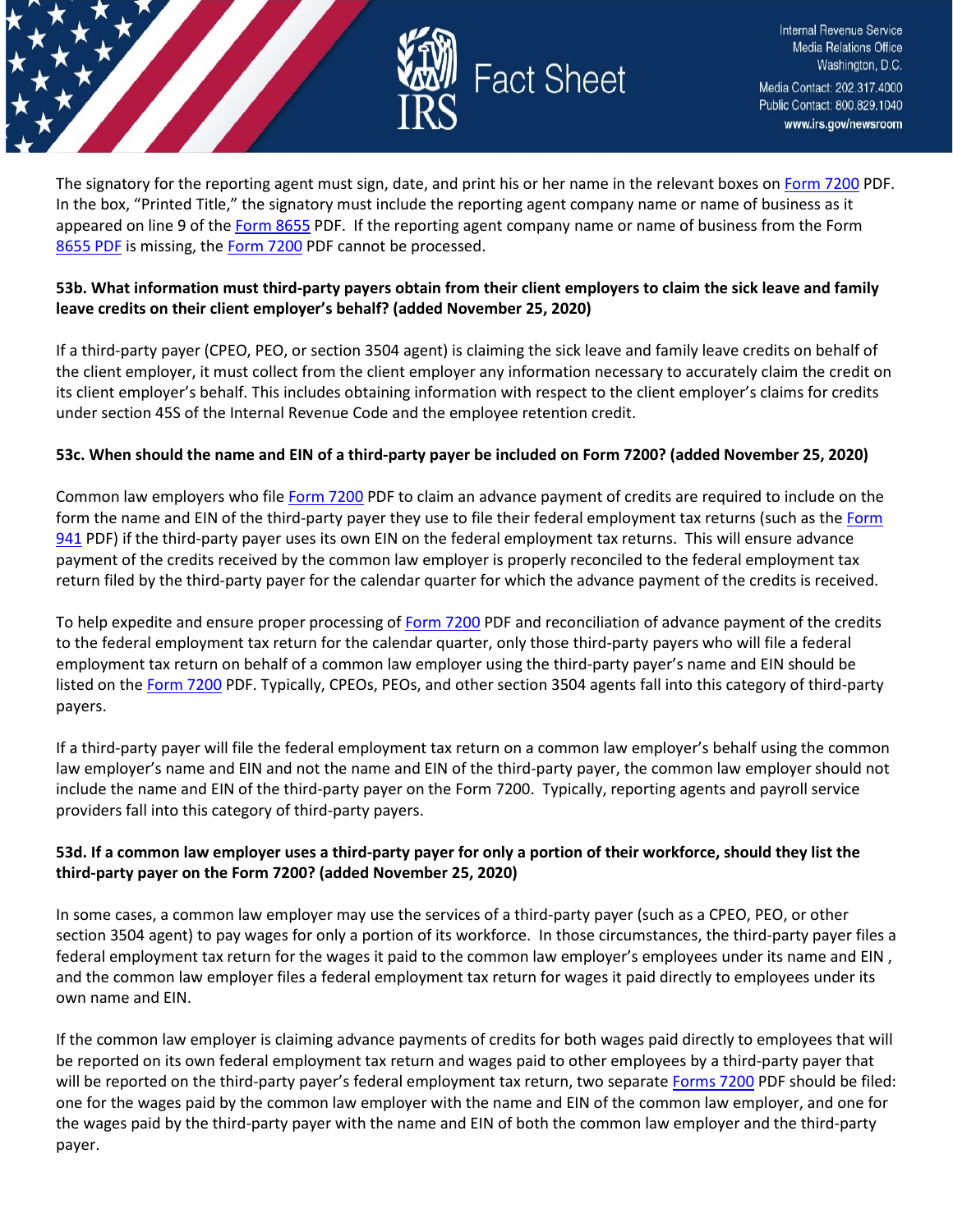

To help expedite and ensure proper processing of Form 7200 and reconciliation of advance payment of the credits to the federal employment tax return when a common law employer uses a third-party payer such as a CPEO, PEO, or other section 3504 agent for only a portion of their workforce, a common law employer should include the name and EIN of the third-party payer only on the [Form 7200](https://www.irs.gov/pub/irs-pdf/f7200.pdf) PDF for advance payment of the credits for wages paid by the third-party payer and reported on the third-party payer's federal employment tax return. The common law employer should not include the name and EIN of the third-party payer on th[e Form 7200](https://www.irs.gov/pub/irs-pdf/f7200.pdf) PDF for advance payments of the credits claimed for wages paid by the common law employer and reported on the common law employer's federal employment tax return.

### **53e. What information must third-party payers obtain from their client employers to claim the sick and family leave credits on their client's behalf? (added November 25, 2020)**

If a third-party payer (such as a CPEO, PEO, or other section 3504 agent) is claiming the sick and family leave credits on behalf of the client employer, it must collect from the client employer any information necessary to accurately claim the sick and family leave credits on its client employer's behalf.

# **53f. May third-party payers rely on client employer information regarding the sick and family leave credits? (added November 25, 2020)**

Yes. If a third-party payer (such as a CPEO, PEO, or other section 3504 agent) is claiming the sick and family leave credits on behalf of the client employer, the third-party payer may rely on the client employer's information regarding the client employer's eligibility to claim the sick and family leave credits, and the client employer may maintain all records which substantiate the client employer's eligibility for the sick and family leave credits.

However, upon request by the IRS, the third-party payer must obtain from the client employer and provide to the IRS records that substantiate the client employer's eligibility for the sick and family leave credits. The client employer and the third-party payer will each be liable for employment taxes that are due as a result of any improper claim of the sick and family leave credits in accordance with their liability under the Internal Revenue Code and applicable regulations for the employment taxes reported on the federal employment tax return filed by the third-party payer on which the credits were claimed.

# **53g. Upon request by the IRS, what records must third-party payers obtain from their client employers to substantiate the client employer's eligibility for the sick and family leave credits? (added November 25, 2020)**

If a third-party payer is claiming the sick and family leave credits on behalf of the client employer, it must, at the IRS's request, be able to obtain from the client employer and provide to the IRS records that substantiate client employer's eligibility for the sick and family leave credits.

# **53h. Are client employers responsible for avoiding a "double benefit" with respect to the sick and family leave credits and the credit under section 45S of the Code? (added November 25, 2020)**

Yes. The client employer is responsible for avoiding a "double benefit" with respect to the sick and family leave credits and the credit under section 45S of the Internal Revenue Code. The client employer cannot use wages that were used to claim the sick and family leave credits, and reported by the third-party payer on the client employer's behalf, to claim the section 45S of the Code credit on its income tax return.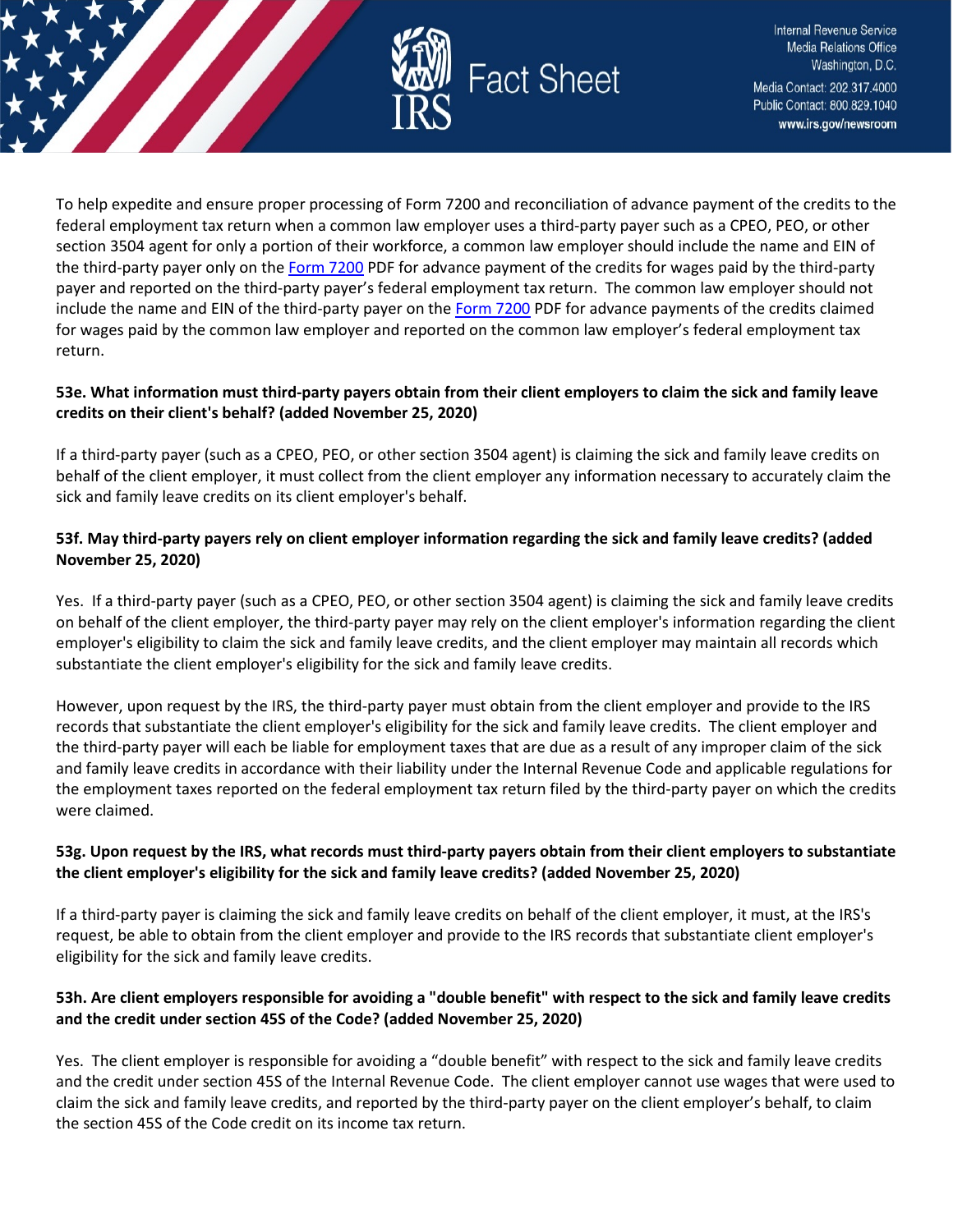

# <span id="page-29-0"></span>Special Issues for Employers: Other Issues

### **54. Can employees make salary reduction contributions from the amounts paid as qualified leave wages for their employer sponsored health plan, a 401(k) or other retirement plan, or any other benefits?**

The FFCRA does not distinguish qualified leave wages from other wages an employee may receive from the employee's standpoint as a taxpayer; thus, the same rules that generally apply to an employee's regular wages (or compensation, for RRTA purposes) would apply from the employee's standpoint. To the extent that an employee has a salary reduction agreement in place with the Eligible Employer, the FFCRA does not include any provisions that explicitly prohibit taking salary reduction contributions for any plan from qualified sick leave wages or qualified family leave wages.

# **54a. If the amount of paid sick leave or paid family leave an Eligible Employer pays to an employee is exempt from social security and Medicare taxes, can the Eligible Employer still claim tax credit for paying that amount to the employee? (Updated January 28, 2021)**

It depends. The tax credit for providing paid sick leave or paid family leave is only allowed for qualified leave wages paid to employees. An amount must constitute wages (as defined in section 3121(a) of the Internal Revenue Code (the "Code") for social security and Medicare tax purposes, determined without regard to section 3121(b)(1)-(22) of the Code and section 7005(a) of the FFCRA) or compensation (as defined in section 3231(e) of the Code, determined without regard to the exclusions under section 3231(e)(1) of the Code, and without regard to section 7005(a) of the FFCRA) in order to be qualified leave wages.

**Example 1**: A church in State X employs an ordained minister; the minister is a common law employee of the church. The church pays the ordained minister sick leave for periods during which he is unable to work because he is experiencing symptoms of COVID–19 and seeking a medical diagnosis. Although the minister's salary and parsonage allowance are not subject to social security and Medicare taxes because they are not considered as being provided for "employment" under section 3121(b)(8) of the Code, the payment is nonetheless a wage as defined in section 3121(a) of the Code when disregarding the exclusion in section 3121(b)(8) of the Code. Therefore, the paid sick leave is qualified leave wages for which the church may claim tax credits under the FFCRA.

**Example 2**: A licensed real estate agent at Brokerage Firm Y receives substantially all of her payments for services directly related to home sales and performs services under a written contract providing that she will not be treated as an employee for federal tax purposes. Therefore, the licensed real estate agent at Brokerage Firm Y is treated as a statutory nonemployee under the Code. Brokerage Firm Y pays the agent sick leave for periods during which she is unable to work because she has been advised by a health care provider to self-quarantine due to concerns related to COVID-19. Amounts paid to the agent by Brokerage Firm Y do not constitute wages within the meaning of section 3121(a) of the Code. Therefore, the paid sick leave is not qualified leave wages for which Brokerage Firm Y may claim tax credits under the FFCRA.

**Example 3**: Employer Z provides its employees with, and the employees make, pre-tax salary reduction contributions to or for, a qualified 401(k) plan, a fully-insured group health plan, a dependent care assistance program satisfying the requirements of section 129 of the Code, and qualified transportation benefits satisfying the requirements of section 132(f) of the Code. Employer Z also makes matching and nonelective contributions to the qualified 401(k) plan and pays for the remaining portion of the cost of maintaining the fully-insured group health plan.

Employer Z may treat as qualified leave wages the amounts its employees contribute as pre-tax salary reduction contributions to the qualified 401(k) plan because those amounts are wages within the meaning of section 3121(a) of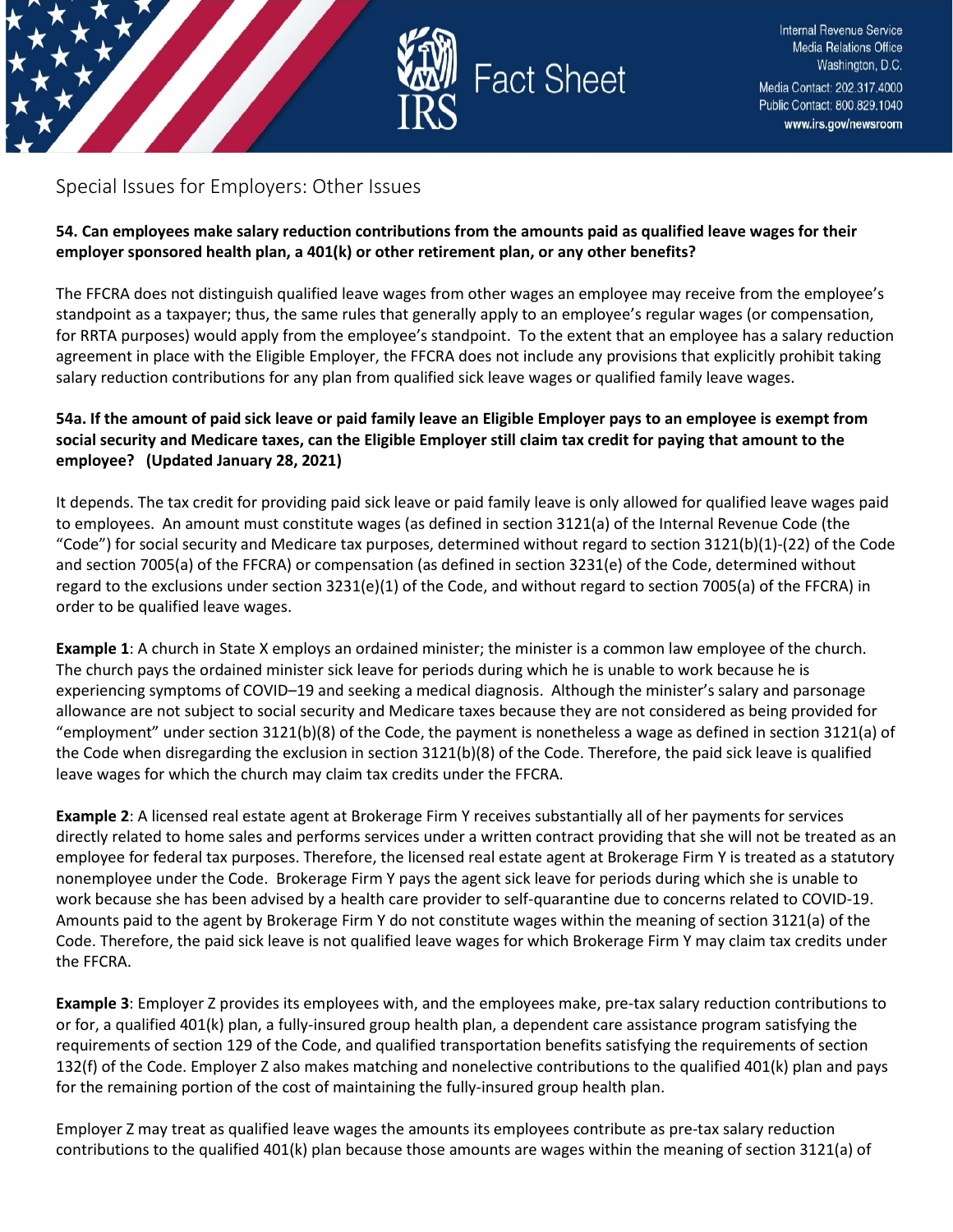

the Code. Employer Z may also treat all amounts paid toward maintaining the fully-insured group health plan (including any employee pre-tax salary reduction contribution) as qualified health plan expenses that are allocable to qualified leave wages. See "Does the amount of qualified health plan expenses include both the portion of the cost paid by the [Eligible Employer and the portion of the cost paid by the employee?](https://www.irs.gov/newsroom/determining-the-amount-of-allocable-qualified-health-plan-expenses#does-amount-qualified-health-plan-expenses-include-both-portion-cost-paid-by-eligible-employer-and-portion)"

Employer Z may not treat as qualified leave wages the amounts Employer Z contributes as matching or nonelective contributions to the qualified 401(k) plan, nor may it treat as qualified leave wages any employee pre-tax salary reduction contributions toward the dependent care assistance program or qualified transportation benefits. These amounts do not constitute wages within the meaning of section 3121(a) of the Code and are not qualified health plan expenses; therefore, these amounts are not qualified leave wages under the FFCRA.

### **54b. How do Eligible Employers report qualified leave wages? (Updated March 17, 2021)**

Eligible Employers must report the amount of qualified sick and family leave wages paid to employees under the EPSLA and Expanded FMLA on [Form W-2, Wage and Tax Statement](https://www.irs.gov/pub/irs-pdf/fw2.pdf) PDF, either in Box 14, or in a statement provided with the Form W-2. Eligible Employers must report qualified sick and family leave wages paid in 2020 on the 2020 Form W-2. Eligible Employers must report qualified sick and family leave wages paid in 2021 on the 2021 Form W-2.

For more information, including optional language that Eligible Employers may use in the Form W-2 instructions for employees, se[e Notice 2020-54](https://www.irs.gov/pub/irs-drop/n-20-54.pdf) PDF.

# **54c. Does an Eligible Employer need to report qualified leave wages in Box 14 (or a separate statement) of the Form W-2 if those amounts are not "wages" due to an exclusion from "employment" under section 3121(b) of the Internal Revenue Code (the "Code") or "compensation" under section 3231(e)(1) of the Code? (Added January 28, 2021)**

Yes. Section 7002(d)(3) of the FFCRA reduces the qualified sick leave equivalent amount for which a self-employed individual may claim a tax credit to the extent that the sum of the qualified sick leave equivalent amount described in section 7002(c) of the FFCRA and any amounts described in section 7001(b)(1) of the FFCRA exceeds the applicable thresholds under section 5102(a) of the ESPLA. Similarly, section 7004(d)(3) of the FFCRA reduces the qualified family leave equivalent amount for which a self-employed individual may claim a tax credit to the extent that the sum of the qualified family leave amount described in section 7004(c) of the FFCRA and any amounts described in section 7003(b)(1) of the FFCRA exceeds \$10,000.

Sections 7001(b)(1) and 7003(b)(1) of the FFCRA describe the amounts of qualified sick leave wages and qualified family wages taken into account for purposes of the employer payroll tax credits for paid sick leave and paid family leave, respectively. Sections 7001(c) and 7003(c) of the FFCRA define these qualified leave wages as wages (as defined in section 3121(a) of the Internal Revenue Code (the "Code") determined without regard to section 3121(b)(1)-(22) of the Code and without regard to section 7005(a) of the FFCRA), and compensation (as defined in section 3231(e) of the Code, determined without regard to the exclusions under section 3231(e)(1) of the Code and without regard to section 7005(a) of the FFCRA).

Therefore, Eligible Employers will determine the amount to report in Box 14 of the Form W-2 without regard to the exclusions from "employment" under section 3121(b)(1)-(22) of the Code and without regard to the exclusions from "compensation" under section 3231(e)(1) of the Code.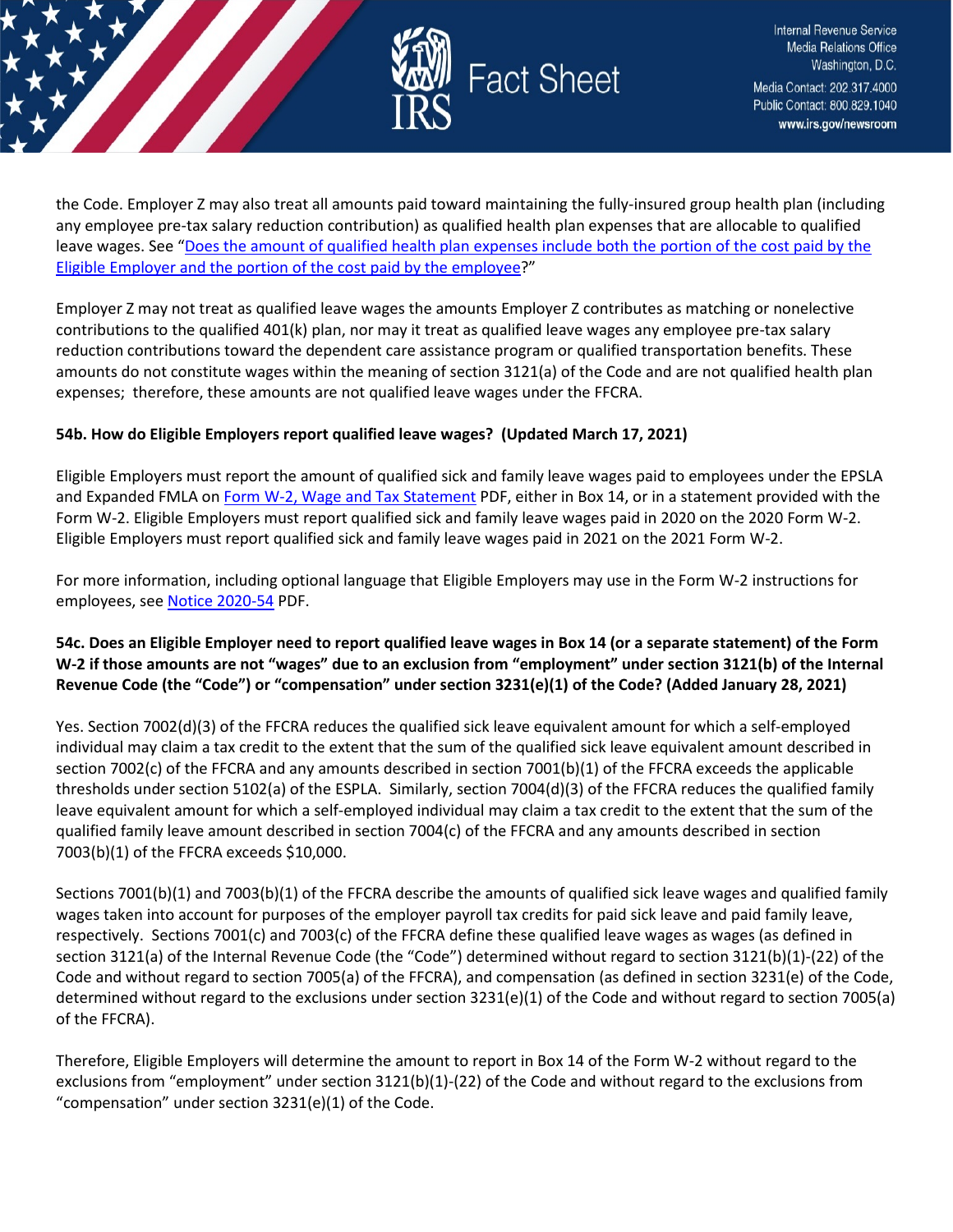

**54d. Is an Eligible Employer that does not claim the tax credits for qualified leave wages required to report the sick leave wages and family leave wages paid to employees in Box 14 of Form W-2 or a separate statement? (Added March 15, 2021)**

No. If an Eligible Employer does not claim the tax credits for qualified leave wages, it will be treated as having elected under sections 7001(e)(2) and 7003(e)(2) of the FFCRA not to apply the tax credits available under sections 7001 and 7003. Accordingly, the sick leave wages and family leave wages it paid to employees are not considered qualified sick leave wages or qualified family leave wages under the FFCRA and those wages do not have to be reported to employees in Box 14 of Form W-2, or in a statement provided with Form W-2.

### **54e. Are governmental employers that are not permitted under the FFCRA to claim the tax credits for qualified leave wages required to report sick leave wages and family leave wages paid to employees in Box 14 of Form W-2 or a separate statement? (Added March 15, 2021)**

No. The government of the United States, the government of any State or political subdivision thereof, or any agency or instrumentality of those governments (governmental employers) are not permitted to claim the tax credits under sections 7001 and 7003 of the FFCRA. Because governmental employers cannot claim the tax credits, the sick leave wages and family leave wages paid to employees are not considered qualified leave wages under the FFCRA. Therefore, those wages do not have to be reported to employees in Box 14 of Form W-2, or in a statement provided with Form W-2.

This rule does not apply to Tribal governments that are Eligible Employers permitted to claim the tax credits for sick leave wages and family leave wages paid to employees.

# **54f. Is an Eligible Employer that did not claim the tax credits for qualified leave wages, but reported the sick leave wages and family leave wages paid to employees in 2020 in Box 14 of Form W-2 or a separate statement required to issue a Form W-2c, Corrected Wage and Tax Statement, or provide a corrected statement? (Added March 15, 2021)**

Yes. If an Eligible Employer that did not claim the tax credits for qualified leave wages reported the sick leave wages and family leave wages paid to employees in Box 14 of Form W-2 or in a statement provided with Form W-2, the Eligible Employer must either furnish a Form W-2c or provide a corrected statement to employees correcting the erroneous reporting. However, the Eligible Employer should not file Form W-2c with the SSA solely to correct the amount in Box 14.

### **54g. Is an Eligible Employer that claims the tax credits for qualified leave wages paid after December 31, 2021, for leave taken by an employee in 2020 or 2021 required to furnish to the employee a Form W-2c to correct the amount of sick leave and family leave wages reported in Box 14 of the employee's 2020 and/or 2021 Form W-2? (added March 3, 2022)**

Yes. If an Eligible Employer reports sick leave or family leave wages paid after December 31, 2021, for leave taken by an employee after March 31, 2020, and before April 1, 2021, and claims a credit for those sick and family leave wages, the Eligible Employer must either (1) furnish to the employee a Form W-2c, Corrected Wage and Tax Statement, reporting the corrected amounts of sick leave and family leave wages (to include the qualified leave wages paid after December 31, 2021) in Box 14, or (2) provide a corrected statement to the employee correcting the prior reporting.

For qualified leave wages paid after December 31, 2021, for leave taken in 2020, the Eligible Employer must furnish a Form W-2c (or provide a corrected statement) to the employee that corrects the leave wage amounts reported in Box 14 (or in a separate statement) of the employee's 2020 Form W-2, Wage and Tax Statement. For qualified leave wages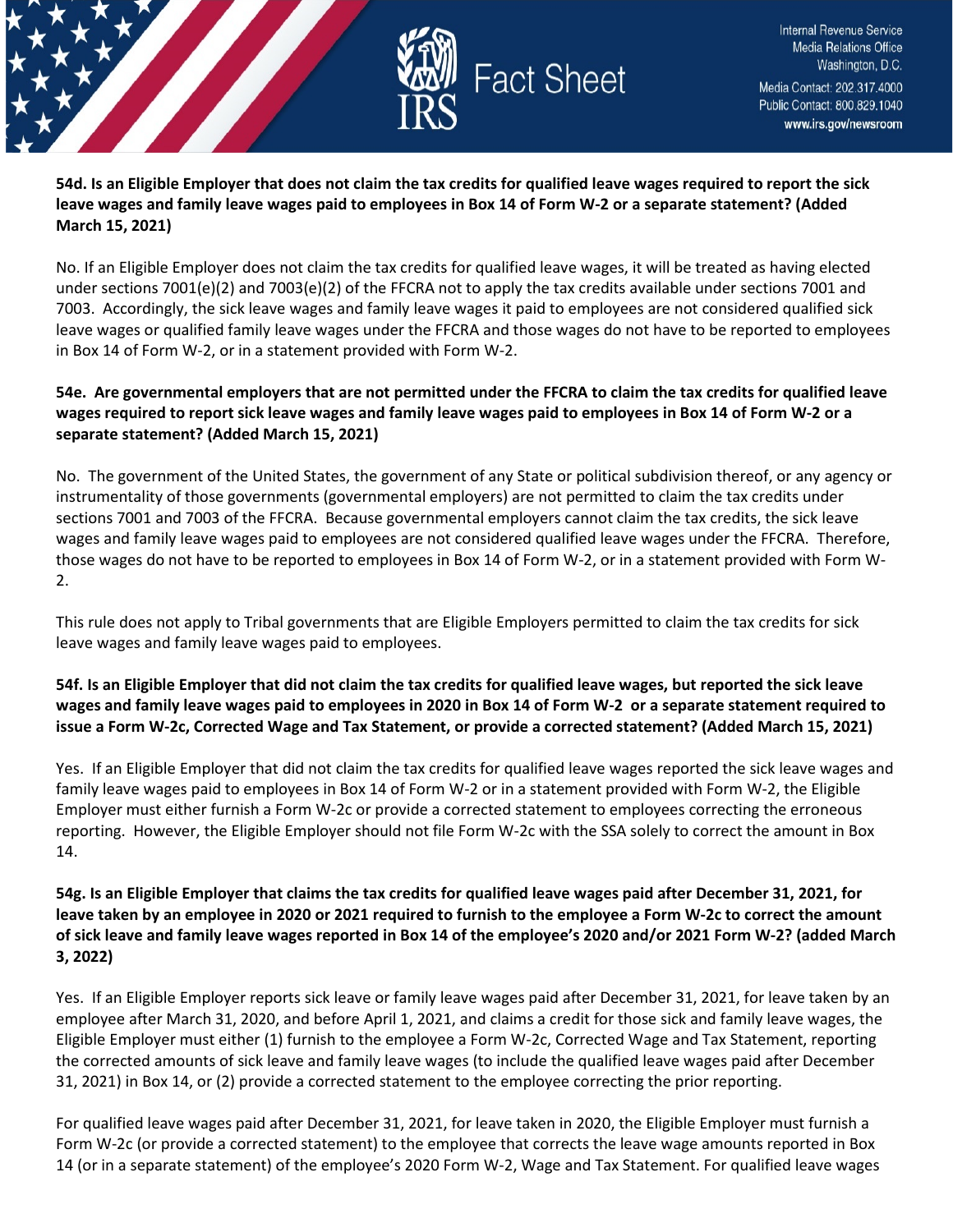

paid after December 31, 2021, for leave taken in 2021, the Eligible Employer must furnish a Form W-2c (or provide a corrected statement) to the employee that corrects leave wage amounts reported in Box 14 (or in a separate statement) of the employee's 2021 Form W-2.

The Eligible Employer should not file a Form W-2c with the SSA solely to correct the amount in Box 14.

### **55. Should Eligible Employers withhold federal employment taxes on qualified leave wages paid to employees? (updated November 25, 2020)**

Yes. Qualified leave wages are wages subject to withholding of federal income tax and the employee's share of social security and Medicare taxes. Qualified leave wages are also considered wages for purposes of other benefits that the Eligible Employer provides, such as contributions to 401(k) plans.

### **56. Is a tax-exempt employer eligible for the tax credit? (Updated January 28, 2021)**

Yes. The FFCRA entitles Eligible Employers that pay qualified sick leave wages and qualified family leave wages to refundable tax credits. Qualified sick leave wages and qualified family leave wages are those wages for paid sick leave and paid family and medical leave that are required to be paid under the EPSLA or Expanded FMLA. Tax-exempt organizations that are required to provide such paid sick leave or expanded paid family and medical leave may claim the tax credits.

### **56a. Can an employer choose not to claim the tax credits? (Updated January 28, 2021)**

Yes. An employer is not required to claim the tax credits even if it is an Eligible Employer entitled to the tax credits. However, even if the employer does not claim the tax credit, it must provide the paid sick leave and paid family to the extent it is required by the FFCRA.

For more information on the rules regarding paid sick leave and paid family leave, see the Department of Labor's [Families First Coronavirus Response Act: Questions and Answers.](https://www.dol.gov/agencies/whd/pandemic/ffcra-questions)

### **56b. Can an employer claim the tax credits for employees if it has closed its worksite after April 1, 2020 (the effective date of the FFCRA)? (Updated January 28, 2021)**

Yes. Regardless of whether an employer has closed its worksite after the FFCRA took effect, the employer is entitled to claim the tax credits to the extent it provides an employee with qualified leave wages, for example, for periods before the worksite closure, and it is otherwise an Eligible Employer. Similarly, the tax credits for qualified health plan expenses and for Medicare tax may be claimed only for periods for which the employer is obligated to provide paid sick or family leave.

For more information on an employer providing paid sick or family leave under the EPSLA or Expanded FMLA, respectively, in the event of worksite closures and other suspensions of operations, see the Department of Labor's Families First Coronavirus Response Act: Questions and Answers.

### **56c. Can an employer claim the tax credit for employees it has rehired? (Updated January 28, 2021)**

Yes. Eligible Employers that pay qualified leave wages to certain rehired employees who take sick or family leave for reasons related to COVID-19 can claim the tax credit. A rehired employee for this purpose is one that the Eligible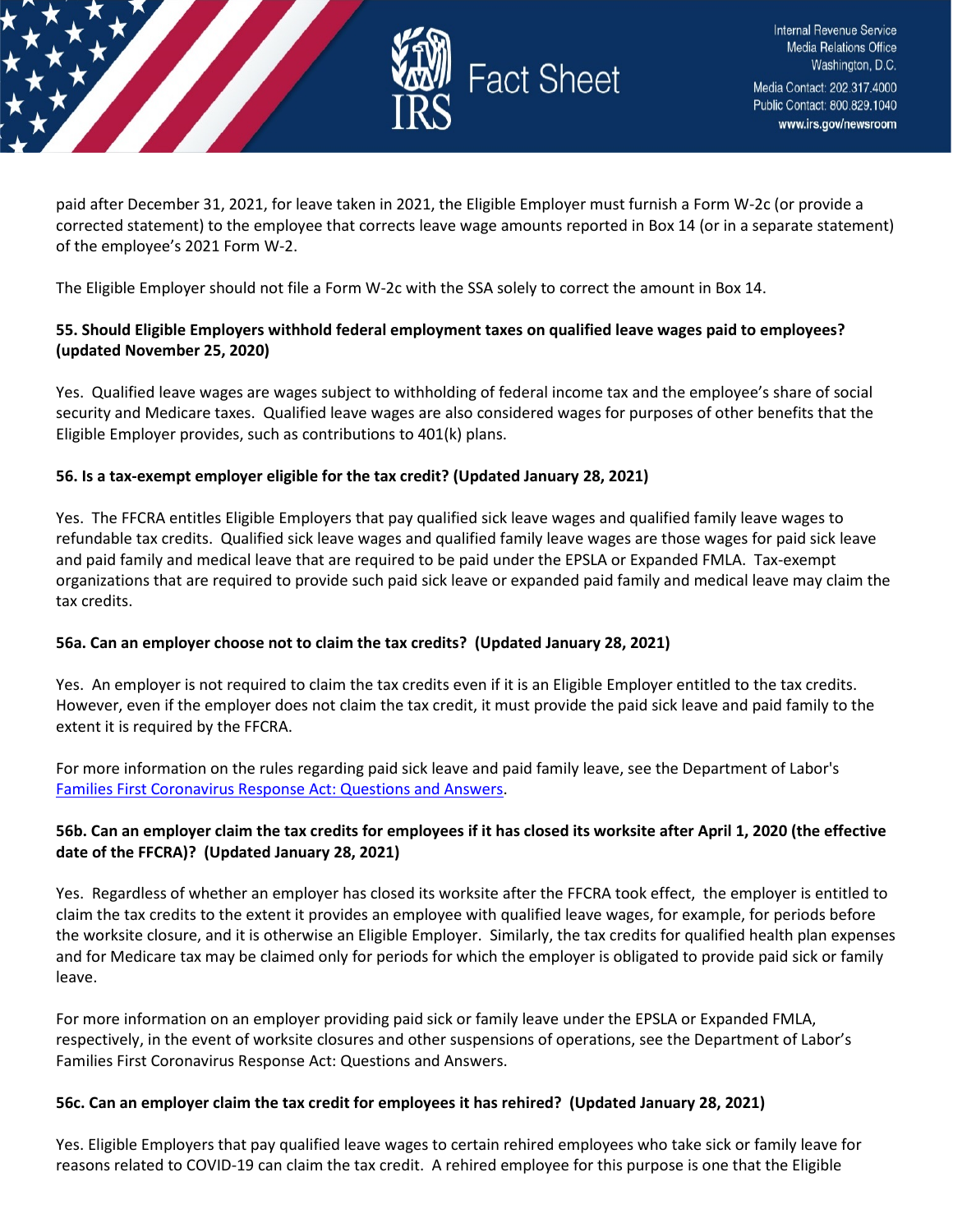

Employer laid off or otherwise terminated on or after March 1, 2020, rehired or otherwise reemployed on or before March 31, 2021, and had been on the Eligible Employer's payroll for 30 or more of the 60 calendar days prior to the date the employee was laid off or otherwise terminated. The Eligible Employer would be entitled a tax credit for these qualified leave wages (and allocable qualified health plan expenses and the Eligible Employer's share of Medicare tax on qualified leave wages).

**Example**: An Eligible Employer originally hires an employee on January 15, 2020, lays the employee off on March 14, 2020, and rehires the employee on October 1, 2020. The Eligible Employer may receive a tax credit for any qualified leave wages (and allocable qualified health plan expenses and the Eligible Employer's share of Medicare tax on qualified leave wages) that it subsequently provides.

### **56d. Can an employer receive tax credits for providing paid leave that an employee is entitled to under the employer's policy? (Updated January 28, 2021)**

Generally, no. An employer is entitled to tax credits for paid leave only to the extent that it is paid under the EPSLA or Expanded FMLA. Accordingly, an employer may not require an employee to use provided or accrued paid vacation, personal, medical, or sick leave before the paid leave under the EPSLA or Expanded FMLA. An employer may not require an employee to use such existing leave concurrently with the paid leave under the EPSLA or Expanded FMLA, either.

For more information regarding circumstances in which, for example, paid sick leave under the EPSLA may be substituted for paid sick leave to which an employee is already entitled, see the Department of Labor's [Families First](https://www.dol.gov/agencies/whd/pandemic/ffcra-questions)  [Coronavirus Response Act: Questions and Answers.](https://www.dol.gov/agencies/whd/pandemic/ffcra-questions)

# **56e. May an employer increase the tax credit for its share of Medicare tax by taking into account amounts contributed on a pretax basis to a cafeteria plan under section 125 of the Internal Revenue Code (the "Code")? (Updated January 28, 2021)**

No. An employer may claim a tax credit under the FFCRA only for those payments that are qualified leave wages, which must be either wages (as defined in section 3121(a) of the Internal Revenue Code (the "Code") determined without regard to section 3121(b)(1)-(22) of the Code and without regard to section 7005(a) of the FFCRA) or compensation (as defined in section 3231(e) of the Code, determined without regard to the exclusions under section 3231(e)(1) of the Code, and without regard to section 7005(a) of the FFCRA). Section 7005(b)(1) of the FFCRA increases this tax credit by the Eligible Employer's share of Medicare tax imposed on these qualified leave wages. However, amounts contributed on a pretax basis to a plan that meets the requirements of section 125 of the Code do not constitute wages or compensation. Se[e Publication 15-B, Employers' Tax Guide to Fringe Benefits](https://www.irs.gov/pub/irs-pdf/p15b.pdf) PDF, for more information. Accordingly, those amounts are not qualified leave wages and are not factored into the calculation of the amount by which the FFCRA increases the employer's credit on account of the Eligible Employer's share of Medicare tax.

# <span id="page-33-0"></span>Special Issues for Employees

# **57. Are qualified sick leave wages and qualified family leave wages taxable to employees? (Updated January 28, 2021)**

Yes, generally. Under sections 7001(c) and 7003(c) of the FFCRA, qualified leave wages are wages (as defined in section 3121(a) of the Internal Revenue Code (the "Code") determined without regard to section 3121(b)(1)-(22) of the Code and without regard to section 7005(a) of the FFCRA), and compensation (as defined in section 3231(e) of the Code determined without regard to the exclusions under section 3231(e)(1) of the Code and without regard to section 7005(a) of the FFCRA), so the employee must pay social security and Medicare taxes (and for railroad employees, Tier II of the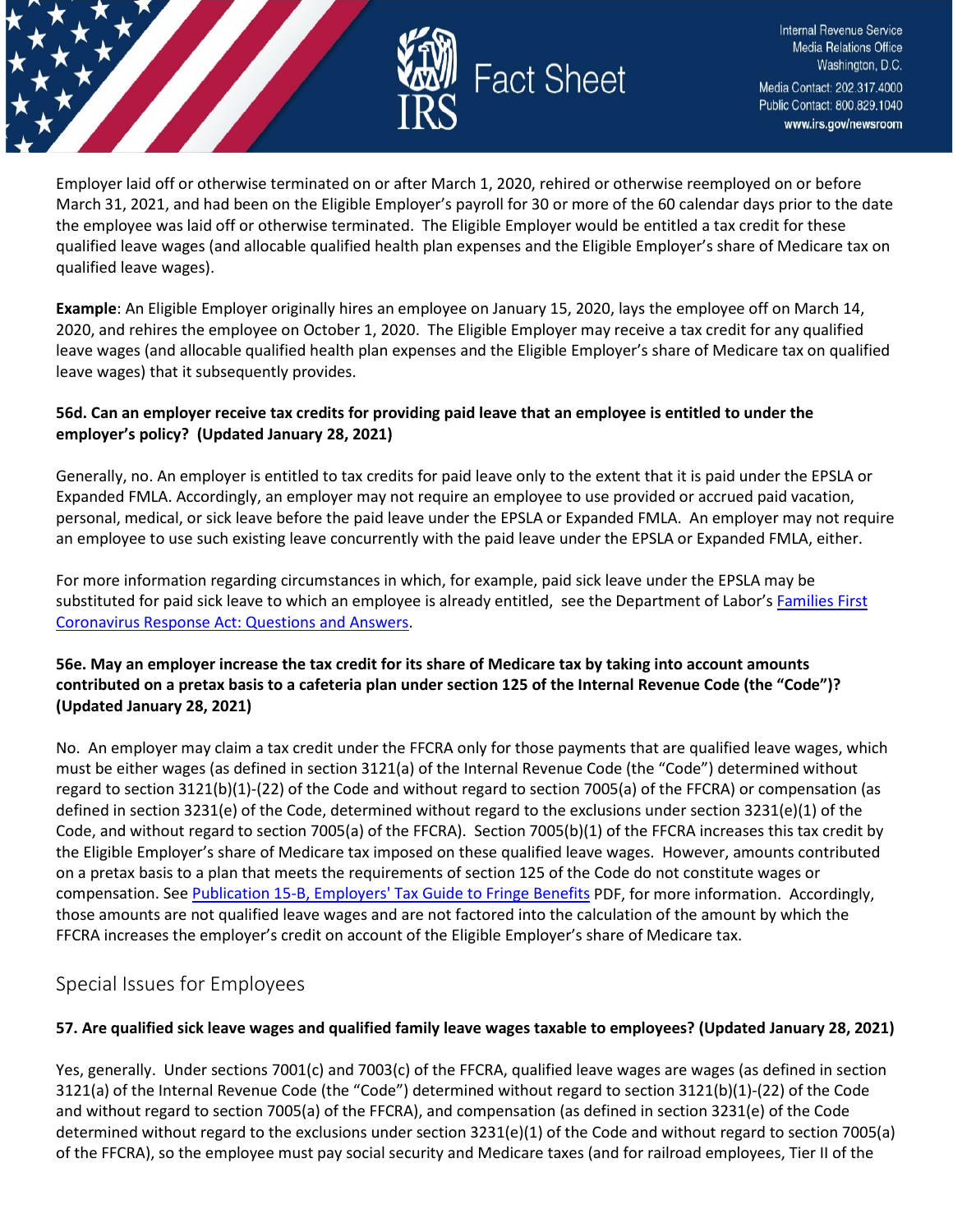

Railroad Retirement Tax Act tax), unless the qualified leave wages are subject to an exclusion under section 3121(b)(1)-  $(22)$  of the Code or exclusions under section 3231(e)(1) of the Code. In addition, wages are generally compensation for services subject to income tax under section 61 of the Code and federal income tax withholding under section 3402 of the Code unless an exception applies. The FFCRA did not include an exception for qualified leave wages from income.

### **58. Are qualified sick leave wages and qualified family leave wages excluded from gross income as "qualified disaster relief payments"? (Updated January 28, 2021)**

No. Section 139 of the Internal Revenue Code (the "Code") excludes from a taxpayer's gross income certain payments to individuals to reimburse or pay for expenses related to a qualified disaster ("qualified disaster relief payments"). Although the COVID-19 outbreak is a "qualified disaster" for purposes of section 139 the Code (see below), qualified leave wages are not excludible qualified disaster relief payments, because qualified leave wages are intended to replace wages or compensation that an individual would otherwise earn, rather than to serve as payments to offset any particular expenses that an individual would incur due to COVID-19.

Section 139(c)(2) of the Code provides that for purposes of section 139 of the Code, the term "qualified disaster" includes a federally declared disaster, as defined by 165(i)(5)(A) of the Code. The COVID-19 pandemic is a "federally declared disaster," as defined by section 165(i)(5)(A) of the Code. On March 13, 2020, the President of the United States issued a Proclamation declaring a national emergency concerning the Novel Coronavirus Disease (COVID-19) outbreak, stating that the ongoing COVID-19 pandemic warrants an emergency determination under section 501(b) of the Robert T. Stafford Disaster Relief and Emergency Assistance Act, 42 U.S.C. 5121 – 5207. A "qualified disaster relief payment" is defined by section 139(b) of the Code to include any amount paid to or for the benefit of an individual to reimburse or pay reasonable and necessary personal, family, living, or funeral expenses incurred as a result of a qualified disaster. Qualified disaster relief payments do not include income replacements such as sick leave or other paid time off paid by an employer.

# **59. Can an employee receive both "qualified sick leave wages" and "qualified family leave wages"? (Updated January 28, 2021)**

Yes, but at different times. Qualified sick leave wages are available for up to 80 hours during which an employee cannot work or telework for any of six reasons related to COVID-19, including because the employee must care for his or her child whose school or place of care is closed, or whose child care provider is unavailable, for reasons related to COVID-19. By contrast, qualified family leave wages are available only because the employee must care for his or her child whose school or place of care is closed, or whose child care provider is unavailable, for reasons related to COVID-19, and only after an employee has been unable to work or telework for this reason for 80 hours.

**Example**: Your child-care provider is unavailable indefinitely due to the COVID-19 outbreak, leaving you unable to work or telework to care for your child. For up to the first 80 hours of any period of leave to care for your child, you are eligible for qualified sick leave wages, up to \$200 per day and \$2,000 in the aggregate. After that, you are eligible for qualified family leave wages for up to ten weeks of additional leave you need, up to \$200 per day and \$10,000 in the aggregate.

# <span id="page-34-0"></span>Specific Provisions Related to Self-Employed Individuals

**60. Who is an eligible self-employed individual for purposes of the qualified sick leave equivalent credit and the qualified family leave equivalent credit? (Updated January 28, 2021)**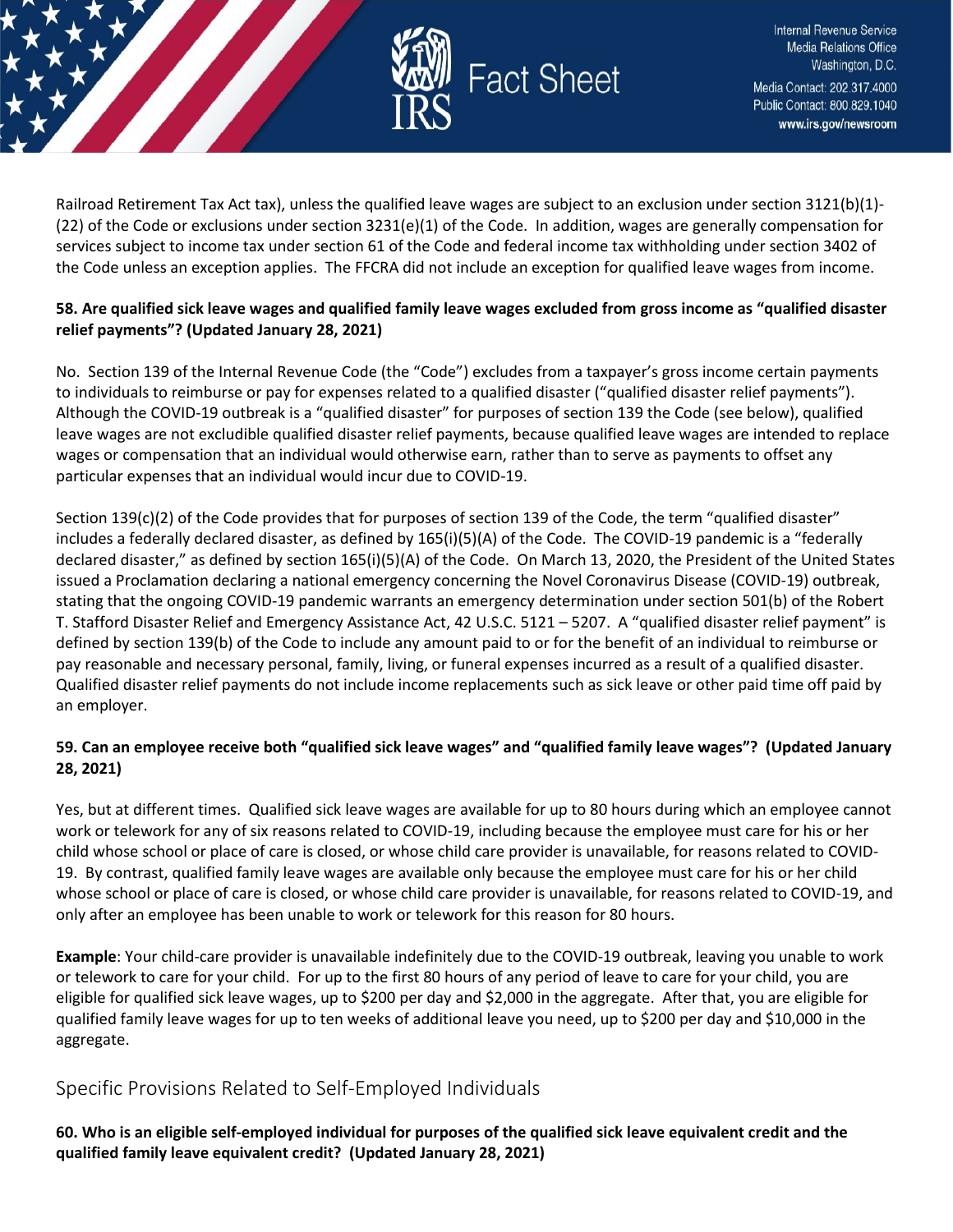

An eligible self-employed individual is defined as an individual who regularly carries on any trade or business within the meaning of section 1402 of the Internal Revenue Code, and would be eligible to receive qualified sick leave wages or qualified family leave wages under the EPSLA or Expanded FMLA if the individual were an employee of an Eligible Employer (other than himself or herself) that is subject to the requirements of the EPSLA or Expanded FMLA.

Eligible self-employed individuals are allowed an income tax credit to offset their federal self-employment tax for any taxable year equal to their "qualified sick leave equivalent amount" or "qualified family leave equivalent amount."

### **60a. What individuals regularly carry on a trade or business for purposes of being an eligible self-employed individual for the qualified sick leave equivalent credit and the qualified family leave equivalent credit? (Added January 28, 2021)**

An individual regularly carries on a trade or business for purposes of being an eligible self-employed individual for the qualified sick leave equivalent credit and/or the qualified family leave equivalent credit if he or she carries on a trade or business within the meaning of section 1402 of the Internal Revenue Code (the "Code"), or is a partner in a partnership carrying on a trade or business within the meaning of section 1402 of the Code. Section 1402(c) of the Code defines trade or business and includes exceptions to this standard for purposes of section 1402 of the Code.

# **61. How is the "qualified sick leave equivalent amount" for an eligible self-employed individual calculated? (Updated January 28, 2021)**

For an eligible self-employed individual who is unable to work or telework because the individual:

- 1. Is subject to a Federal, State, or local quarantine or isolation order related to COVID-19;
- 2. Has been advised by a health care provider to self-quarantine due to concerns related to COVID-19; or
- 3. Is experiencing symptoms of COVID-19 and seeking a medical diagnosis,

the qualified sick leave equivalent amount is equal to the number of days during the taxable year that the individual cannot perform services in any trade or business for one of the three above reasons, multiplied by the lesser of \$511 or 100 percent of the "average daily self-employment income" of the individual for the taxable year, or the prior taxable year.

For an eligible self-employed individual who is unable to work or telework because the individual:

- 1. Is caring for an individual who is subject to a Federal, State, or local quarantine or isolation order related to COVID-19, or has been advised by a health care provider to self-quarantine due to concerns related to COVID-19;
- 2. Is caring for a child if the child's school or place of care has been closed, or child care provider is unavailable due to COVID-19 precautions; or
- 3. Is experiencing any other substantially similar condition specified by the Secretary of Health and Human Services in consultation with the Secretary of the Treasury and the Secretary of Labor,

the qualified sick leave equivalent amount is equal to the number of days during the taxable year that the individual cannot perform services in any trade or business for one of the three above reasons, multiplied by the lesser of \$200 or 67 percent of the "average daily self-employment income" of the individual for the taxable year, or the prior taxable year.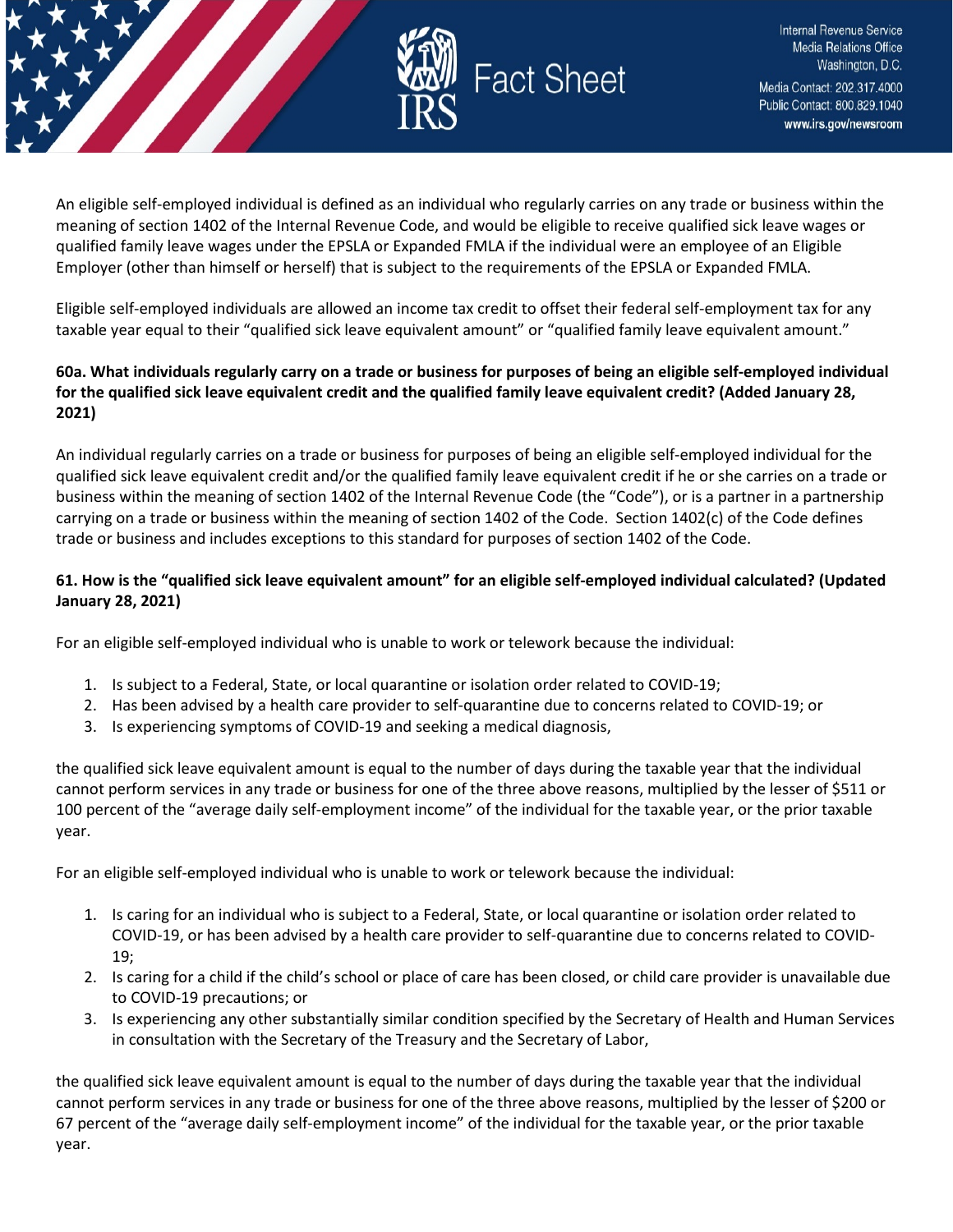

In either case, the maximum number of days a self-employed individual may take into account in determining the qualified sick leave equivalent amount is ten.

**Note**: The only days that may be taken into account in a taxable year in determining the qualified sick leave equivalent amount for the year are days occurring during the year and during the period beginning on April 1, 2020, and ending on March 31, 2021.

# **62. How is the "average daily self-employment income" for an eligible self-employed individual calculated? (Updated January 28, 2021)**

Average daily self-employment income is an amount equal to the net earnings from self-employment for the taxable year, or prior taxable year, divided by 260. A taxpayer's net earnings from self-employment are based on the gross income that he or she derives from the taxpayer's trade or business minus ordinary and necessary trade or business expenses.

# **63. How is the "qualified family leave equivalent amount" for an eligible self-employed individual calculated? (Updated January 28, 2021)**

The qualified family leave equivalent amount with respect to an eligible self-employed individual is an amount equal to the number of days (up to 50) during the taxable year that the self-employed individual cannot perform services for which that individual would be entitled to paid family leave (if the individual were employed by an Eligible Employer (other than himself or herself)), multiplied by the lesser of two amounts: (1) \$200, or (2) 67 percent of the average daily self-employment income of the individual for the taxable year, or the prior taxable year.

# **64. Can a self-employed individual receive both qualified sick or family leave wages and qualified sick or family leave equivalent amounts? (Updated January 28, 2021).**

Yes, but the qualified sick or family leave equivalent amounts are reduced by the qualified sick or family leave wages.

That is, if a self-employed individual is entitled to a refundable credit for a qualified sick leave equivalent amount under section 7002(a) of the FFCRA, and also receives qualified sick leave wages as an employee, section 7002(d)(3) of the FFCRA reduces the qualified sick leave equivalent amount for which the self-employed individual may claim a tax credit to the extent that the sum of the qualified sick leave equivalent amount described in section 7002(c) of the FFCRA and any qualified sick leave wages under section 7001(b)(1) of the FFCRA, exceeds \$2,000 (or \$5,110 in the case of any day any portion of which is paid sick time described in paragraph (1), (2), or (3) of section 5102(a) of the EPSLA).

Similarly, if a self-employed individual is entitled to a refundable credit for a qualified family leave equivalent amount under section 7004(a) of the FFCRA, and also receives qualified family leave wages as an employee under the Expanded FMLA, section 7004(d)(3) of the FFCRA reduces the qualified family leave equivalent amount for which the selfemployed individual may claim a tax credit to the extent that the sum of the qualified family leave equivalent amount described in section 7004(c) of the FFCRA and the qualified family leave wages under section 7003(b)(1) of the FFCRA, exceeds \$10,000.

**Note**: The COVID-related Tax Relief Act of 2020 extended the period during which Eligible Employers may provide paid leave for which they claim tax credits to include periods of leave taken between January 1, 2021, and March 31, 2021. Self-employed individuals entitled to refundable credits for a qualified sick or family leave equivalent amount for periods of leave taken between January 1, 2021 and March 31, 2021 will reduce the credit by any aggregate qualified sick or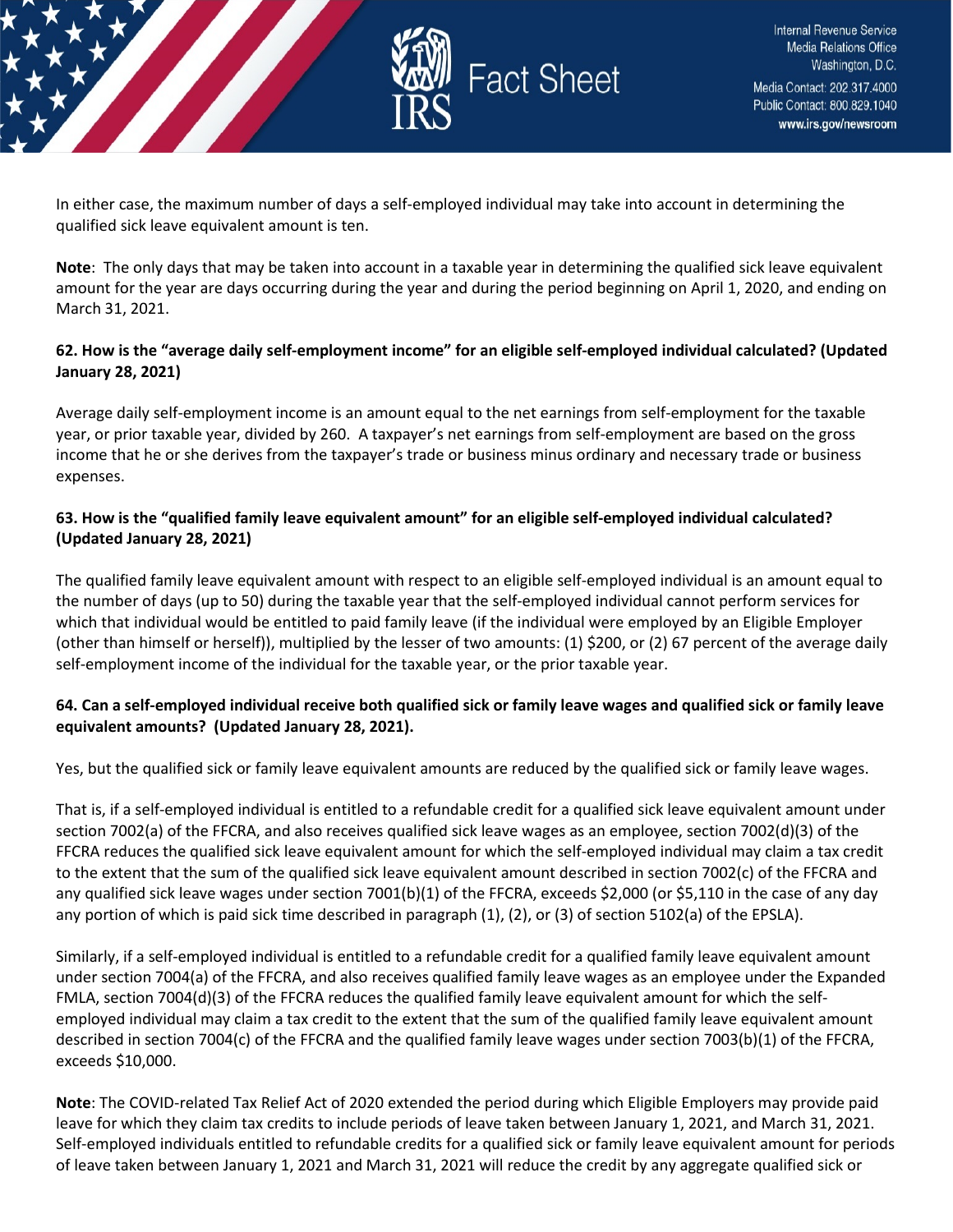

family leave wages that they received from their employers in both 2020 and 2021. If consideration of the aggregate qualified leave wages results in a \$0 qualified sick or family leave equivalent amount, the taxpayer will not be entitled to claim the qualified sick or family leave equivalent credit in 2021.

Example: In her capacity as an employee, Taxpayer A receives \$4000 in qualified sick leave wages, comprised of:

- \$3000 in qualified sick leave wages for reasons described in paragraphs (1), (2), or (3) of section 5102(a) of the EPSLA; and
- \$1000 in qualified sick leave wages for reasons described in paragraphs (4), (5), or (6) of the EPSLA.

In addition, in her capacity as a self-employed individual, Taxpayer A is eligible for a \$3300 qualified sick leave equivalent credit comprised of:

- \$2500 in qualified sick leave equivalent credits for reasons described in paragraphs (1), (2), or (3) of section 5102(a) of the EPSLA; and
- \$800 in qualified sick leave equivalent credits for reasons described in paragraphs (4), (5), or (6) of section 5102(a) of the EPSLA.

Taxpayer A must reduce the \$3300 qualified sick leave equivalent credit for which she is eligible by \$2190, which is comprised of:

- The excess of the qualified sick leave wages and qualified sick leave equivalent amounts for reasons described in paragraphs  $(1)$ ,  $(2)$ , or  $(3)$  of section 5102 $(a)$  of the EPSLA over \$5110 (that is, \$390); plus
- The excess of the qualified sick leave wages and qualified sick leave equivalent amounts for reasons described in paragraphs (4), (5), or (6) of section 5102(a) of the EPSLA over \$2000 (that is, \$0); plus
- The remaining excess of the total leave credits to which Taxpayer A is entitled in her capacity as either an employee or a self-employed individual over \$5110 (that is, \$1800).

Accordingly, Taxpayer A may claim a qualified sick leave equivalent credit of \$1110.

**Example**: In his capacity as an employee, Taxpayer B receives \$6000 in qualified family leave wages. In addition, in his capacity as a self-employed individual, Taxpayer B is eligible for a \$4500 qualified family leave equivalent credit. Taxpayer B may claim a qualified family leave equivalent credit of \$4000, because he must reduce the qualified family leave equivalent amount to which he is entitled to the extent that the sum of the qualified family leave equivalent amount and his qualified family leave wages (that is, \$10,500) exceeds \$10,000 (that is, \$500).

**Example**: In his capacity as an employee, Taxpayer C receives \$4000 in qualified family leave wages in 2020. In addition, also in 2020, in his capacity as a self-employed individual, Taxpayer C is eligible for a \$4500 qualified family leave equivalent credit. In 2020, Taxpayer C may claim a qualified family leave equivalent credit of \$4500, because the total qualified family leave wages and qualified family leave equivalent credits to which he is entitled (that is, \$8,500) does not exceed \$10,000.

In the first quarter of 2021, Taxpayer C receives \$1000 in qualified family leave wages, and would be eligible for a \$1500 qualified family leave equivalent credit in his capacity as a self-employed individual, prior to applying any reduction. In 2021, Taxpayer C may claim a qualified family leave equivalent credit of \$500, because he must reduce the qualified family leave equivalent credit to which he is entitled for 2021 to the extent that the sum of the aggregate qualified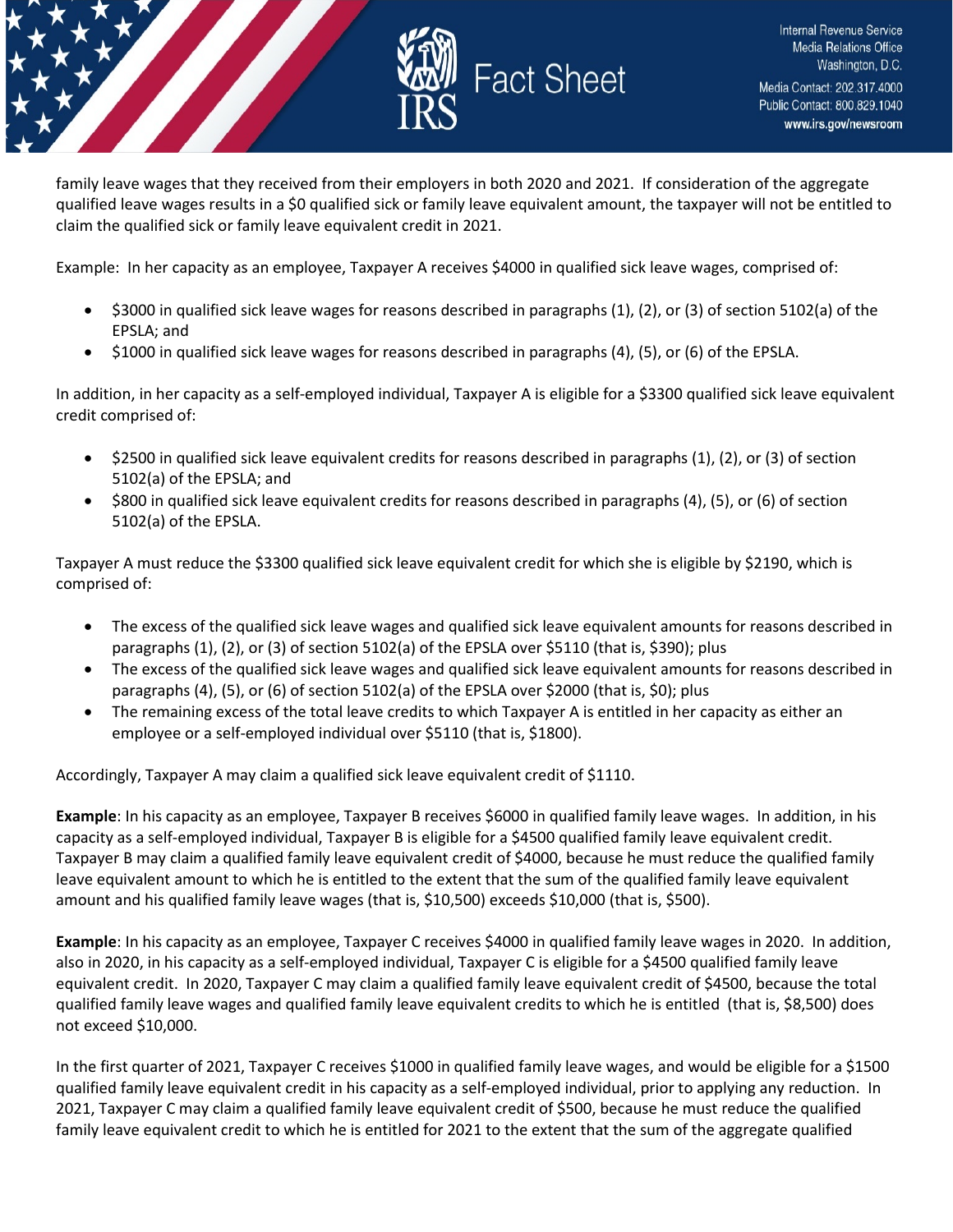

family leave equivalent amount and his qualified family wages for 2020 and 2021 (that is, \$11,000) exceeds \$10,000 (that is, \$1000).

# **64a. Do self-employed individuals need to account for wages excluded under section 3121(b)(1)-(22) of the Internal**  Revenue Code (the "Code"), or compensation excluded under section 3231(e)(1) of the Code, when determining the **amount by which to reduce their self-employed equivalent leave credit? (Added January 28, 2021)**

Yes. Section 7002(d)(3) of the FFCRA reduces the qualified sick leave equivalent amount for which a self-employed individual may claim a tax credit to the extent that the sum of the qualified sick leave equivalent amount described in section 7002(c) of the FFCRA and any amounts described in section 7001(b)(1) of the FFCRA exceeds the applicable thresholds under section 5102(a) of the ESPLA. Similarly, section 7004(d)(3) of the FFCRA reduces the qualified family leave equivalent amount for which a self-employed individual may claim a tax credit to the extent that the sum of the qualified family leave amount described in section 7004(c) of the FFCRA and any amounts described in section 7003(b)(1) of the FFCRA exceeds \$10,000.

Sections 7001(b)(1) and 7003(b)(1) of the FFCRA describe the amounts of qualified sick leave wages and qualified family wages taken into account for purposes of the employer payroll tax credits for paid sick leave and paid family leave, respectively. Sections 7001(c) and 7003(c) of the FFCRA define these qualified leave wages as wages (as defined in section 3121(a) of the Internal Revenue Code (the "Code") determined without regard to section 3121(b)(1)-(22) of the Code and without regard to section 7005(a) of the FFCRA), and compensation (as defined in section 3231(e) of the Code, determined without regard to the exclusions under section 3231(e)(1) of the Code and without regard to section 7005(a) of the FFCRA).

Therefore, when determining the amount by which to reduce their self-employed equivalent credits under sections 7002(d)(3) and 7004(d)(3) of the FFCRA, self-employed individuals should account for wages excluded under section 3121(b)(1)-(22) of the Code or compensation excluded under section 3231(e)(1) of the Code.

# **64b. Do self-employed taxpayers need to account for sick leave wages and family leave wages paid by government employers in determining their self-employment equivalent credit? (Added March 15, 2021)**

No. The government of the United States, the government of any State or political subdivision thereof, or any agency or instrumentality of those governments (governmental employers) are not eligible to claim the tax credits under sections 7001 and 7003 of the FFCRA. Accordingly, any sick leave wages and family leave wages paid by the governmental employer are not taken into account to reduce the self-employed taxpayer's self-employment equivalent credits on Form 7202, Credits for Sick Leave and Family Leave for Certain Self-Employed Individuals. If the governmental employer reported the sick leave wages or family leave wages in Box 14 of Form W-2 or a separate statement with Form W-2, the self-employed person should not take these reported leave wages into account when determining the amount by which to reduce his or her self-employment equivalent credits.

This rule does not apply to Tribal governments that are Eligible Employers permitted to claim the tax credits for sick leave wages and family leave wages paid to employees.

# **65. How does a self-employed individual claim the credits for qualified sick leave equivalent amounts or qualified family leave equivalent amounts? (Updated January 28, 2021)**

The refundable credits are claimed on the self-employed individual'[s Form 1040, U.S. Individual Income Tax Return](https://www.irs.gov/pub/irs-pdf/f1040.pdf) PDF.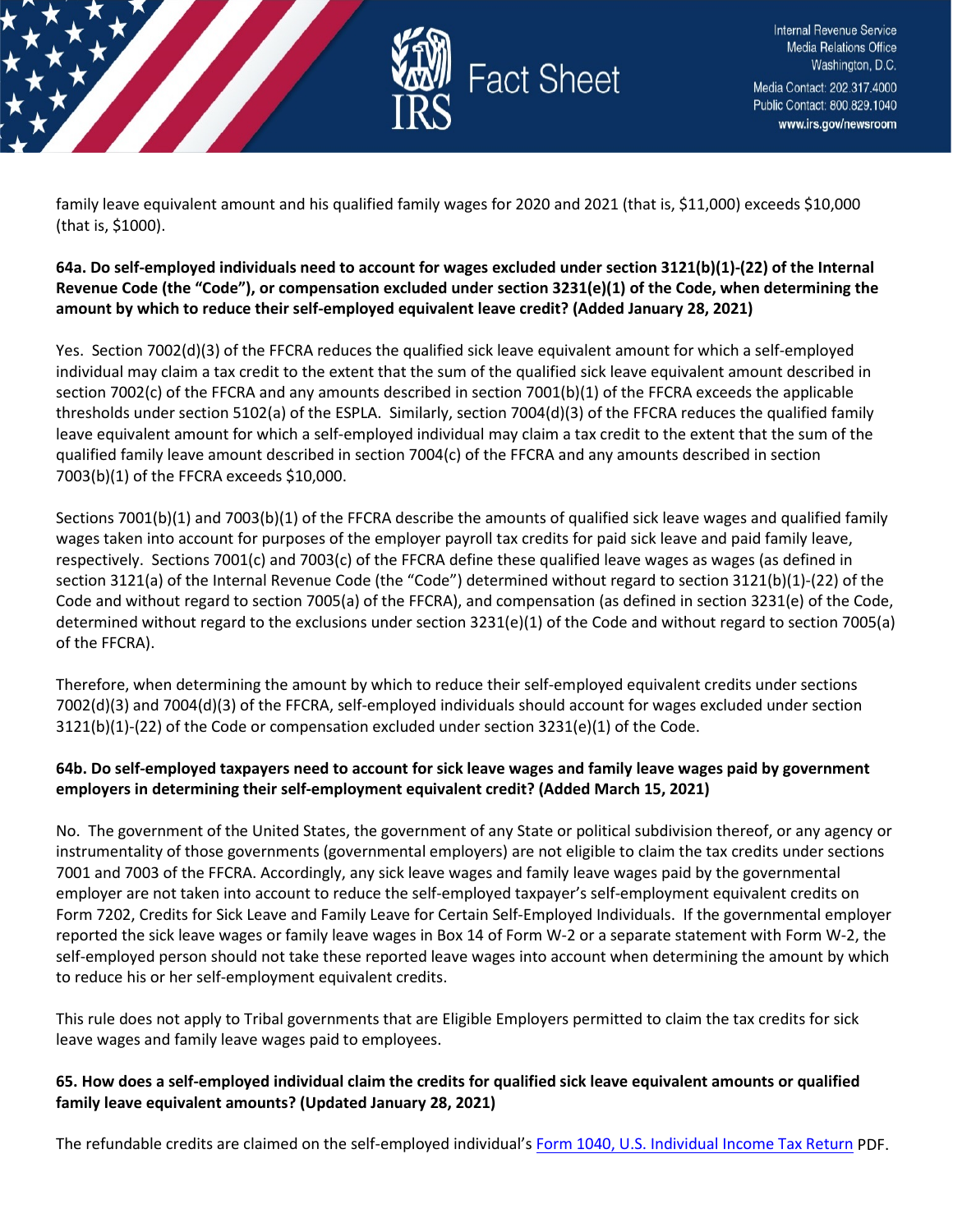

Self-employed individuals will claim tax credits for periods of leave taken between April 1, 2020 and December 31, 2020 on their 2020 Forms 1040 and will claim tax credits for periods of leave taken between January 1, 2021 and March 31, 2021 on their 2021 Forms 1040.

### **65a. How does a self-employed individual determine the sick and family leave equivalent tax credit that he or she may claim? (Added November 25, 2020)**

A self-employed individual will determine the sick and family leave equivalent tax credit to which he or she is entitled by completing Form 7202, Credits for Sick Leave and Family Leave for Certain Self-Employed Individuals. This form will be available during the fourth quarter of 2020 at irs.gov. To complete the Form 7202, self-employed individuals who are also employees will need any amount of qualified sick and family leave wages that their employers reported on the Form [W-2, Wage and Tax Statement](https://www.irs.gov/pub/irs-pdf/fw2.pdf) PDF. For more information on the requirement for Eligible Employers to report the amount of qualified sick and family leave wages paid to employees on Form W-2, see [Notice 2020-54](https://www.irs.gov/pub/irs-drop/n-20-54.pdf) PDF.

# **65b. How does a self-employed individual elect to use prior year net earnings from self-employment income to determine average daily self-employment income for purposes of the credits for qualified sick leave equivalent amounts or qualified family leave equivalent amounts? (Added January 28, 2021)**

A self-employed individual may elect to use prior year (rather than current year) net earnings from self-employment to determine his or her average daily self-employment income by indicating this election when filing his or her 2020 or 2021 Form 1040. See applicable instructions for the form for more information.

# **65c. If a self-employed individual who claimed the self-employed equivalent leave credit receives a Form W-2cfrom an employer reporting corrected qualified sick and/or family leave wages received for the period beginning April 1, 2020, and ending March 31, 2021, should the individual file an amended tax return? (added March 3, 2022)**

It depends. If a self-employed individual who claimed the qualified leave equivalent credits for sick and/or family qualified leave amounts for the period beginning April 1, 2020, and ending March 31, 2021, receives a Form W-2c, Corrected Wage and Tax Statement, reporting corrected amounts of sick and/or family leave wages in Box 14 for this period, the individual will need to recalculate those credits on the appropriate Form 7202, Credits for Sick Leave and Family Leave for Certain Self-Employed Individuals, using the corrected sick and/or family leave wage amounts and must file a Form 1040-X, Amended U.S. Individual Income Tax Return if the amount of the qualified leave equivalent credits changes.

If the self-employed individual receives a Form W-2c reporting corrected wages paid during the 2020 tax year, and claimed the self-employed equivalent leave credit for 2020, the individual must recalculate the credit on the 2020 Form 7202. If the amount of the qualified leave equivalent credit changes, the individual must file a Form 1040-X for 2020 with the corrected amounts from the Form 7202.

If the self-employed individual receives a Form W-2c reporting corrected wages paid during the 2020 tax year and claimed the qualified leave equivalent credit for the period beginning January 1, 2021, and ending March 31, 2021, from parts I and/or II of a 2021 Form 7202, the individual must recalculate the credit on the Form 7202. If the amount of the qualified leave equivalent credit has changed from the amount claimed on the individual's 2021 Form 1040, U.S. Individual Income Tax Return, the individual must file a Form 1040-X for 2021 with the corrected amounts from the Form 7202.

If the self-employed individual receives a Form W-2c reporting corrected wages paid during the period beginning January 1, 2021, and ending March 31, 2021, and claimed the self-employed equivalent leave credit for this period, the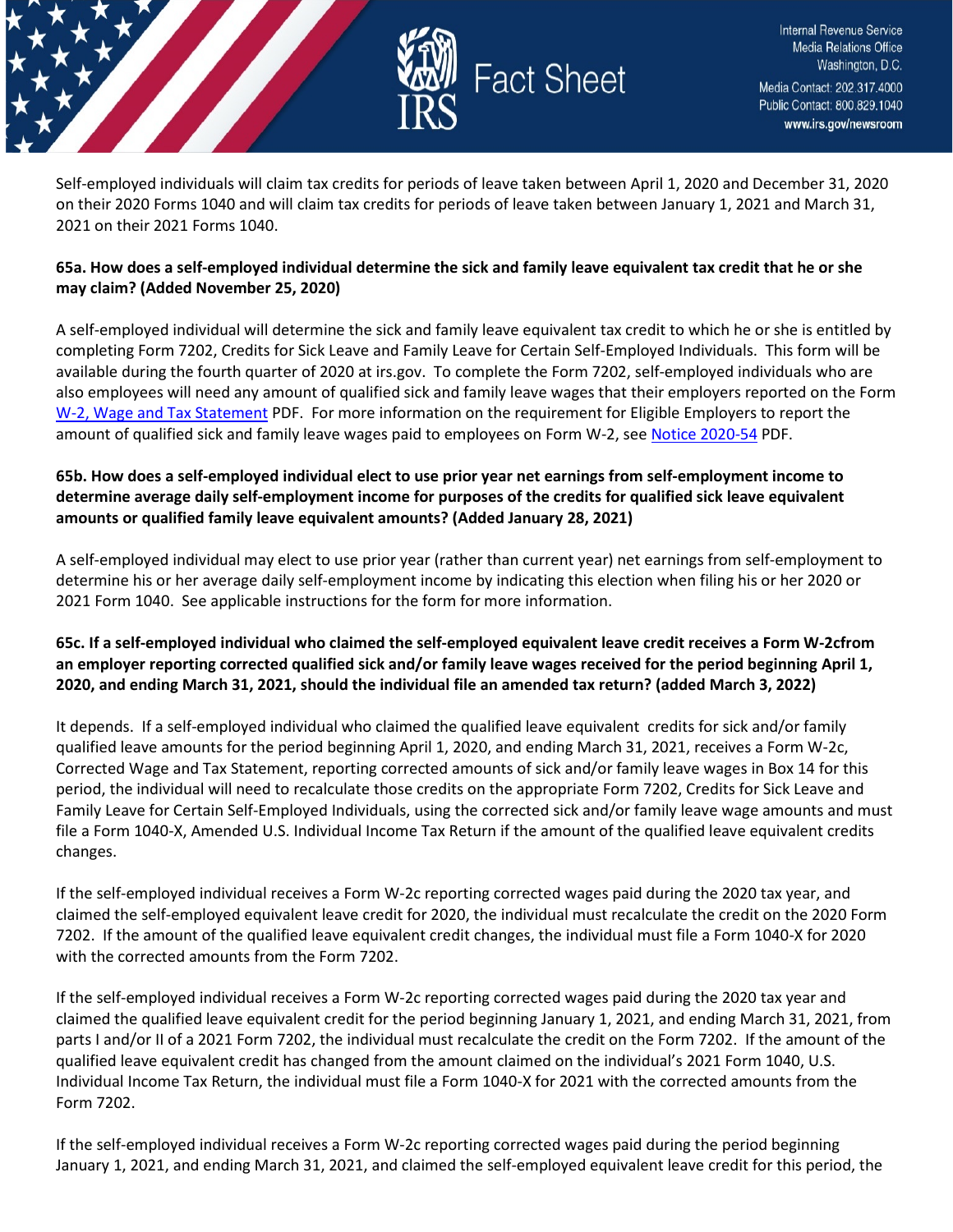

individual must recalculate the credit on the 2021 Form 7202. If the amount of the qualified leave equivalent credit changes, the individual must file a Form 1040-X for 2021 with the corrected amounts from the Form 7202.

# **66. How can a self-employed individual cover his or her qualified sick leave equivalent and qualified paid family leave equivalent amounts before filing his or her Form 1040? (updated November 25, 2020)**

The self-employed individual may cover sick leave and family leave equivalents by taking into account the credit to which the individual is entitled and will claim o[n Form 1040, U.S. Individual Income Tax Return](https://www.irs.gov/pub/irs-pdf/f1040.pdf) PDF, in determining required estimated tax payments. This means that a self-employed individual can effectively reduce payments of estimated income taxes that the individual would otherwise be required to make if the individual was not entitled to the credit on the [Form 1040](https://www.irs.gov/pub/irs-pdf/f1040.pdf) PDF.

Section 2302 of the CARES Act provides that self-employed individuals may defer the payment of 50 percent of the social security tax imposed under section 1401(a) of the Internal Revenue Code on net earnings from self-employment income for the period beginning on March 27, 2020 and ending December 31, 2020. Self-employed individuals may defer these taxes in addition to the credits for qualified sick leave equivalent amounts or qualified family leave equivalent amounts. Accordingly, if the self-employed individual is eligible for these credits, the individual should take into account these credits in addition to any amount of self-employment tax the individual plans to defer under section 2302 of the CARES Act in determining required estimated tax payments.

# **66a. Can an independent contractor who generally performs services for multiple clients as a nonemployee claim the tax credit with regard to the lost services due to COVID-19? (added November 25, 2020)**

Yes. If an individual is an independent contractor who generally performs services for multiple clients as a nonemployee, he or she is self-employed and is eligible for the tax credits for days he or she is not able to work or telework for reasons related to COVID-19.

For more information on whether an individual is an independent contractor or an employee, and the tax consequences of either status, see [Self-Employed Individuals Tax Center.](https://www.irs.gov/businesses/small-businesses-self-employed/self-employed-individuals-tax-center)

### **66b. Can a partner in a partnership claim the tax credits? (added November 25, 2020)**

Maybe. A partner in a partnership is a self-employed individual if the partner's distributive share constitutes net earnings from self-employment or if the partner receives guaranteed payments for his or her services. If the partner is a self-employed individual and is not able to work or telework for reasons related to COVID-19, the partner is eligible for the tax credits.

Generally, partners in a partnership (including members of a limited liability company (LLC) that is treated as a partnership for federal tax purposes) are considered to be self-employed, not employees, when performing services for the partnership.

### **66c. Can a self-employed individual use the Form 7200 to apply for an advance of the tax credits? (added November 25, 2020)**

No. [Form 7200, Advance Payment of Employer Credits Due to COVID-19](https://www.irs.gov/pub/irs-pdf/f7200.pdf) PDF, is only available for employers that file [Form 941, Employer's Quarterly Federal Tax Return](https://www.irs.gov/pub/irs-pdf/f941.pdf) PDF, or certain other employment tax returns. However, a self-